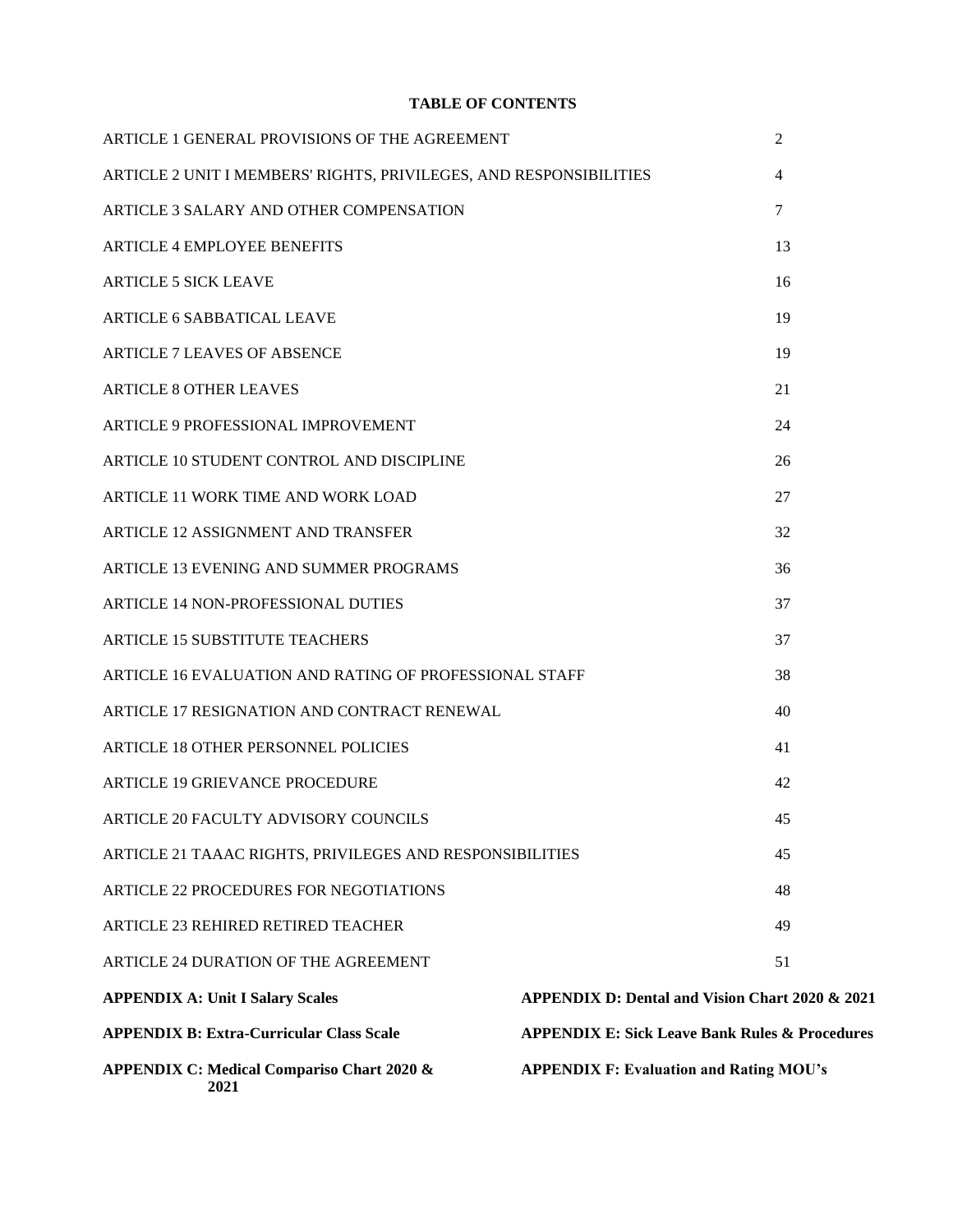#### **ARTICLE 1 GENERAL PROVISIONS OF THE AGREEMENT**

## **A. Definitions of "Board" and "TAAAC"**

The Board of Education of Anne Arundel County is hereinafter referred to as the "Board" and the Teachers Association of Anne Arundel County is hereinafter referred to as "TAAAC."

#### **B. Definition of "Unit I member"**

The term "Unit I member" in this Agreement shall apply to a certificated professional employee of the Board who spends more than 50% of the employee's time during required working hours in one or more of the following activities:

- instructing pupils
- preparing, processing, and distributing learning materials for pupils
- planning activities for pupils
- guiding and counseling pupils
- diagnosing and helping to solve adjustment and learning problems of pupils
- mentoring teachers
- serving as a resource teacher

Exceptions shall be the Superintendent and any person designated by the Board to act in a negotiating capacity.

"Student services Personnel" shall refer to psychologists, psychology specialists, pupil personnel workers, counselors, speech pathologists, social workers, occupational therapists, physical therapists, and school test coordinators.

"Teacher" shall refer to all other Unit I members.

#### **C. Definition of "Items"**

The portions of this Agreement designated by capital letters shall be referred to as "items."

## **D. Authority of the Boa**rd

TAAAC recognizes the Board as the agency charged with the legal responsibility for the successful operation of Anne Arundel County Public Schools (AACPS). This responsibility shall include, but not be limited to:

- 1. The determination and administration of school policy;
- 2. The operation and management of the schools;
- 3. Directing and scheduling the work of its employees and evaluating their performance;
- 4. Hiring, promoting, transferring, assigning and retaining employees in positions;
- 5. Suspending, discharging and disciplining employees for cause and;
- 6. Determining the method, means and materials of instruction for delivery of services to students;
- 7. Subject only to the provisions of this Agreement.

Nothing in this Agreement shall be construed as an abrogation of the legal responsibilities, powers and duties of the Board.

#### **E. Recognition of TAAAC**

The Board recognizes TAAAC as the exclusive representative to serve as the negotiating agent for Unit I members in accordance with the provisions of Section 6-401, of the Education Article of the Annotated Code of Maryland.

If the Board or the administration consider any changes in the bargaining unit (Unit I) represented by TAAAC, negotiations will be held with TAAAC prior to negotiations with any other group or organization and before any change in the composition of Unit I. Further, changes in the composition of the TAAAC bargaining unit may not occur during the life of any negotiated contract without mutual consent of TAAAC and the Board, provided, however, that if Section 6-404(b) (or a successor provision) of the Education Article is repealed or is invalidated by a court, this provision of the agreement shall be void.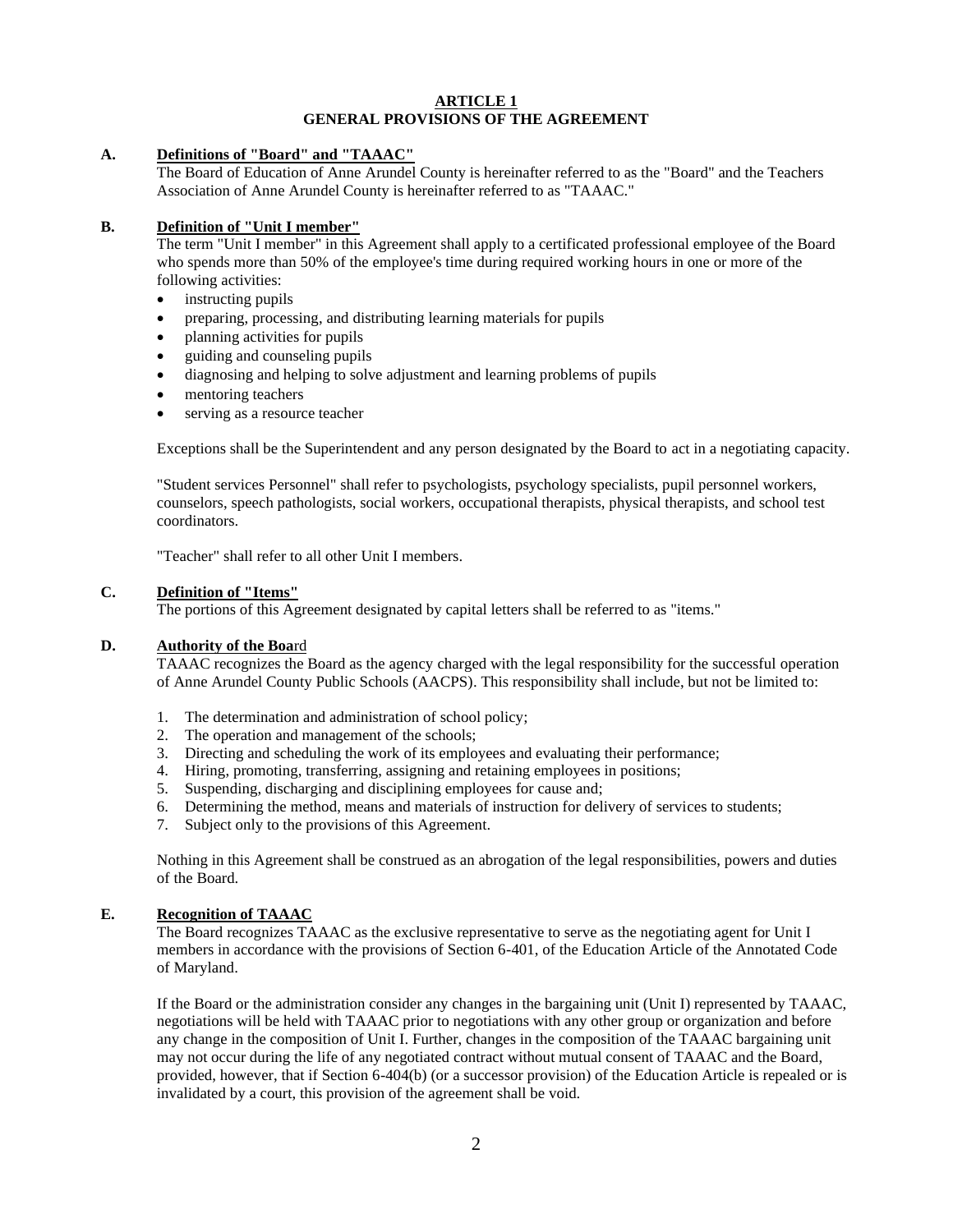## **F. Non-Discrimination by TAAAC**

TAAAC agrees to continue its policy of non-discrimination, as set forth in its bylaws, in admitting Unit I employees to membership, applying the terms and conditions of membership, and representing Unit I employees without regard to membership or non-membership in TAAAC. Non-members may expect representation in answers to Agreement-related questions, grievance processing and negotiations.

### **G. Non-Discrimination by Board**

The Board agrees to continue its policy of non-discrimination in employment, as set forth in its policies. The Board agrees not to discriminate against Unit I members because of membership or non-membership in TAAAC.

#### **H. Non-Discrimination in this Agreement**

The provisions of this Agreement shall not be applied in any arbitrary or capricious manner, nor in any manner discriminatory on the basis of race, sex, age, national origin, religion, disability, sexual orientation, or socioeconomic status.

#### **I. Effect of Agreement on Other Policies**

This Agreement shall affect existing policy of the Board only to the extent that the provisions hereof are inconsistent with such policy, in which case the provisions hereof shall take precedence to the extent of such inconsistency.

#### **J. Renegotiations**

The items of this Agreement not requiring fiscal support shall be valid and binding when duly ratified by TAAAC and the Board, and thus shall be construed under the laws of the State of Maryland. The items which require fiscal support shall likewise be valid and binding if following budget enactment by the County Council the Board raises no question concerning the adequacy of funds for their implementation.

If categories which contain requests for funds to support items in this Agreement are reduced by the County Council, and the Board feels that it cannot implement the provisions of the items as negotiated, further negotiations on these items shall be instituted within five (5) work days after enactment of the budget by the Council. Agreements reached shall be submitted to the parties for ratification at their next regularly scheduled meeting following a five (5) work day preparation period.

## **K. Severability**

The Board and TAAAC agree that if any of the provisions of this Agreement or the application thereof to any person or circumstance shall be held invalid for any reason, such invalidity shall not affect the other provisions or any other application of this Agreement which can be given effect without the invalid provision or application, and to that end all provisions of the Agreement are hereby agreed and declared to be severable.

## **L. Reopening Negotiations by Mutual Consent**

The Board and TAAAC agree that the terms and provisions herein contained constitute the entire Agreement between the parties and supersede all previous communications, representations or Agreements, either verbal or written, between the parties hereto with respect to the subject matter herein. The Board and TAAAC agree that all negotiable items have been discussed during the negotiations leading to this Agreement and, therefore, agree that negotiations will not be reopened on any item, whether contained herein or not, during the life of this Agreement except by mutual consent.

## **M. Printing and Distributing Agreement**

The Board agrees to print this Agreement for all Unit I members after it has been ratified by the parties and fiscal items have been funded by the County Council. Fiscal items subject to renegotiations as a result of inadequate funding will be omitted. Renegotiated items will be printed following agreement by the parties. The cost of printing these items shall be equally shared by TAAAC and the Board. The number of copies will be mutually agreed upon by both parties. The Board will post the ratified agreement on the AACPS website.

#### **N. Superintendent-TAAAC Discussion**

Upon request of either party the Superintendent or designated representative(s), shall meet not less than quarterly with the President (or Executive Director) of TAAAC, or designated representative(s), to review and discuss recommendations and/or other matters of mutual concern to the parties to this Agreement.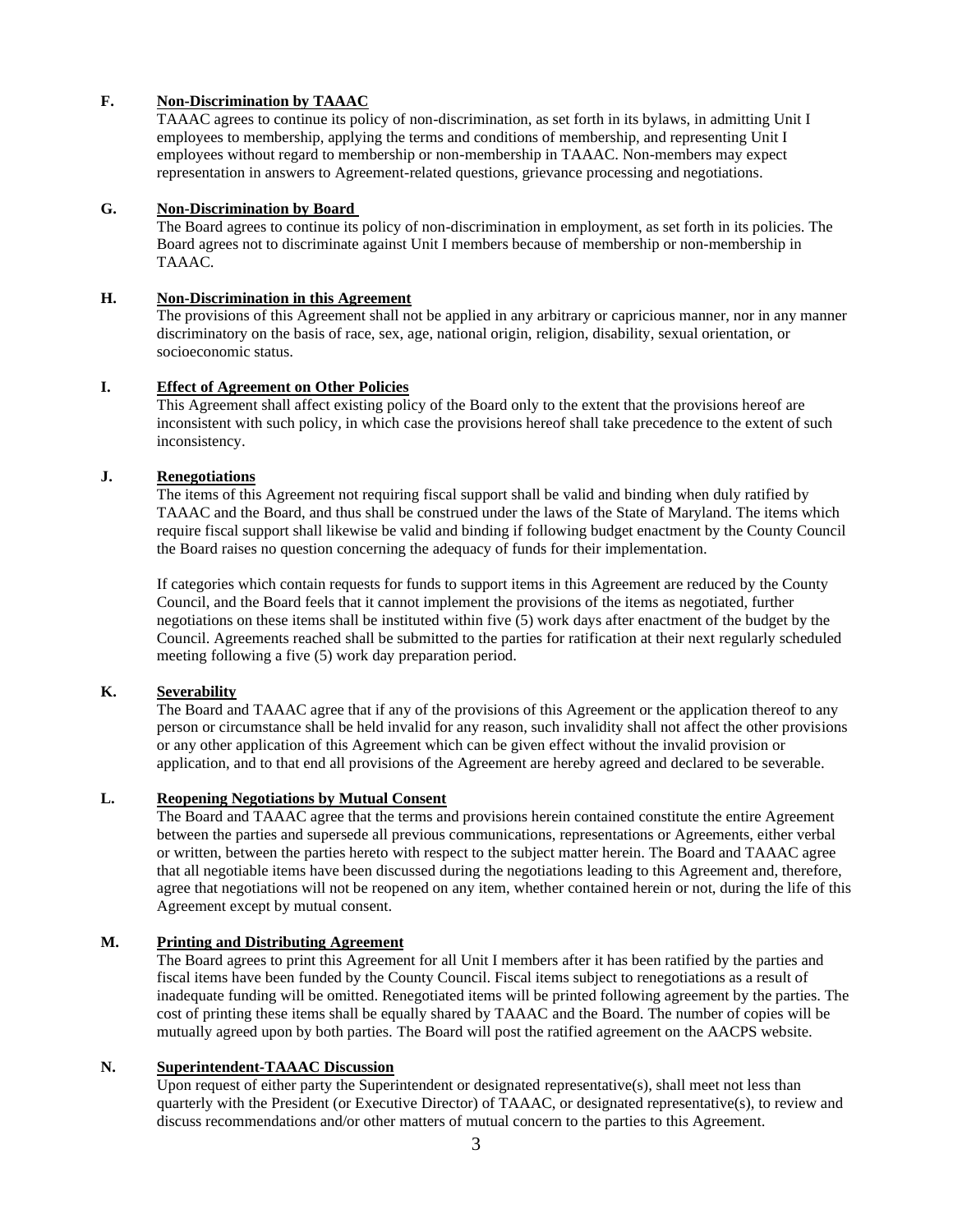#### **ARTICLE 2 UNIT I MEMBERS' RIGHTS, PRIVILEGES, AND RESPONSIBILITIES**

## **A. Individual Rights**

Nothing in this Agreement shall be construed to prevent Unit I members from exercising their individual professional rights, privileges or responsibilities.

## **B. Availability of Policies and Bylaws**

All AACPS policies, regulation, the Handbook of Emergency and Legal Procedures (HELP), and other resource materials shall be made available on the AACPS website/intranet. The Regulations of the Maryland State Department of Education can be accessed using [http://www.marylandpublicschools.org/MSDE.](http://www.marylandpublicschools.org/MSDE)

## **C. Notification of Legal Rights**

In case of charges against Unit I members which may result in dismissal the Board shall apprise them in writing of the charges against them and of their legal rights. TAAAC may assist them in exercising their legal rights upon request.

No Unit I member shall be told to resign as an alternative to this procedure.

## **D. Procedures for Suspension of Unit I Member**

A Unit I member who is temporarily suspended from duty by the Superintendent, pending action by the Board, shall be notified in writing of the charge(s). If a conference with the member for an explanation of the charge(s) has not been held prior to the suspension, upon request of the member such a conference shall be held by the Superintendent and/or designee(s) within seventy-two (72) hours after the request is received.

A Unit I member may request a hearing before the Board as provided in the Education Article of the Annotated Code of Maryland, Section 6-202. If the Unit I member requests a hearing, the member shall continue to be paid the member's salary until the Board renders a decision or until ninety (90) duty days after the hearing request, whichever comes first. The member will be paid his/her salary beyond the ninety (90) duty days after the hearing request if the Board's decision has not been rendered and if the delay in the proceedings has been caused or requested by the school system's staff, counsel, or hearing examiner. The member must further agree to a hearing to be held within sixty (60) days of the date the member's counsel is provided with the complete administrative investigative file and a letter from the Superintendent of Schools specifying a detailed list of the allegations upon which the Superintendent's recommendations are based. If this time period is during the summer between school years, the hearing will be held only when witnesses are available, even if this causes the hearing to be conducted outside of the above sixty (60) day requirement.

#### **E.** The Superintendent may suspend without pay pending a recommendation for dismissal a Unit I employee charged with a crime or crimes under the following circumstances:

- 1. The alleged crime is a felony crime against person,
- 2. The victim of the alleged crime is under 18 years old or is a student,
- 3. The evidence supporting the felony allegation has been reviewed at a preliminary hearing. In the event that the alleged felony was charged in a jurisdiction outside of Maryland, the review of supporting evidence must be reviewed by a similar preliminary hearing procedure, and
- 4. If the criminal charges are dropped and the Unit I employee is reinstated the Unit I employee shall be reimbursed all wages lost during the period of suspension.

## **F. Personnel Files**

All items entered in a Unit I member's Personnel File in the Division of Human Resources after March 5, 1969, and in the Personnel File in the school office after March 5, 1973, except confidential references pertaining to original employment or promotion, shall be open to that member by appointment or the member can authorize review of the file by designating the member's representative in writing to the Executive Director of Human Resources or designee or appearing in person with the representative. Otherwise the file shall be available to no one else except administrative and supervisory personnel and the clerical staff of the office where the file is located. Any request for copies of files must be made in writing by the member or representative on a form which will be available at the time of the request. These forms will also be available at other times upon request.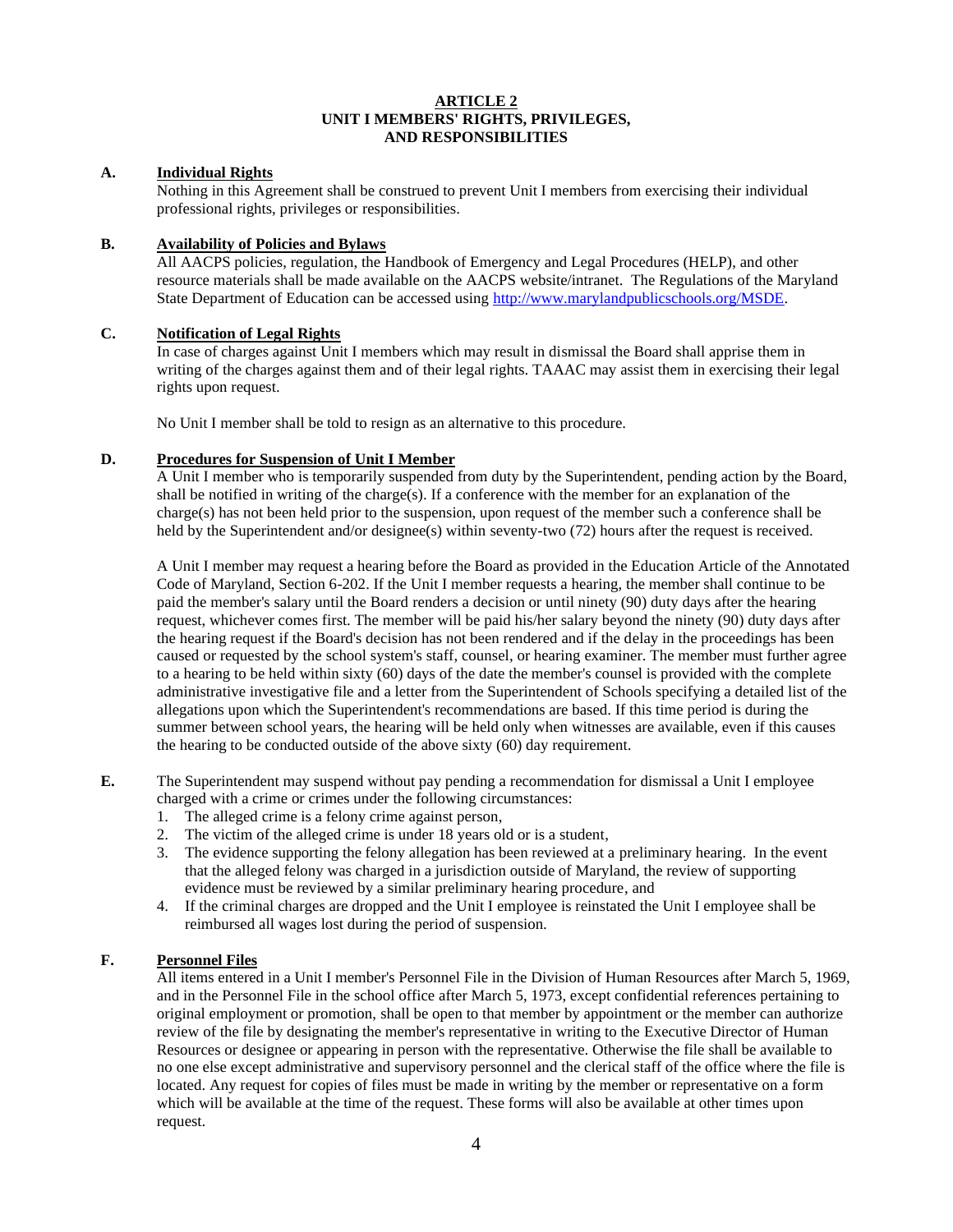In case of any action taken against a Unit I member in connection with suspension or termination of employment, no documents shall be submitted as evidence which have not been made a part of the Personnel File described in the above paragraph.

No unfavorable entry, including documents relating to disciplinary action, shall be placed in the Unit I member's file without that member's knowledge. The member shall sign such entry to indicate only that the member is aware of the entry. If a member refuses to sign an entry, the originator shall attach a statement signed by a witness that the member was shown the item but refused to sign. If a member has left and is unavailable to sign an entry, a copy shall be sent to the member by certified mail and the mail receipt shall be attached to the file copy.

Unit I members shall have the right to respond in writing to any material placed in their Personnel File. Such response shall be attached to the appropriate file copy.

#### **G. Employee Rights**

The following rights shall be guaranteed each Unit I member.

1. Political Rights

The Board and TAAAC recognize the right of Unit I members to participate in political governmental affairs in a manner afforded any other citizen, including the right to vote; the right to be an active member of a political party of their choice; the right to campaign for candidates for election to public office; and the right to seek, campaign for, and serve in public office.

#### 2. Prohibited Political Activities

Political activities of any Unit I member seeking or holding office or campaigning for a candidate shall be conducted outside the classroom and school premises and outside working hours.

The following activities upon property under the jurisdiction of the Board are specifically prohibited:

- a. The posting of political circulars or petitions on bulletin boards.
- b. The distribution to employees, whether by placing in their school mailboxes or otherwise, of political circulars or petitions, United States mail being excepted.
- c. The collection of and/or solicitation for campaign funds.
- d. The solicitation for campaign workers.
- e. The use of pupils for writing or addressing political materials, or the distribution of such materials to pupils.

Unit I members shall refrain from exploiting the privilege of their positions. Neither shall members exploit pupils in any way for political purposes for themselves or for any party or candidate.

3. Protection Against Jeopardy of Position

The positions of Unit I members will at no time be in jeopardy due to their political activities as long as they adhere to the terms of this Agreement and the Board of Education Policies and Regulations Manual.

4. Political Leave

Tenured Unit I members shall be granted leave of absence without pay for the purpose of running for or serving in a public office if such participation interferes with their assigned duties.

Unit I members shall make the requests for leave of absence at least thirty days prior to the effective date.

5. Use of School Facilities Denied

Unit I members engaged in political activities such as seeking or holding public office shall not use the school's secretarial help, mailing service, telephone, office equipment and/or supplies for this purpose. This would not prevent a secretary from voluntarily assisting a Unit I member political candidate outside of the secretary's workday.

Political activities of any Unit member seeking or holding office or campaigning for candidate shall be conducted outside the classroom and school premises and outside working hours. These political activities include seeking advice, counsel, or assistance from other employees.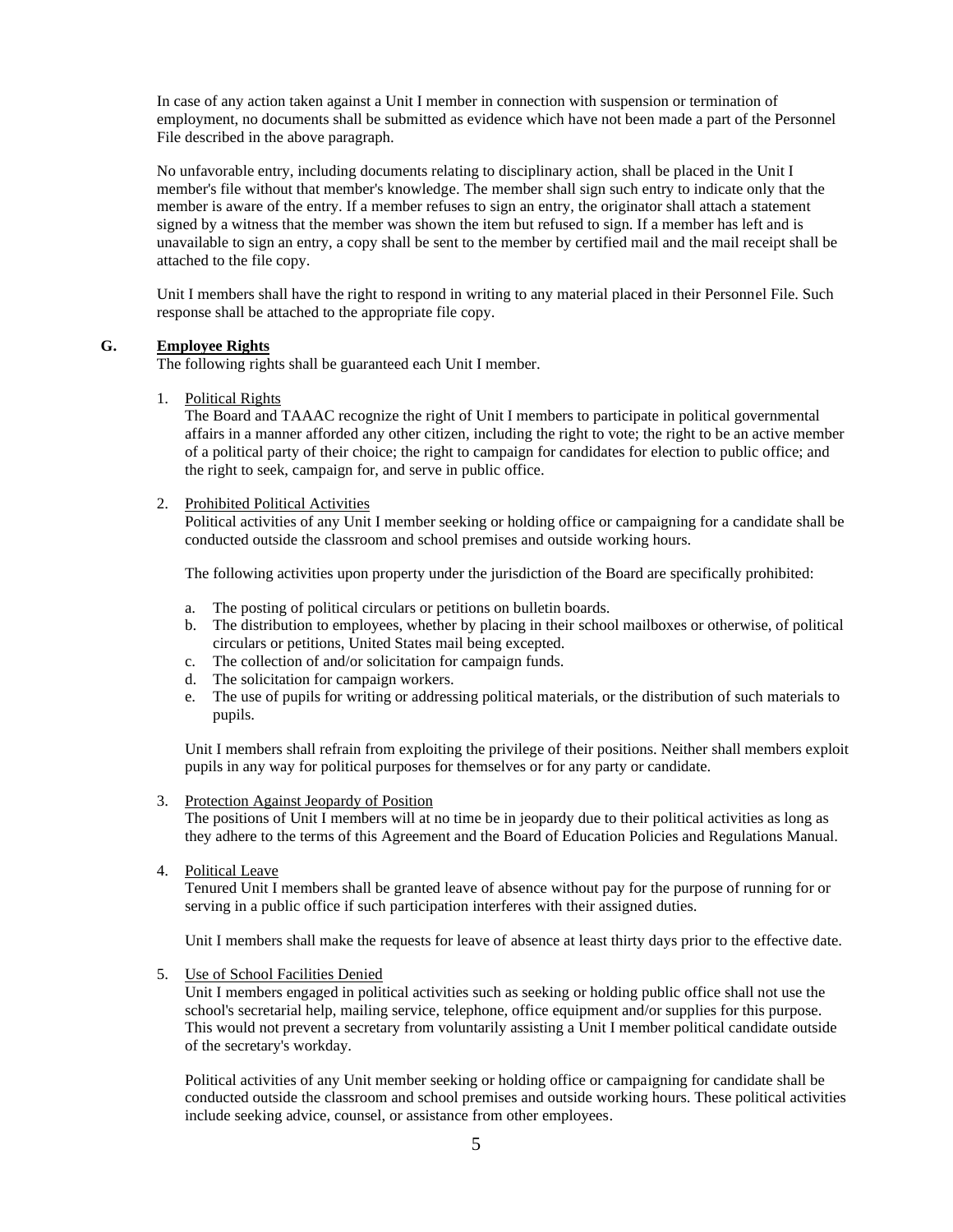## 6. Privileges Not Denied

Nothing in this Agreement shall prevent:

- a. The dissemination of information concerning school tax and/or school bonds.
- b. The use of "bumper stickers" or other expressions of individual preference upon automobiles which members normally park on school grounds.

## **H. Out-of-School Activities**

The personal life of a Unit I member during non-duty hours shall not be the subject of action by the Board or its administrative officials, provided these activities do not clearly impair the members' effectiveness in their assignments.

## **I. Leaving School During Lunch Period**

Unit I members are permitted to leave school property during their duty-free lunch period. This provision shall be withdrawn in the event of a school-wide emergency.

## **J. Retirement Information**

Upon request to the Division of Human Resources, Unit I members eligible to retire shall be provided with literature explaining the various options available to them upon retirement. A conference will be held for the member who wishes it.

## **K. Access to Telephone**

Unit I members shall be given access to a telephone for the purpose of contacting parents or conducting other professional business in a confidential manner.

## **L. TAAAC Membership**

No Unit I member shall be constrained from joining or coerced to join TAAAC by either the Board or TAAAC or any of their representatives.

## **M. Academic Freedom**

Unit I members shall have freedom in classroom presentations and discussions to introduce fairly all sides of reasonably controversial issues which are relevant to the basic content of the course. The basic content of a course and provision for its implementation and supervision shall be the responsibility of the Board.

## **N Responsibility for Total Program**

Unit I members shall accept the responsibility for understanding the contributions of the entire school program, both curricular and extra-curricular. They shall strive to improve the total school program.

## **O. Participation in Curriculum Development**

Within the regular work week, as defined in Article 11, Item A, Unit I members shall regularly participate in curriculum development individually and in committees to which they may be appointed.

## **P. Responsibility for Materials, Books and Money**

Unit I members may from time to time be required to collect and transmit money to be used for educational purposes. They will not be held responsible for the loss of such money provided the loss is not due to their negligence and provided they have followed the procedures established by the school for the handling of funds. Unit I members will be answerable for the books, materials and equipment assigned to them in the course of an academic year. They will not be financially responsible for the materials, their loss or damage to them unless they are negligent.

## **Q. Availability for Parent Conferences**

Parent conferences shall be scheduled with the time for such meetings being established by mutual agreement between the Unit I member and other persons involved.

## **R. Outside Tutoring for Pay**

Information disseminated to Unit I members and TAAAC concerning its tutoring service shall include the following statement: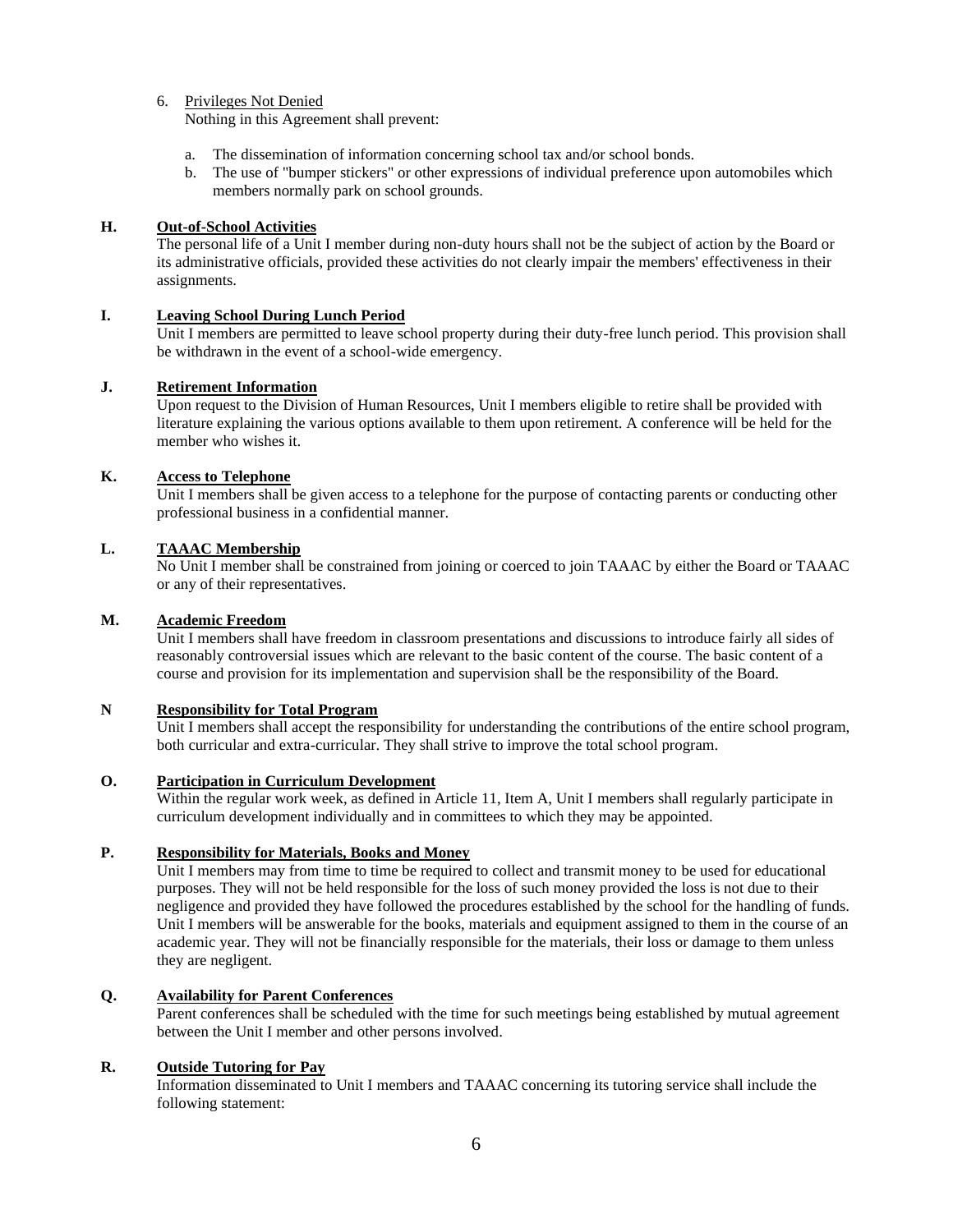Tutoring for which compensation is involved shall be subject to the following conditions:

- 1. During the school year, regularly employed teachers may not tutor students attending the school to which they are assigned in any subject offered in that school's regular curriculum, and student services personnel shall not provide private professional services for pay for students enrolled in the school(s) to which they are assigned.
- 2. Before beginning work for pay with any student, the tutor shall have consulted with the regular teacher of the subject to be tutored. Where receipt of a unit of credit is involved the tutor and the student shall have received prior approval from the local school principal. Student services personnel shall have consulted with the principal before beginning work for pay with any student outside the school(s) to which they are assigned.

#### **S. High School Graduation**

Unit I educators who attend and assist with graduation exercises outside the established work week will receive one-half day of early release time. The day shall be mutually agreed upon between the educator and principal and may occur before the graduation date, but if the educator fails to attend and assist after taking the day, onehalf day will be deducted from the educator's leave account.

#### **T. Right to Confidentiality**

Unit I members have the right to confidentiality in disciplinary actions and job counseling. AACPS administrators and supervisors shall ensure that such actions are taken outside of the presence, view, or hearing range of colleagues, students, parents, members of the public, and other administrators who do not have a role in the action. In the event that an investigation is conducted, the existence of the investigation shall not be revealed to any person without a need to know. Nothing herein prohibits an administrator or supervisor from taking immediate action in an emergency situation.

### **ARTICLE 3 SALARY AND OTHER COMPENSATION**

#### **A. Teacher Scale**

One (1) step increase will be provided to all eligible Unit I employees as provided in Article 3F.

All eligible Unit I emplolyees will receive a mid-yer step increase which will be effective on December 30, 2020, (January 13, 2021, payroll) for 12-month employees and January 27, 2021, (February 10, 2021, payroll) for 10-month employees..

One (1) mid-year "Back Step"/"Catchup Step" will be provided to eligible Unit I employees on December 30, 2020, (January 13, 2021 payroll), for 12-month employees and January 27, 2021, (February 10, 2021, payroll) for 10-month employees who did not receive a step in the 2011-2012 academic year as called for in their applicable Negotiated Agreement based on the following criteria:

- 1. An employee who was an employee as of June 30, 2011, and missed a step or step equivalent in FY2012 due to negotiated step freezes.
- 2. The employee is still with the District and has not changed units or has changed units without an appropriate placement on the salary scale per a bargaining unit agreement.
- 3. Employees who have reached the top of the salary scale for their unit are not eligible for the "Back Step"/"Catchup Step."
- 4. Employees who left employment during this time and came back at a later date are not eligible for this "Back Step"/"Catchup Step."
- 5. Employees whos salary step is above their experience step are not eligible for the "Back Step"/"Catchup Step."

#### **B. Master's Plus 30 Hours**

A salary increment for the Master's degree plus 30 hours shall be based on a completed program approved by the Executive Director of Human Resources. To be eligible for consideration for the increment, an applicant shall hold a professional certificate and shall have earned a Master's degree and at least thirty hours of acceptable post-baccalaureate graduate credit in professional education courses for kindergarten through grade twelve or in content fields represented in the AACPS curriculum.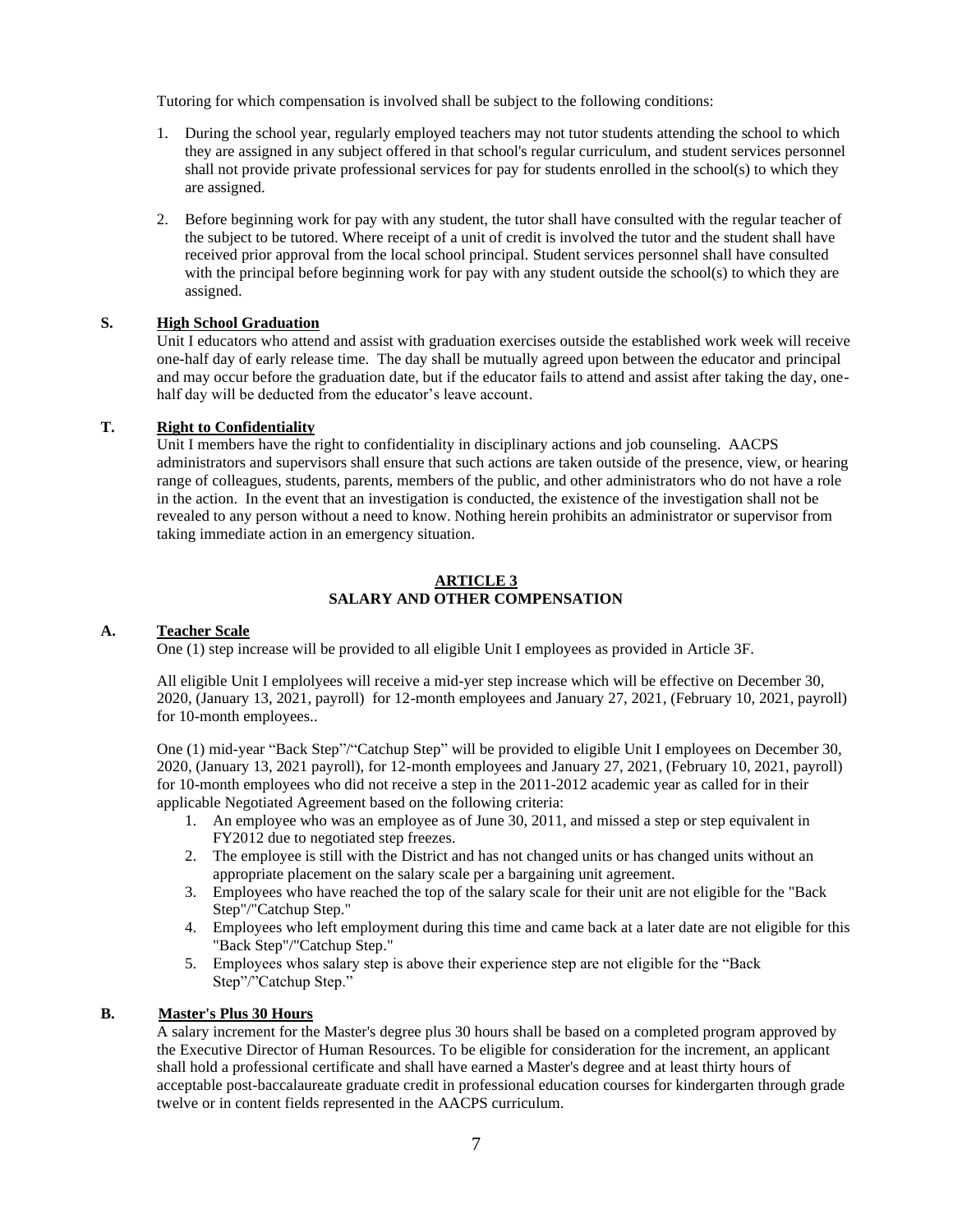A grade of "B" or better in all courses submitted shall be required in qualifying for the increment for Master's plus thirty hours of study, except that completion of an established program of advanced study at a university, such as the Advanced Graduate Specialist program, shall be accepted by the Board.

#### **Master's Plus 60 Hours**

A salary increment for the Master's degree plus 60 hours shall be based on a completed program approved by the Executive Director of Human Resources. To be eligible for consideration for the increment, an applicant shall hold a professional certificate and shall have earned a Master's degree and at least sixty hours of acceptable post-baccalaureate graduate credit in professional education courses for kindergarten through grade twelve or in content fields represented in the AACPS curriculum.

A grade of "B" or better in all courses submitted shall be required in qualifying for the increment for Master's plus sixty hours of study, except that completion of an established program of advanced study at a university, such as the Advanced Graduate Specialist program, shall be accepted by the Board.

#### **C. Doctorate Degree**

A Doctorate degree shall be recognized for a salary increment if it was earned at a regionally accredited university in a subject or field which the Maryland State Department of Education has recognized through the issuance of a certificate at the bachelor's or master's level of preparation.

An additional increment shall be paid to any teacher holding a Doctorate degree who is eligible in accordance with the provisions of this item.

#### **D. Exception for Conditional Certificate**

Holders of Provisional Degree Certificates who are within three (3) semester hours of completing Standard Professional Certificate requirements, or who have completed the teacher education program in their teaching fields in a regionally accredited college but do not meet Maryland's requirements, shall be paid on the professional salary scale for one (1) year to give them an opportunity to qualify for the Standard Professional Certificate.

#### **E. Penalty Lapsed Certificate**

Unit I members who are issued conditional certificates because of failure to renew professional certificates will have their salaries reduced by \$1,000 the first year, \$1,500 the second year and \$2,000 the third year and each year thereafter until they have reinstated their professional certificates.

#### **F. Experience Credit**

A new Unit I member or former Unit I member in AACPS shall receive experience credit for up to twenty (20) years of verified full-time teaching experience during the regular session, from preschool through grade twelve, in an educational institution which is approved by the State Department of Education in the state in which it is located or related professional experience within their area of certification.

The Superintendent and the Board may offer up to five (5) additional years of experience credit to exceptionally qualified candidates in hardship areas as designated by the Division of Human Resources. No present or former Unit I member of AACPS shall lose any years of experience credit which the AACPS had recognized. However, a former Unit I member who has had teaching experience elsewhere since leaving AACPS shall be limited to the above experience credit for subsequent teaching experience outside the system if rehired by AACPS.

The limitation of experience credit for teaching outside Anne Arundel County shall not preclude the granting of additional credit for military service or work experience in accordance with policies of the local or state board of education. Experience credit may also be received for up to fifteen (15) years of related professional experience within their area of certification.

The 10-month school year shall consist of one hundred ninety-one (191) days; a full month of teaching experience shall normally be considered nineteen (19) days. To compute the experience credit of an individual teacher the following shall apply:

1. Lost time shall be the leaves of absence which are normally granted without experience credit, or any other leaves granted in special circumstances and any time without pay.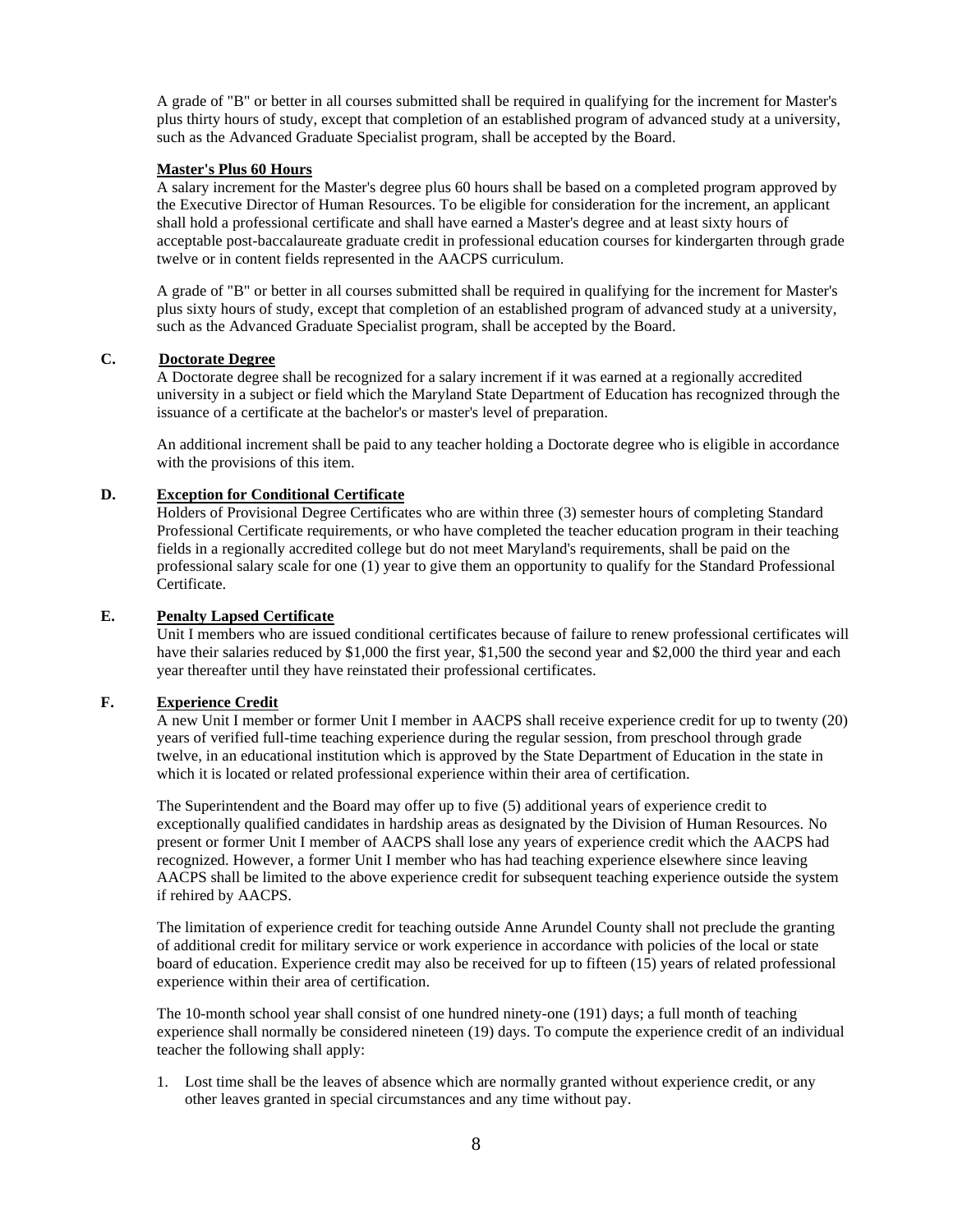- 2. The sum of these lost time absences shall be divided by nineteen (19) days to determine the months of lost experience credit; a major fraction shall be rounded off at the next highest number of months.
- 3. To determine the creditable months of experience, the months of lost service as computed above shall be subtracted from a full school year of ten months.
- 4. Days lost after the expiration of a Unit I member's earned accumulated sick leave shall not constitute a break in service.
- 5. Days lost after the expiration of sick leave are regarded as lost time (regardless of whether or not salary is continued by the sick leave bank).

No Unit I employees will receive any automatic salary step increases pursuant to this section during the year beginning July 1, 2020 and ending June 30, 2021. Except as indicated above, at the beginning of the school year each Unit I member shall be placed on the salary scale at the next step above that of the previous year. Part-time employees will be moved up the salary scale on a pro-rated basis based upon full-time equivalency. If the Unit I member has been rated Second Class, the member will not be placed on the next experience step. A major fraction shall count as a whole year in determining the step, although the record of experience credit in whole numbers and tenths, to which experience in succeeding years shall be added.

Part-time teachers shall receive credit for service in the same proportion as their fractional part of the full-time salary.

#### **G. Salary Scale for Counselors, Psychologists, Psychology Specialists, Speech Pathologists, Pupil Personnel Workers and Social Workers**

The salary scales for psychologists, psychology specialists, and pupil personnel workers are set forth in Appendices A through AAAA which are attached to this Agreement. The salary scales for 200-day, 210-day, and 12-month counselors are set forth in Appendices A through Appendix AAAA which are attached to this Agreement.

- 1. Student services personnel shall be credited with .5 days of sick leave for each pay period they are employed, the total of which will be available at the beginning of the school year.
- 2. 12-month student services personnel shall be credited with one (1) day of annual leave for each pay period they are employed.
- 3. Unit I members on the single column scales for school psychologists, pupil personnel workers, psychology specialists, speech pathologists and social workers will be paid a salary increased by \$1,000 for holding a doctorate degree.

## **H. Athletic Directors' Salary Scale**

# **1-3 4-6 7-9 10-12 13+** 10,469 12,563 14,657 16,751 18,845

**2020-21 Athletic Directors' Salary Scales**

Using the appropriate step, the above will be added to each athletic director's teacher's salary to establish each athletic director's salary to be paid each pay periods. The above salaries will increase by the same rates as the teacher salary scales increase.

#### **I. Extra-Curricular Pay Scale**

Additional compensation allowances provided by the extra-curricular pay scale Appendix B shall be applicable for services voluntarily rendered by Unit I members in addition to their required workweek, subject to the following conditions:

- 1. Conditions Applicable
	- a. Assignment by Principal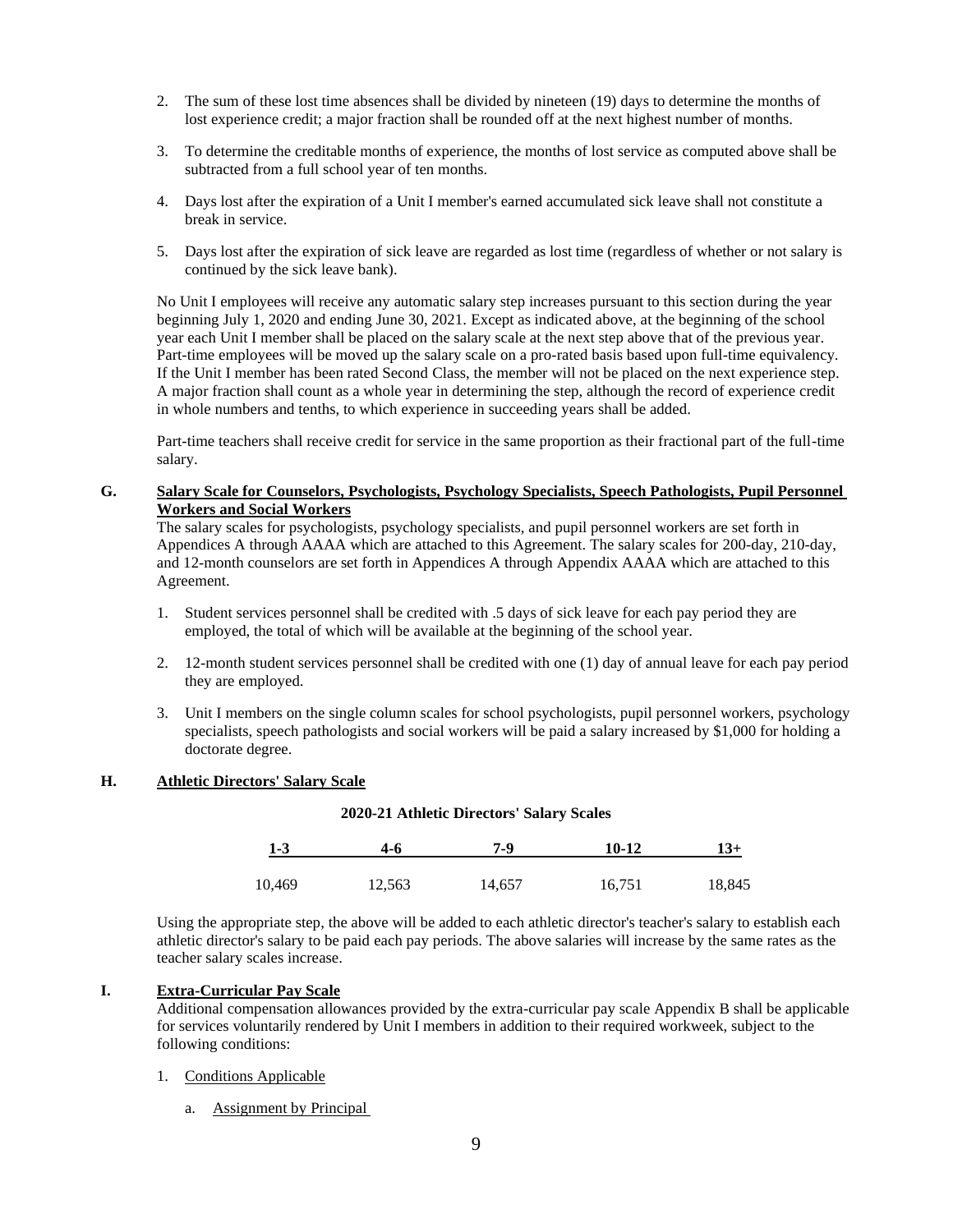The principal of the school which sponsors the extra-curricular activity shall have assigned the teacher in writing to the position of responsibility prior to the beginning of the activity.

b. Period of Assignment

The principal's assignment to each position shall continue from year to year unless terminated by either the principal or the assignee in writing by no sooner than the end of the assignment nor later than the end of the school year except where not administratively feasible.

c. Advice of Faculty Advisory Council

The specific extra-curricular programs and the number of teachers assigned to each extra-curricular activity in each school shall be determined by the principal, with the advice of the Faculty Advisory Council. However, guidelines for the implementation of extra-curricular programs may be prepared and distributed by the central office staff.

d. Factors Considered in Assignment

It shall be the responsibility of the principal when assigning extra-curricular duties to give consideration to the educational objectives of the activities and to economy.

e. Shared Assignment

When two or more teachers share the responsibility for an extra-curricular activity to which one teacher would otherwise be assigned, the principal shall indicate on the written notice of assignments how the allowance is to be divided, after consultation with the teachers involved.

f. Limitation of Assignment

There shall be no limitation on the number of activities per year for which a teacher maybe eligible for compensation. Assignment is at the discretion of the principal with the advice of the athletic director, where appropriate.

g. Contracts for Assistant Coaching

Before a contract is offered to an assistant coach in any sport, the head coach shall be consulted.

h. Yearbook/Flexible Contract

One flexible Class VI extra-curricular contract shall be available at each elementary school and developmental center. In schools where responsibility for the yearbook is assumed by other than a Unit I Member, the contract shall be provided in accordance with the conditions outlined in Article 3.I.(2) and Appendix B.

#### 2. Longevity Scale

Except as provided below, experience credit earned after the 1979-80 season shall accumulate towards a longevity scale. Experience credit is earned within a single activity. Teachers who serve as class advisors shall earn experience credit for each year during which they serve as class advisors. Those who follow a class will be paid based on the rate appropriate for that class but will earn experience credit for each year of sponsorship of any qualifying class.

#### **The scale shall be effective as follows:**

#### EXTRA CURRICULAR SCALES School Year 2020-2021

|           | $1 - 3$ | $4-6$ | $7-9$ | $10-12$ | $13+$ |
|-----------|---------|-------|-------|---------|-------|
| Class I   | 3,576   | 4.291 | 5,006 | 5,721   | 6,436 |
| Class II  | 2,860   | 3,433 | 4,004 | 4,576   | 5,148 |
| Class III | 2,146   | 2,575 | 3,004 | 3,433   | 3,862 |
| Class IV  | 1,430   | 1,716 | 2,002 | 2,288   | 2,574 |
| Class V   | 1.072   | 1,287 | 1,502 | 1,715   | 1,930 |
| Class VI  | 714     | 858   | 1,001 | 1,143   | 1,286 |
| Asst. AD  | 3,755   | 4.506 | 5,257 | 6,009   | 6.759 |

Assignments at the above rates will increase by the same rates as the teacher salary scales increase.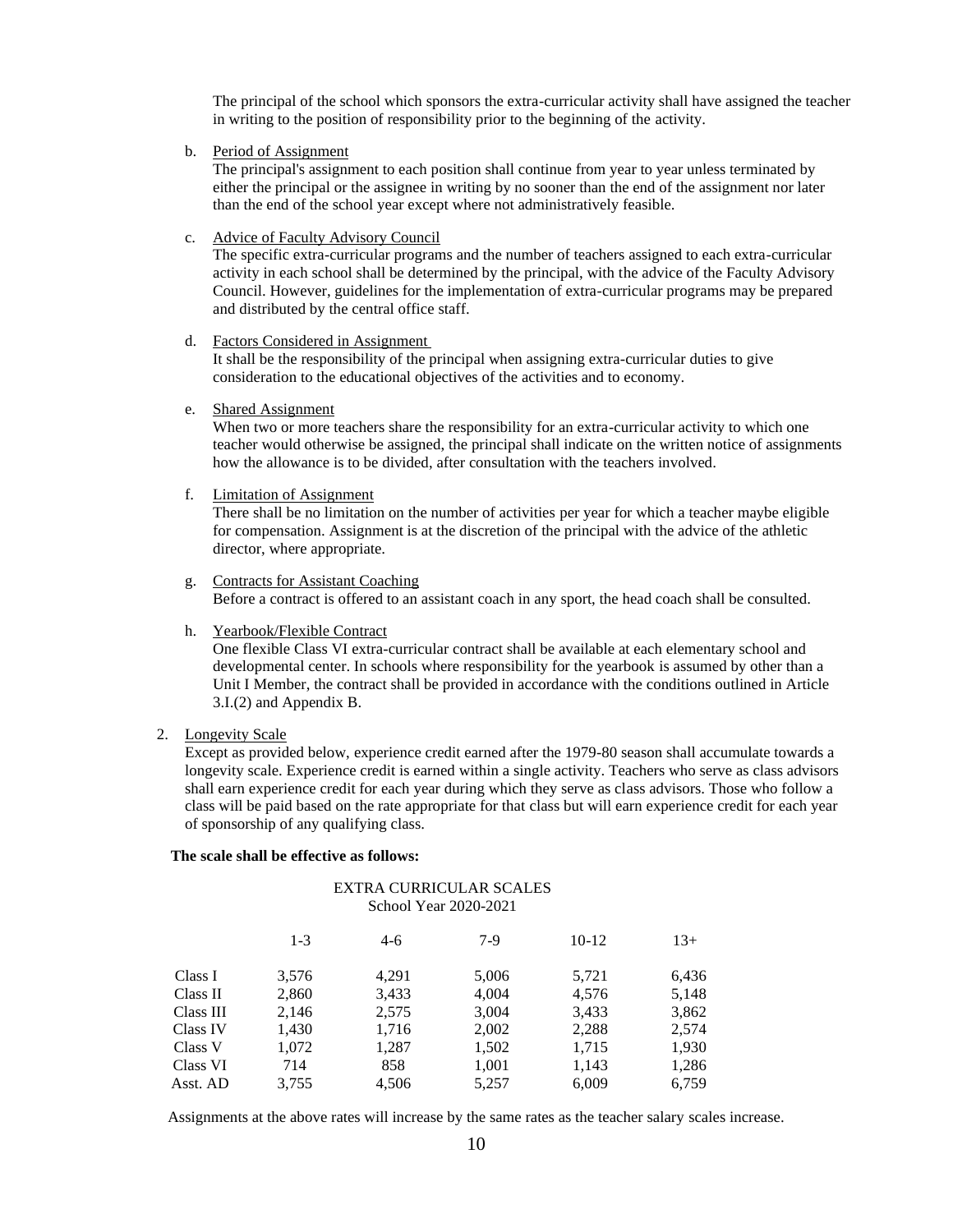3. Payment Schedule

Payment will be made following the close of each semester for extra-curricular activities that extend throughout the entire school year. Requests for payment must be submitted by January 30 and the last duty day of the school year.

#### 4. Movement for Salary Purposes

- a. No assistant coach who becomes a head coach will suffer a loss in pay as a result of that change.
- b. If a head coach or lead advisor in an activity becomes an assistant coach or assistant within the same activity, there shall be no reduction in years of experience credit for placement on the pay scale.

Activities are defined as those sports of the same name, both male and female and any of the paid sponsored activities with similar names, goals, objectives and programs.

5. Athletic Directors

Each senior high school shall have an Athletic Director. Athletic Directors shall have in their daily schedule one (1) period for Athletic Director duties and one (1) planning period. A student secretary will be assigned to the Office of the Athletic Director for three (3) hours each workday, if students can be found for such employment.

## **J. Extra-Instructional Programs**

Unit I members in extra-instructional programs for which compensation is paid during the regular school year shall be paid \$30.00 per hour. (This item is not applicable to extra-curricular activities enumerated in Article 3, Item I.)

## **K. Compensation for Team Leaders**

Unit I members who serve as middle school interdisciplinary team leaders will be compensated for the additional work required by these positions at the rate of \$2,000 per annum. Unit I members designated as elementary school or special education center instructional team leaders will be compensated for the additional work required by these positions as defined, at the rate of \$2,000 per annum.

All other school based elementary school Unit I members shall serve the teams in an advisory basis but will not be required to attend all meetings.

## **L. Compensation for Cooperating Teachers**

All stipends paid by colleges for supervising student teachers will be paid to the cooperating teachers who supervise the student teachers.

## **M. Payroll Deduction for Tax-Deferred Supplemental Retirement**

Tax-deferred supplemental retirement programs shall be made available to Unit I members from a carrier(s) mutually approved by the Board and TAAAC. Deductions taken will be submitted to the common remitter on a bi-weekly basis before a regularly scheduled pay day.

10-month Unit I members who elect the twenty-six (26) pay option and all 12-month Unit I members will have such deductions taken at each pay (e.g. 26 deductions) 10-month Unit I members who elect the twenty-two (22) pay option will have twenty-two (22) deductions per year. All newly hired Unit I members will be paid on the twenty-six (26) pay schedule

## **N. Payroll Deduction — Credit Union**

The Board shall make payroll deductions for payment to any NCUA insured credit union. 10-month and 200 day Unit I members who elect the twenty-six (26) pay option and all 12-month Unit I members will have twenty-six (26) deductions to the credit union per year. 10-month and 200-day Unit I members who elect the twenty-two (22) pay option will have twenty-two (22) deductions per year. Beginning July 1, 2001, all newly hired Unit I members will be paid on the twenty-six (26) pay schedule.

#### **O. Payroll Deduction — Savings Bonds**

At an employee's written request, the Board shall make payroll deductions for U.S. Savings Bonds.

#### **P. Flexible Spending Accounts**

AACPS provides a Section 125 account to permit pre-tax payment of employee premiums for dependent care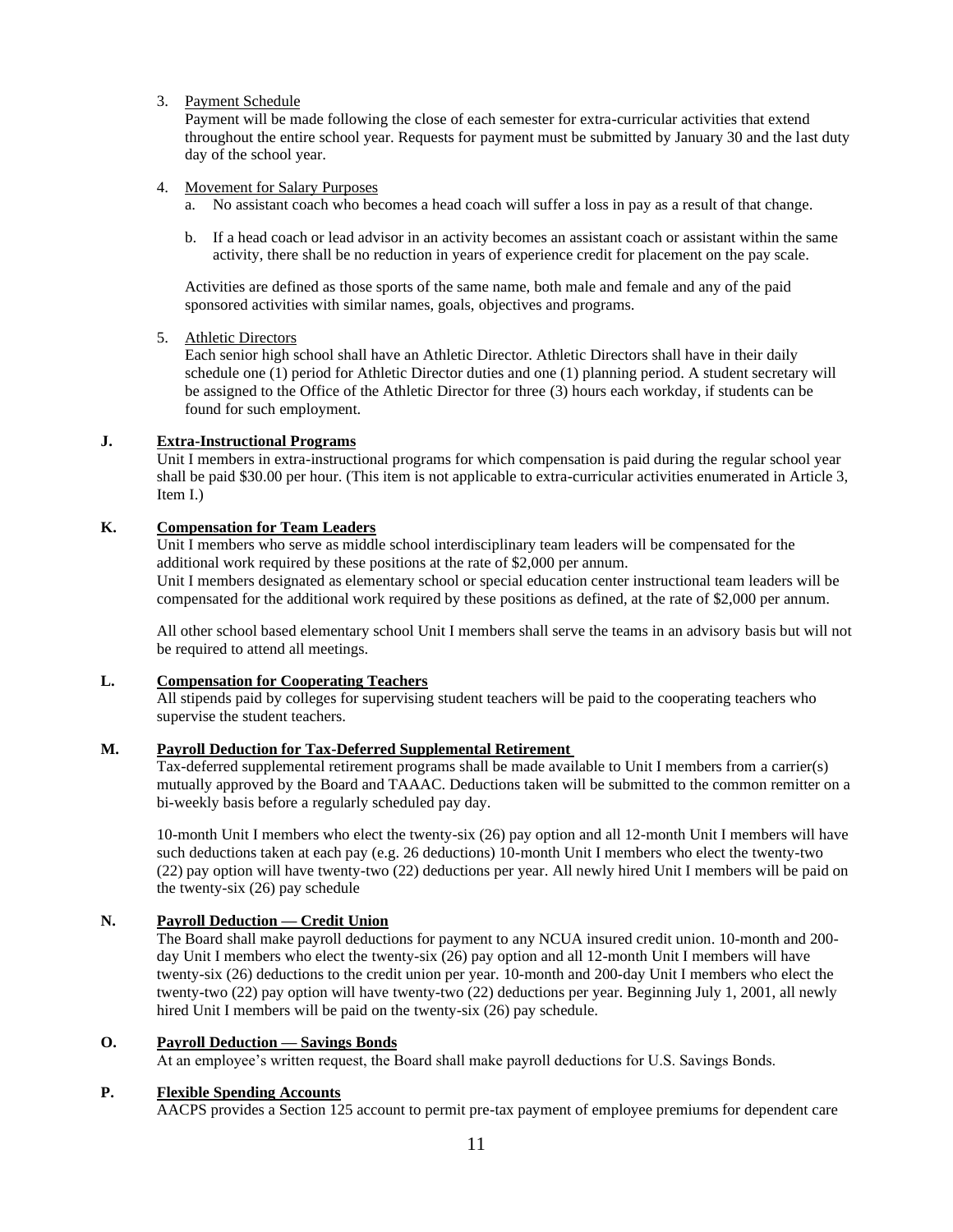and health care costs and to permit pre-tax deductions into a Flexible Spending Accounts, as elected by the employee. The Section 125 Plan is administered in accordance with IRS regulations. Employees must elect participation in the FSA program each year.

#### **Q. Salary Payment Plan**

For ten-month, 200-day, and 210-day Unit I members, one twenty-second of each member's salary shall be paid to a lead bank every two (2) weeks for the ten months of employment. 10-month and 200-day Unit I members may opt to have one twenty-sixth of their salary paid to the lead bank every two (2) weeks for twelve months each year. Unit I members who choose the 26-pay option must submit their request to the compensation office between June 1 and July 31. The Unit I member may not change that election again for a full year. The selected option will continue from year to year unless changed during a subsequent June 1 to July 31 time period. For 12-month Unit I members, one twenty-sixth of each member's salary shall be paid to the lead bank every two (2) weeks for the twelve (12) months of employment. The lead bank shall be chosen by the Board. Salary payments shall be calculated two (2) weeks subsequent to the period of earnings. The first payment will be made either the second or third week in September. The Board shall, at the biweekly pay periods, provide to each member a statement of all monies earned, deductions and reductions made, and the net amount deposited in the member's name with the lead bank. Beginning July 1, 2001, all newly hired Unit I members will be paid on the twenty-six (26) pay schedule.

Each year, the first salary payment for 210-day employees will be made two (2) weeks prior to other employees who work less than twelve months.

The lead bank will deposit or transfer the Unit I member's pay as directed by that individual. The lead bank may deposit the member's pay in a charge-free checking account at the lead bank, forward the pay to savings or

investment accounts in the lead bank as directed, or transfer the pay to a selected home bank. The member may stipulate the placement or transfer of funds by written direction. Exceptions to the payment plan will be as follows:

- 1. If a Unit I member's effective date of employment is after the first day of duty according to the school calendar, the salary for the first pay period of service shall be the appropriate per diem rate of the annual salary, less deductions, for each day.
- 2. If a Unit I member resigns or takes leave of absence before the last day of duty at the end of the year be the appropriate per diem rate of the annual salary, less deductions for each day the member was employed during that pay period.
- 3. The final salary check for any Unit I member who has been employed less than the full year shall be adjusted so that the member's gross salary for the year shall be the appropriate per diem rate of the annual salary times the difference between the number of duty days of employment and the number of days of lost time.

In case of a Unit I member's absence not covered by paid leave policies of the Board, the lost time deduction shall be the appropriate per diem rate of the annual salary for each day.

### **R. Employee Notification of Salary**

During the first month of duty of the new fiscal year a copy of the salary scale with the member's annual salary indicated shall be delivered in a confidential manner to each Unit I member.

#### **S. Account Adjustment Protection**

The Board of Education agrees to guarantee that any adjustment made by the Payroll Department to a Unit I member's banking account through the direct deposit system will be done only after advance, written notice to the member.

#### **T. Compensation for Summer Hearings/Court Cases**

10-month Unit I members who are required at the request of the school system to serve as witnesses at school related Special Education hearings or school related court cases between the end of one ten (10) month work year and the beginning of another will be paid an hourly rate computed from the Unit I member's actual per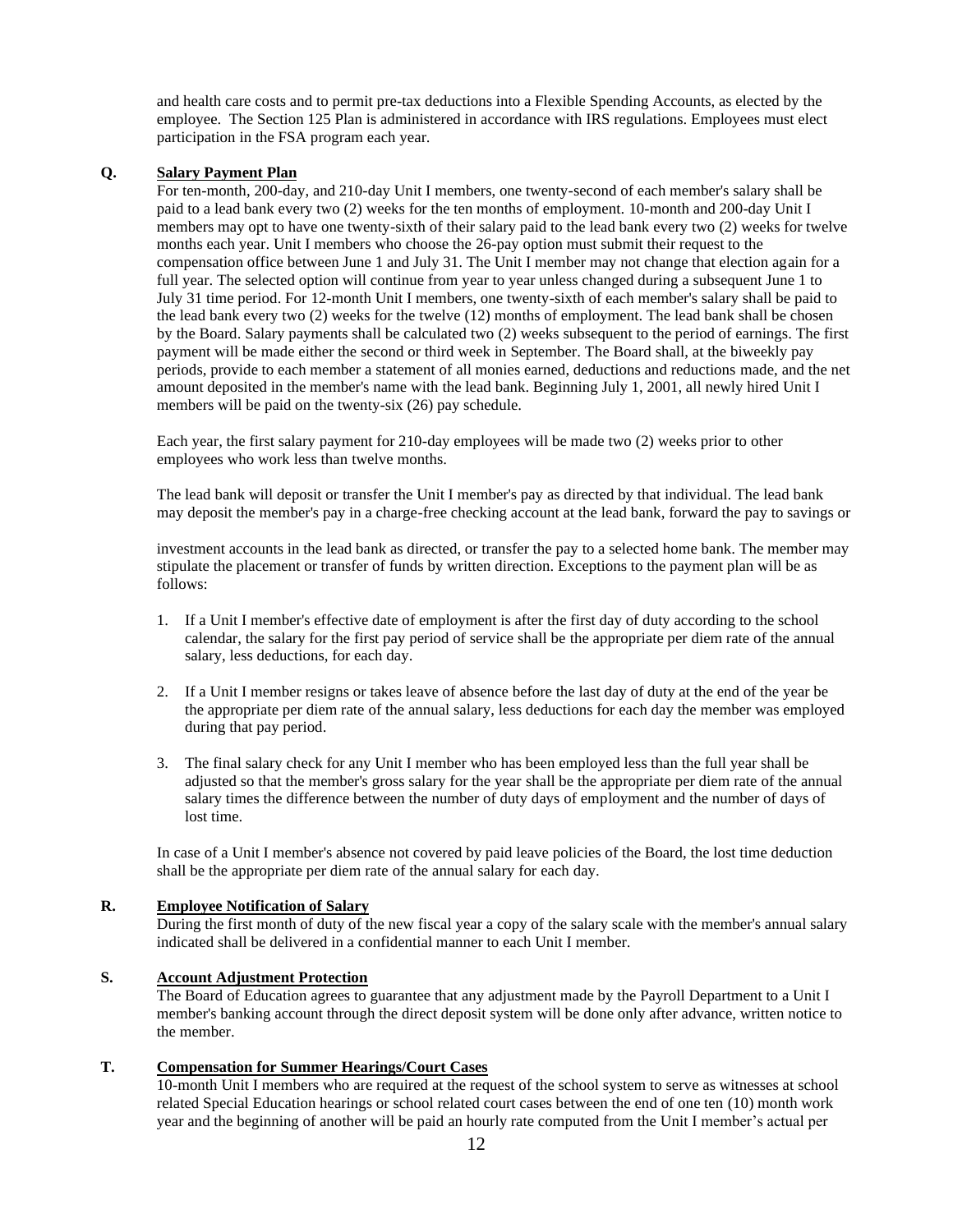diem rate in effect at the time of the hearing or court case with a minimum of three (3) hours applied. Unit I Members shall be reimbursed at the rate included in this negotiated agreement for authorized travel relating to their attendance at such hearing(s) or court case(s).

## **U. Professional Development Summer Pay**

10-month Unit I members will be paid \$30 per hour for attending system approved non-credit professional development activities outside the regular workday/work year. 10-month Unit I members will be paid \$225 per day for instructing professional development activities during the summer.

10-month Unit I members will be paid \$225 per day for curriculum writing.

## **V. Stipend for National Certified School Counselors (NCSC)**

Guidance counselors shall be paid an annual stipend of \$1,000 for the attainment or maintenance of the National Certified School Counselor designation issued by the National Board for Certified Counselors.

## **W. Stipend for National Certified School Psychologist (NCSP)**

School Psychologists shall be paid an annual stipend of \$2,000 for the attainment or maintenance of the National Certified School Psychologist designation issued by the National School Psychology Certification Board.

#### **X. Reimbursement of ASHA Dues**

Speech and Language Pathologists who submit documentation of dues payment to the American Speech-Language Hearing Association will be reimbursed the dues amount by the Board.

#### **ARTICLE 4 EMPLOYEE BENEFITS**

#### **A. Healthcare**

Both parties explicitly acknowledge that health care is a mandatory topic for negotiation in accordance with Section 6-408 of the Education Article of the Annotated Code of Maryland. AACPS provides healthcare plans in accordance with this negotiated agreement and applicable law.

All healthcare coverage shall be the subject of joint health care negotiations conducted with all AACPS bargaining units and the agreement reached with all bargaining units in this manner shall be incorporated into and made part of this Agreement.

Unit 1 employees hired after July 1, 2017, must hold a position at a minimum full-time equivalency of (*0.5)* to be eligible to participate in the employer provided health care plans. Current employees are grandfathered.

The Board/Employee premium share for the Preferred Provider Network (PPN/PPO) shall be 70/30 effective January 1, 2014.

The Board/Employee premium share for the Blue Choice Health Maintenance Organization (inclusive date) shall be 93/7 effective January 1, 2014.

Board/Employee premium shares for the CareFirst HMO will be modified as follows:

- Effective January 1, 2018, the Board/Employee premium share shall be 91/9.
- Effective January 1, 2019, the Board/Employee premium share shall be 89/11.
- Effective January 1, 2020, the Board/Employee premium share shall be 88/12.

The Board/Employee premium share for the Triple Option (Point of Service) plan shall be 90/10. Board/Employee premium shares for the Blue Choice Triple Option plan premium shares shall occur as follows:

- Effective January 1, 2018, the Board/Employee premium share shall be 88/12.
- Effective January 1, 2019, the Board/Employee premium share shall be 86/14.
- Effective January 1, 2020, the Board/Employee premium share shall be 85/15.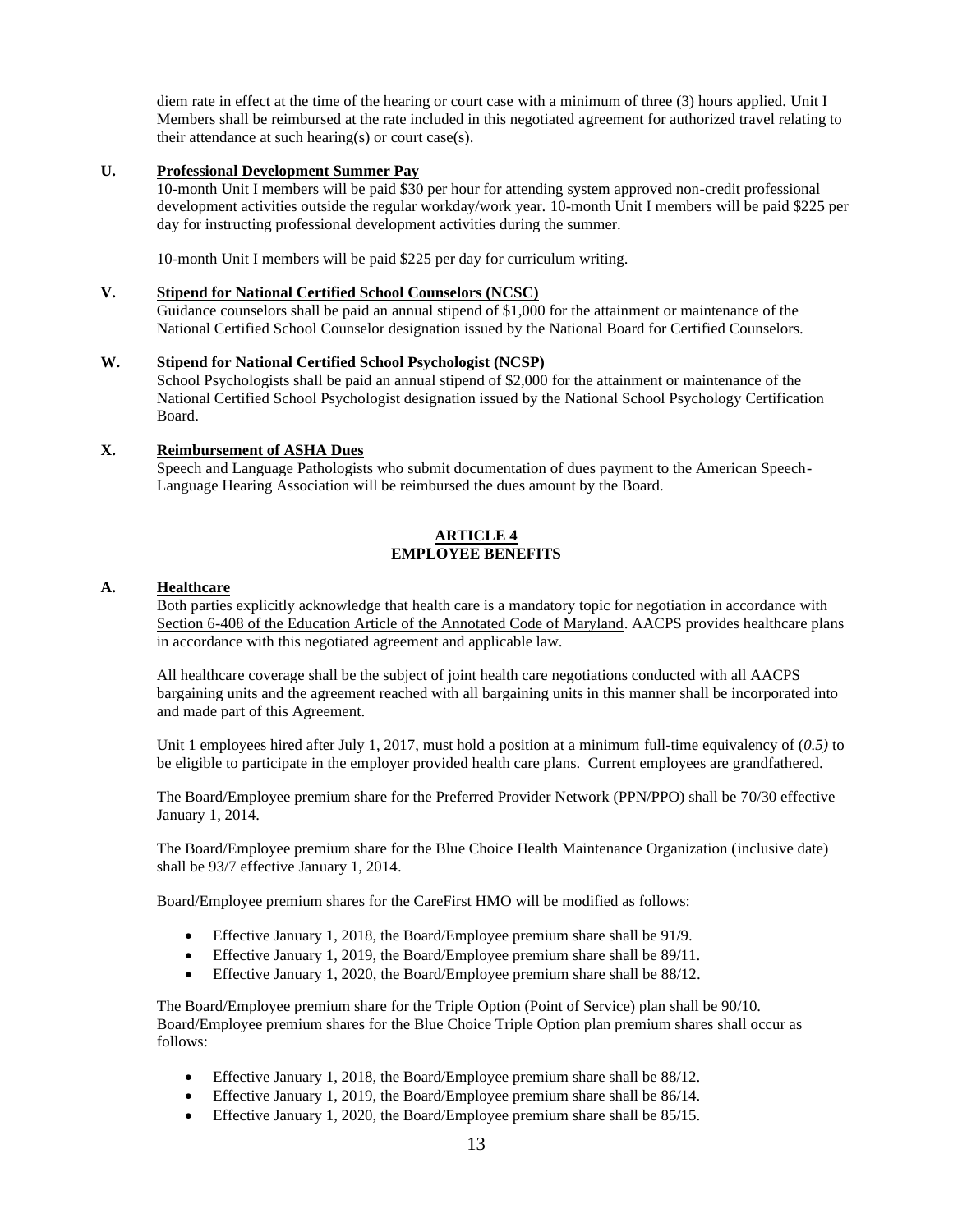In the CareFirst HMO and the Triple Option the coverages of Self & Spouse or Self & Family, a monthly surcharge will be added to the employee's premium share if the spouse is covered by the AACPS plan and that spouse is eligible for healthcare insurance through his or her own employer (exemptions include but are not limited to spouses employed by AACPS or spouses that are self-employed or unemployed). The amounts of the monthly surcharge will be:

- Effective January 1, 2018, \$40.
- Effective January 1, 2019, \$60.
- Effective January 1, 2020, \$80.

Effective January 1, 2014, the premium share shall be 75/25.

The Board/Employee premium share for the BC/BS Select Vision Plan shall be 80/20.

Coverage is available on an individual, employee and spouse, parent & child or family basis for Unit I members who elect to enroll during the annual open enrollment period or within 30 days after the effective date of their employment or a qualified lifestyle change. Dependent coverage is extended to spouses without regard to gender. Evidence of dependent eligibility is required when adding a dependent to AACPS healthcare coverage.

The employee premium share for Individual only coverage for the Low Option Blue Choice HMO Plan is 9.5% of the employee's box 1 W-2 income. There is no Board funding for dependent coverage. The Low Option Blue Choice HMO Plan meets the minimum value and affordability requirements established by the Affordable Care Act and includes an incorporated prescription plan with three tiers. Further coverage information can be found in Appendix C.

| <b>RX</b> Plans | <b>Retail/Mail Order</b> | <b>Retail/Mail Order</b>    | <b>Retail/Mail Order</b> |
|-----------------|--------------------------|-----------------------------|--------------------------|
|                 | Effective: 1/1/18        | Effective 1/1/19            | <b>Effective 1/1/20</b>  |
| <b>Generic</b>  | \$5/\$10                 | \$5/\$10                    | \$5/\$10                 |
| Preferred Brand | \$20/\$40                | \$20/\$40                   | \$20/\$40                |
| Non-Preferred   | \$35/\$70                | \$35/\$70                   | \$35/\$70                |
| Specialty       | $$50/\$100$ - Injectable | $$65/\$130$ – expanded list | \$75/\$150               |
|                 | only (excludes insulin)  | of drugs                    |                          |

The Board will provide a 4-tier prescription drug benefit as follows:

The dollar amounts listed as copays for specialty drug are subject to caps. The actual amount due from the employee shall be either the dollar amount listed or 50% of the actual cost at the counter, whichever is less.

Increases in healthcare costs in FY19 and FY20 are contingent on some form of a salary increases for each of these fiscal years.

Healthcare coverage will expire at the end of the month in which employment ends. Continued coverage will be offered through August 31 for 10-month employees who provided early notice of resignation by April 15 and continue employment to the end of the work year.

#### PLAN BENEFITS ARE AS DESCRIBED IN THE ATTACHED MEDICAL AND PRESCRIPTION COMPARISON CHART [APPENDIX C] AND VISION AND DENTAL CHARTS [APPENDIX D]

The Board will set aside a fund in the amount of no less than \$6.3 million and no more than \$7.5 million to provide employees with a *premium holiday*. In accordance with the premium holiday, the Board will pay the employee premium share for all eligible employees participating in the HMO or the Triple Option Plan beginning on the first salary distribution in January of 2018.

Those eligible will include:

• Current employees who are enrolled in either the HMO or the Triple Option Plan as of January 1, 2018.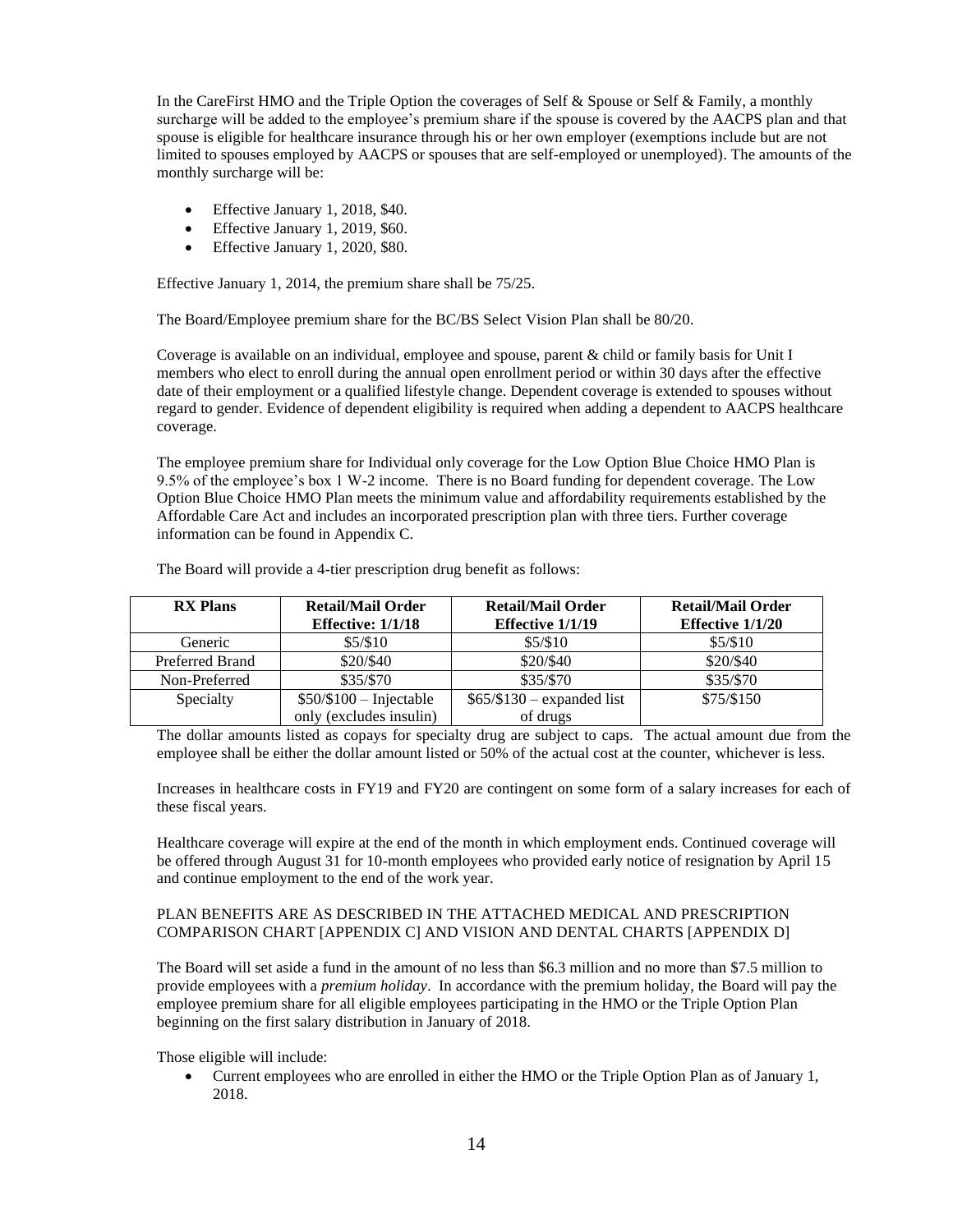- Current employees not yet enrolled in an AACPS Healthcare Plan, who enroll in the HMO or Triple Option plan as result of a qualifying lifestyle change prior to December 1, 2017.
- New employees who enroll prior to December 1, 2017.
- Employees on Family and Medical Leave (per FMLA), sabbatical leave, and workers' compensation who would be otherwise eligible.

Ineligible employees include:

- Current employees not yet enrolled in an AACPS Healthcare Plan who enroll during the Open Enrollment period, except for those with a qualifying change of lifestyle.
- New hires enrolling on or after December 1, 2017.
- Employees on a Leave of Absence.

The Board will provide reports to TAAAC on the status of the fund for each pay period (or, in the alternative, provide status reports consistent with the scheduling of BOE meetings).

The Board reserves the right to bid the Board-sponsored Health Plan. TAAAC will be a party to the selection process regarding all qualified respondents to the R.F.P.

## **B.**. **Section 125 Plan**

The AACPS Section 125 Plan, in accordance with the Internal Revenue Code, permits employees to deduct healthcare premiums on a pre-tax basis. This includes medical, dental and vision premiums. Additionally, the plan provides for the pre-tax deferral of income into a healthcare flexible spending account and a dependent care flexible spending account, both of which must be elected annually during open enrollment.

## **C. Term Life Insurance**

A term life insurance policy for \$50,000, with full cost paid by the Board, shall be provided for each Unit I employee. Optional term life insurance in \$5,000 increments up to \$200,000 may be purchased at employee cost. New employees opting to purchase more than \$100,000 will be required to submit Evidence of Insurability. During open enrollment, Employees may purchase optional life insurance in any amount and will be required to submit Evidence of Insurability

## **D. Benefits for Part-Time Unit I Members**

Part-time Unit I members hired on or before November 30, 2017 shall have the option to purchase these benefits which are on payroll deduction, with a contribution by the Board pro-rated to their full-time equivalency as follows:

- 0.75 FTE and higher, 100% of the negotiated employer contribution
- 0.46 to 0.749 FTE, 80% of the negotiated employer contribution.
- 0.10 to 0.459, 50% of the negotiated employer contribution.

Part-time Unit I members enrolling in benefits with a hire date on or after December 1, 2017 shall have the option to purchase these benefits which are on payroll deduction, with a contribution by the Board pro-rated to their full-time equivalency as follows:

- 0.75 FTE and higher, 100% of the negotiated employer contribution.
- 0.50 to 0.749 FTE, 80% of the negotiated employer contribution.
- Less than  $0.50$  ineligible for coverage.

## **E. Information to Unit I Members**

The Board shall supply each Unit I member with a written resume of hospital-medical, major medical, and term life insurance coverage provided in Board-sponsored programs and also information concerning procedures they should follow in enrolling, making claims, changing coverage, and terminating membership.

## **F. Separation Pay**

A Unit I member employed by the AACPS prior to July 1, 2009, who retires or resigns with fifteen (15) or more years of creditable service with AACPS in accordance with the provisions of the Maryland State Teachers Retirement/Pension System shall be paid forty (\$40) dollars per day for all unused accumulated sick leave earned in AACPS. Any unused accumulated personal business leave, up to a maximum of five (5) days for 10-month Unit I members and six (6) days for 210-day Unit I members, shall be converted to sick leave for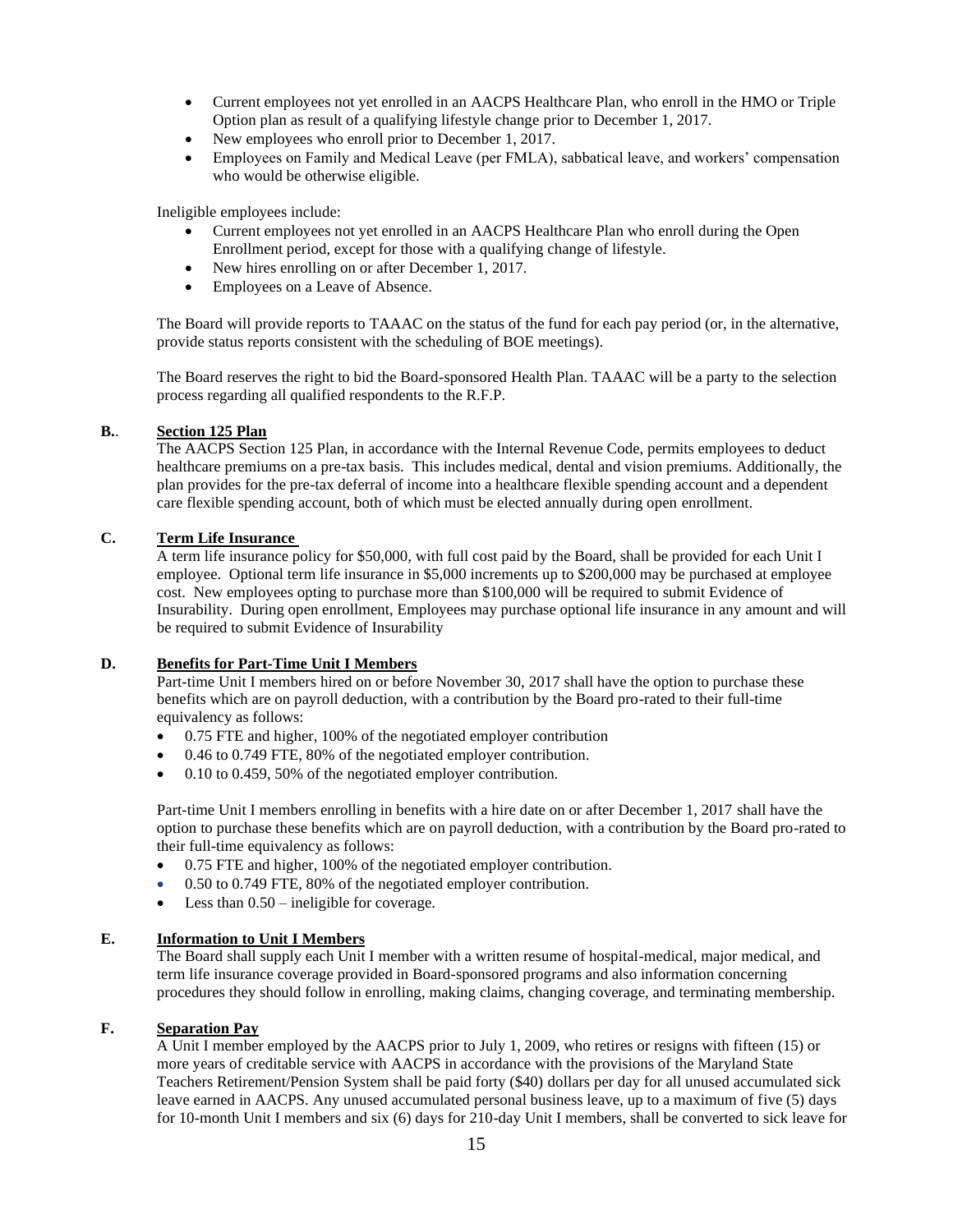separation pay upon retirement. Unit I members employed on or after July 1, 2009, will receive such credit only for unused accumulated sick leave earned in the AACPS.

Twelve (12) month Unit I members shall be paid per diem for unused annual leave earned in accordance with Article 8.I.

If a Unit I member dies while in service, the separation pay will be paid to the member's estate.

#### **G. Separation Pay Distribution Option**

When a Unit I member retires, or resigns after 15 or more years of service to AACPS, the member's separation pay becomes eligible for the Special Pay Plan, a qualified 403(b) Plan. Separation Pay shall be issued as follows:

- 1. If the total dollar amount of separation pay is less than \$1,000, separation pay will be paid in a lump sum as taxable income.
- 2. If the total dollar amount of separation pay is \$1,000 or more, the full amount of separation pay (qualifying sick leave and annual leave/personal business leave) will be forwarded as an employer contribution to the Special Pay Plan, a qualified retirement plan subject to IRS annual limits. The employer contribution becomes taxable income only upon the Unit I member withdrawing it from the plan. Withdrawals from the Special Pay Plan are not subject to Employment tax (Social Security or Medicare).
- 3. The Unit I member has the following options concerning their separation pay:
	- a. Keep the funds in the Special Pay Plan and invest amongst the choices within the qualified retirement program.
	- b. Directly roll all or a portion of funds from the Special Pay Plan to an individual retirement account (IRA) or other qualified retirement plan.
	- c. Directly roll all or a portion of the funds from the Special Pay Plan to another AACPS approved vendor's qualified retirement plan.
	- d. Request a partial or full distribution in cash, taxed in accordance with IRS and state regulations

#### **H. Insurance Coverage for Authorized Travel**

The Board shall provide insurance coverage for accidental death or dismemberment of Unit I members while on authorized trips in the performance of their duties as Board employees. Payments shall be made in accordance with the following schedule:

| Life                                          | \$100,000 |
|-----------------------------------------------|-----------|
| Both hands or both feet or sight of both eyes | \$100,000 |
| One hand and one foot                         | \$100,000 |
| Either hand or foot and sight of one eye      | \$100,000 |
| Either hand or foot or sight of one eye       | \$50,000  |

#### **I. Premium Holiday**

At the closeout of each fiscal year, the level of the health care fund balance shall be reviewed by the Board. If the balance is greater than 150% of the average monthly claims expenses, the employee's share of the overage shall be returned to them in the form of a premium holiday in the month of December.

#### **ARTICLE 5 SICK LEAVE**

#### **A. Rate of Earning**

During the regular work year each full-time Unit I member shall be granted sick leave at the rate of one half day per pay period; part-time Unit I members shall be granted a pro rata amount based on the percentage of full-time status assigned. Sick leave accrual for 10-month Unit I employees shall be based on twenty-two (22) pay periods. Accrual for 200-day Unit I employees shall be based on twenty-three (23) pay periods. Accrual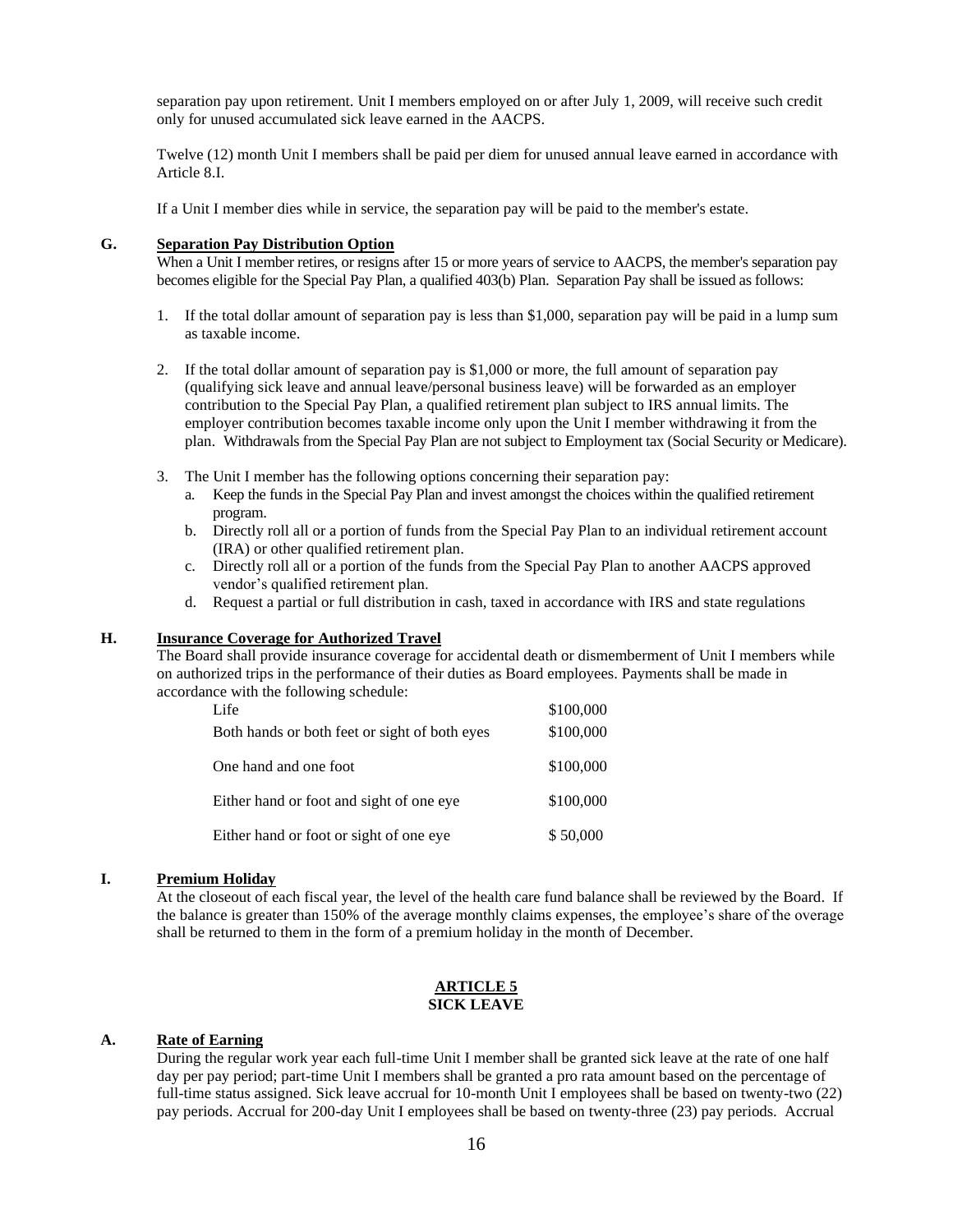for 210-day Unit I employees shall be based on twenty-four (24) pay periods. Accrual for 12-month Unit I employees shall be based on twenty-six (26) pay periods. The annual total shall be available at the beginning of the school year. Sick leave shall be applicable on all duty days of Unit I members during the regular work year.

Sick leave shall be accounted for in hours with the minimum increment for usage being one-half day. Anomalies in the weekly schedule of individual schools and worksites notwithstanding, one-half day will equal 3.75 hours and a full day will equal 7.5 hours

If a Unit I member resigns or takes leave of absence before the end of the school year, sick leave days which have been used in excess of one day per month of employment and which are not covered by accumulated sick leave shall be regarded as lost time, with an appropriate deduction made from the final salary check.

#### **B. Sick Leave Bank**

- 1. TAAAC will administer a sick leave bank. Unit I employees are eligible to contribute to and join the sick leave bank. Contributors will be permitted to apply for use of the bank for salary payment for catastrophic personal illness during regularly scheduled duty days after regular sick leave has been exhausted and other preconditions have been met.
- 2. The contribution will be authorized by the member on the appropriate form and continued from year to year until canceled in writing by the member. Cancellation, on the proper form, must be received by the committee by June 30 and will become effective July 1. Sick leave contribution to the bank, properly authorized for a given year, will not be returned if the member effects cancellation for that year.
- 3. Contributions for new membership shall be made during the open enrollment period, which shall be between July 1 and September 30. Members returning from extended leave will be permitted to contribute to the bank on the approval of the Sick Leave Bank Approval Committee (SLBAC). New employees may contribute within the first 30 days after their effective date of employment.
- 4. The annual rate of sick leave contribution will be determined annually by the SLBAC.
- 5. Members joining the sick leave bank will be permitted to use the bank for personal illness 30 days after receipt of their application for membership by the committee.
- 6. All members must use all accumulated sick leave before applying for leave from the bank. Twelve-month members must also use all but six accumulated annual leave days. Application for use of the bank shall be made on the required form and submitted to the approval committee.
- 7. A four-member (SLBAC), consisting of two (2) Unit I members elected by TAAAC, one (1) Unit I member appointed by TAAAC and one appointed by the Superintendent shall have the authority and responsibility of receiving requests, verifying the validity of requests, approving or denying requests and communicating its decisions to the member and the Executive Director of Human Resources. The committee shall require a doctor's certification of disability and shall have discretion establishing special limits or provisions for certain disabilities such as: injury covered by Worker's Compensation and mental illness. The committee shall develop its general criteria for approval.
	- a. TAAAC shall indemnify and hold harmless the Board regarding any legal claims, actions, or suits relating to TAAAC's administration, function and operation of the sick leave bank.
	- b. Changes in the Sick Leave Bank Rules are subject to negotiations.
	- c. Sick Leave Bank Rules are listed in Appendix E.
- 8. The Executive Director of Human Resources shall authorize payment of approved bank grants.
- 9. All bank grants will end on the last scheduled duty day of the fiscal year for which the applicant is eligible to use sick leave. A new application must be submitted to the approval committee for a succeeding fiscal year.
- 10. If a member does not use all of the days granted from the bank, the unused sick leave bank days will be returned to the bank.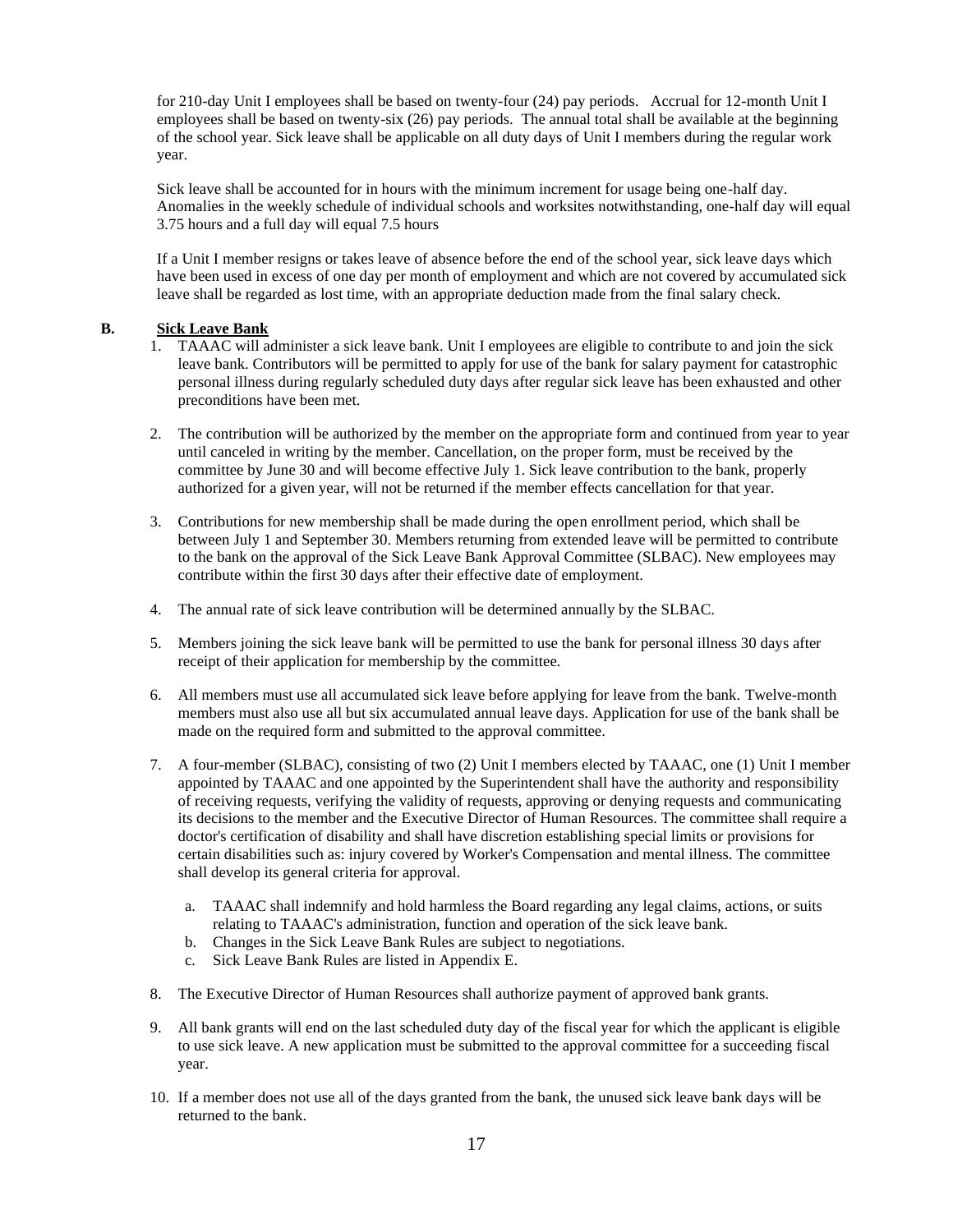- 11. Employees who return to work after May 1 from absences covered by the sick leave bank that extend beyond sixty (60) duty days are subject to the provisions of Article 8L(1) of this Agreement.
- 12. Any unused sick days remaining in the bank on June 30 will be carried into the next fiscal year.
- 13. The Board will sponsor the cost of the sick leave bank up to but not beyond the number of days contributed in any one year, except that if a lesser number is expended the unused portion shall be added to the following year.

## **C. Transfer of Sick Leave**

For any Unit I member coming to AACPS from another local school system of Maryland, the Board will accept by transfer all unused sick leave in accordance with the provisions of the Maryland State Board of Education. The Board will be responsible for effecting the transfer of this sick leave and will notify the member of the number of days credited.

## **D. Unlimited Accumulation**

Unused sick leave shall be cumulative without limit.

## **E. Notification of Accumulation**

Accumulated sick leave through the end of the preceding pay period shall be reported to each Unit I member monthly.

## **F. Advance Notification of Absence for Eligibility**

When Unit I members are to be absent from school, they shall notify the principal or designee as soon as possible. Members shall not be eligible for sick leave unless they have notified the principal or designee of their impending absence at least one hour prior to the time they are required to report for duty, except that principals shall waive this requirement if they adjudge the situation to be one which prevented members from complying.

## **G. Physician's Statement**

Sick leave in excess of three consecutive days shall be attested to by a physician.

## **H. Illness in Immediate Family**

Up to fifteen (15) days per school year of available personal sick leave may be used for illness of members of the immediate family (parent, parent-in-law, spouse, sibling, or child) or for illness of a person who is a permanent resident of the household. Once this leave is exhausted FMLA leave may be requested under the provisions of Article 8.L., the Family Medical Leave Act and related board policies and procedures.

## **I. Pregnancy**

A Unit I member's inability to perform the regular duties of her job during and immediately following pregnancy shall be regarded as temporary disability.

All Board policies concerning personal illness shall be applicable to such disability. Upon the termination of such disability the Unit I member must return to work unless she resigns, requests FMLA leave, under the provisions of Article 8.L., the Family Medical Leave Act and related board policies and procedures, or requests leave of absence.

## **J. Sick Leave Upon Re-Employment**

Former Unit I members who are reemployed within five (5) years of their separation shall be credited with unused sick leave accumulated during their previous employment with AACPS.

## **K. AACPS Sick Leave Bank**

TAAAC will participate in an AACPS sick leave bank committee. The committee is intended to construct a model system-wide sick leave bank to be recommended to the negotiating teams with implementation of the AACPS sick leave bank to occur upon mutual agreement.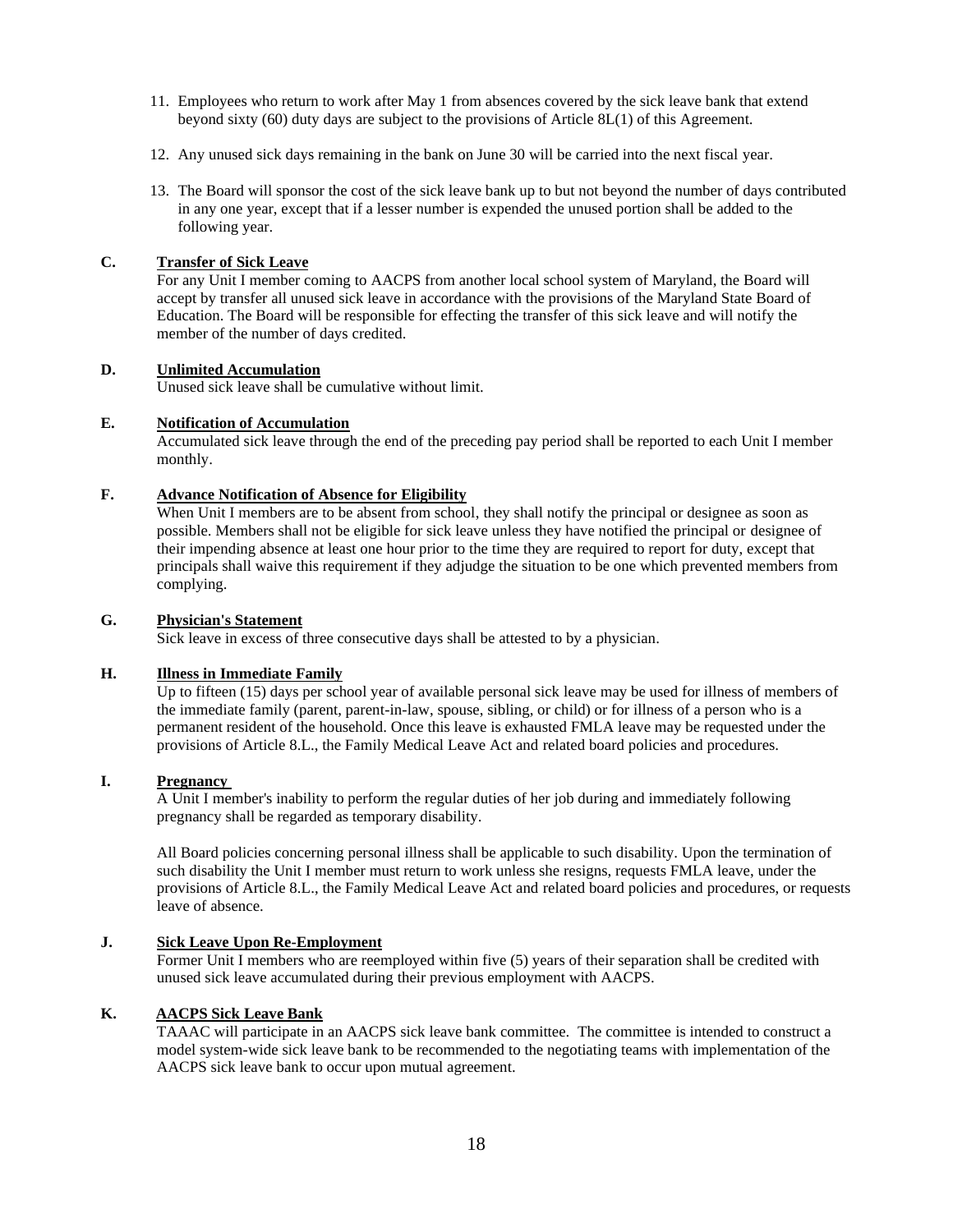## **ARTICLE 6 SABBATICAL LEAVE**

#### **A. Number Available**

Sabbatical leave shall be available for a maximum of eight (8) Unit I members. Sabbatical leave is subject to the provisions of Article 1.J.

#### **B. Application and Notification**

Request for sabbatical leave and the planned program of study must be received by the Executive Director of Human Resources in writing no later than November 1, and action shall be taken on all such requests no later than January 15 of the school year proceeding the school year for which sabbatical leave is requested. After approval of the leave the planned program upon which the approval was based shall be changed only by prior written consent of the Executive Director of Human Resources.

#### **C. Eligibility**

The Unit I member must have completed at least six full continuous school years of service in the AACPS prior to the leave. An applicant must register for a minimum of twelve (12) semester hours per semester. An exception to the number of semester hours may be made for the Doctoral dissertation.

## **D. Compensation**

A Unit I member on sabbatical leave, for either a full year or a half year, shall be paid by the Board at fifty percent of the rate of salary which would have been received if the member had remained on active duty. To ensure that the member will return to employment with the AACPS, the member shall enter into separate, written contract, including a confessed judgment, whereby he/she agrees to return to service in AACPS for one (1) year. If the employee fails to return and remain an employee for said time, he/she shall refund any compensation paid by the Board of Education.

#### **E. Experience Credit**

Upon return from sabbatical leave, Unit I members shall be placed on the salary schedule at the level which they would have achieved had they remained actively employed in the system during the period of leave.

#### **F. Employee Benefits While on Leave**

Unit I members on sabbatical leave will continue to receive the same benefit packages as they received during their pre-sabbatical status.

#### **ARTICLE 7 LEAVES OF ABSENCE**

#### **A. Obligation of Board**

In granting a leave of absence the Board obligates itself to offer the Unit I member reassignment on the expiration of leave, or as soon thereafter as a position is available in the field of certification in which the member was assigned prior to the leave, without creating a new position or transferring another member.

If such a position is not available the Board, with concurrence of the Unit I member may offer assignment in another field in which the member is certificated.

## **B. Obligation of Unit I Member**

Unit I members are obligated to notify the Board immediately in writing of any change in the conditions upon which the leave was granted and to be available for reassignment. Failure to accept reassignment to a position in the field in which they were assigned or for which they are certificated, failure to notify the Board of a change in conditions upon which the leave was granted, or falsification of information in the request for leave, will result in cancellation of the leave and termination of the contract.

#### **C. Types**

The Board shall normally grant leave of absence from a tenured Unit I member's regular assignment and/or extra-curricular assignment without pay and

- 1. Without experience credit for
	- a. Personal Illness\*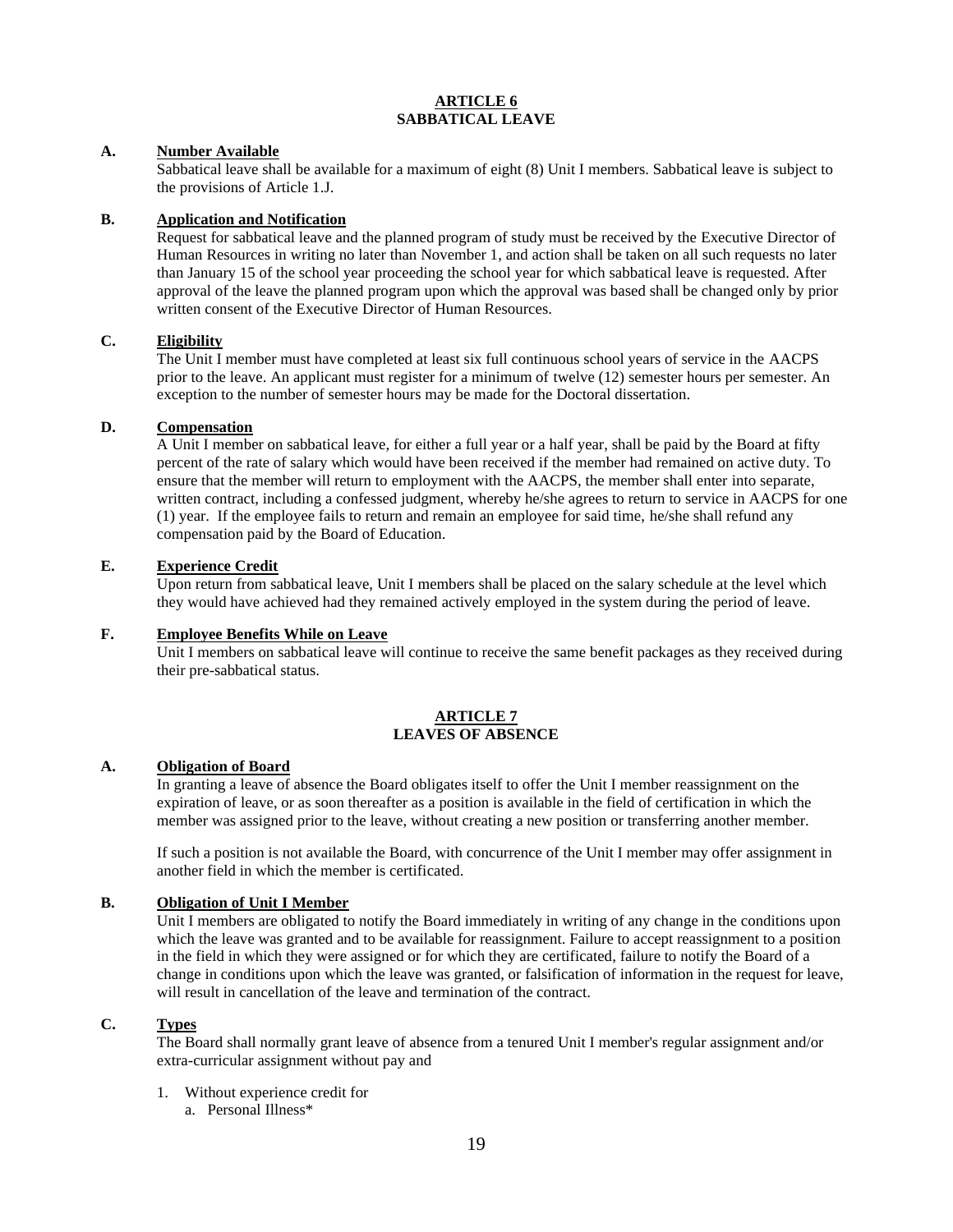- b. Severe illness of a member of the Unit I member's household\*
- c. Maternity\*
- d. Adoption of a child
- e. Appropriate full-time study at a college or university
- f. Care of an infant
- g. Transfer of a military spouse
- h. Other requests for leaves of absence without pay and without experience credit will be considered on case by case basis.
- \* Must be verified by a physician.
- 2. With experience credit upon return to the local school system for
	- a. Military service (tenure not required)
	- b. Peace Corps
	- c. VISTA
	- d. National Teacher Corps
	- e. Exchange teaching
	- f. Overseas teaching
	- g. Full-time university program of study, approved by the Superintendent, specifically designed to improve proficiency in the present job or to prepare for another job to which the member is to be assigned.

Each Unit I member requesting a leave of absence shall be notified in writing of the Board's decision.

#### **D. Period of Leave**

The leave of absence from the Unit I member's regular assignment shall be for an entire school year or for the remainder of the school year in which it becomes effective.

The leave of absence from the Unit I member's extra-curricular assignment shall be for one (1) season or portion thereof.

The Board shall consider a request for an extension of leave from the Unit I member's regular assignment for the second school year by any Unit I member who requests it in writing by June 1. The decision shall be given in writing.

A Unit I member on leave may request reinstatement during the school year by giving written notification to the Executive Director of Human Resources sixty (60) days prior to the date on which the member wishes to return to service. For a Unit I member who took a leave of absence for personal illness or for severe illness of a family member of the Unit I member's household, when a position is available in the member's field of certification to which the member was assigned prior to the leave, the Board will reassign the member to that available position.

## **E. Termination**

On the first teacher duty day the contract of any Unit I member who was on leave of absence at the end of the previous school year and who has not returned shall be terminated unless the member has been granted an extension of leave for the second year.

## **F. Maternity**

A tenured Unit I member who wishes to leave her position prior to the period of disability associated with childbirth and/or does not wish to return to her position after such period of disability shall normally be granted a leave of absence, provided reasonable notice is given in writing. A member on such leave of absence may use available sick leave for the duty days during the period of temporary disability associated with childbirth. A member may also request FMLA leave under the provisions of Article 8.L, the Family Medical Leave Act and related board policies and procedures.

## **G. Personal Leave of Absence**

A regularly certificated teacher with seven (7) years or more of continuous service as a certificated employee of the AACPS may request a personal leave of absence without pay for one (1) school year. Action on the request will be taken by the Executive Director of Human Resources.

No leave time will be regarded as active service insofar as determining the seven (7) year continuous service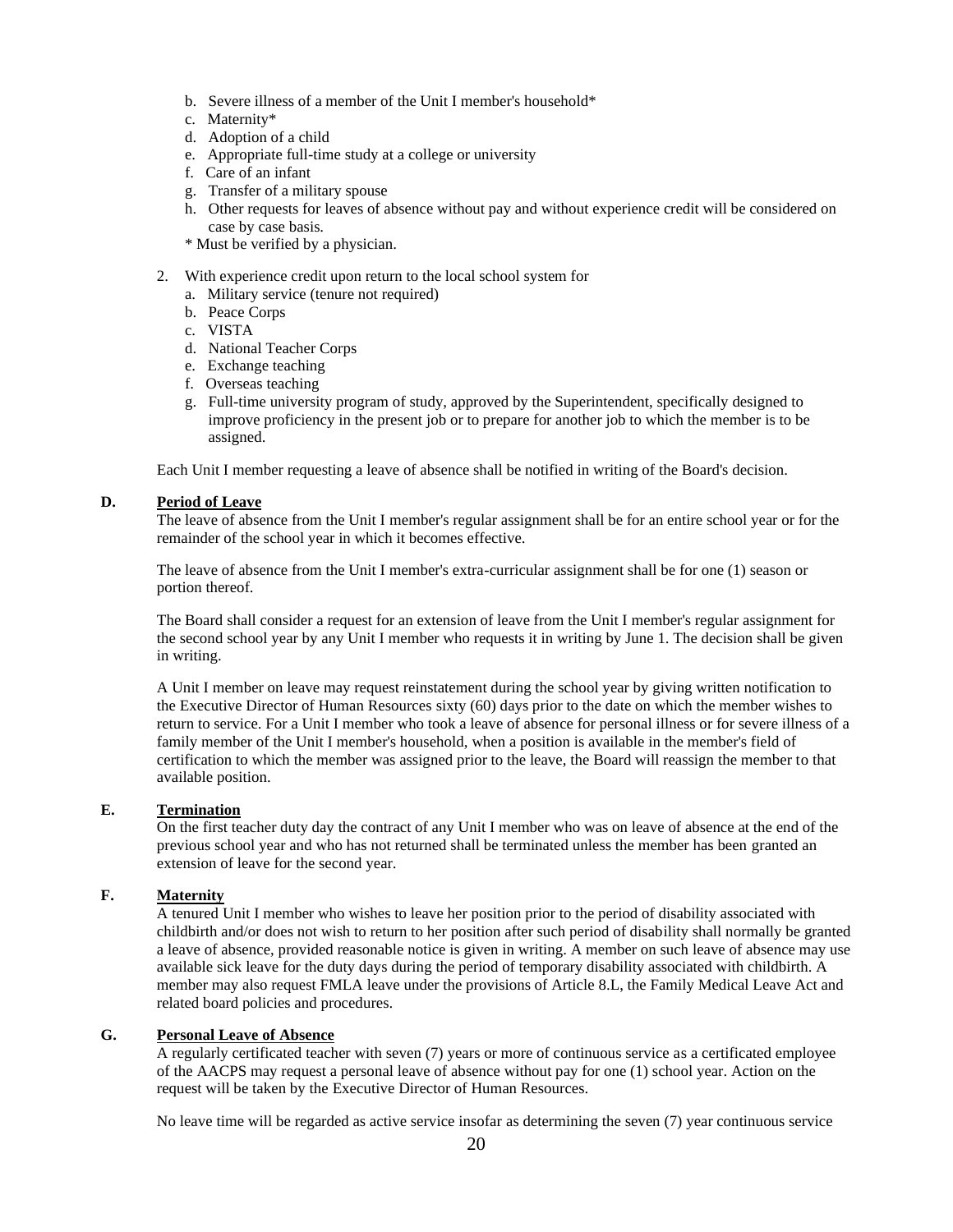for personal leave eligibility requirement.

Personal leaves will begin on the first duty day of the school year and extend through June 30 following. Any exception to this provision must be approved by the Executive Director of Human Resources.

The time spent on a personal leave of absence shall not count toward experience credit or seniority but shall not be interpreted as a break in service.

Personal leave time shall not be included in computing eligibility for an increment.

A second personal leave of absence shall not be granted until seven (7) additional years or more of active service has been completed with the school system.

#### **ARTICLE 8 OTHER LEAVES**

#### **A. Personal Business**

Each 10-month Unit I member shall be entitled to two (2) days of personal business leave per year with pay. Unit I employees on a 210-day work year shall be entitled to three (3) days of said leave. The leave shall normally be approved at least 24 hours in advance by the principal, who shall not require the member to state a reason for the leave. If, however, an unforeseen circumstance requires absence which could not have been approved 24 hours in advance, the reason for the absence shall be stated and the principal may at the principal's discretion approve the absence as a day of personal business. Personal business leave shall not be taken immediately before or immediately after a holiday or weekday when school is closed, on an in-service day for teachers, nor at the beginning or the end of the school year.

The beginning of the school year shall mean the first five (5) duty days for teachers; the end of the school year shall mean the last five (5) duty days for teachers. A holiday period may not be extended by taking personal business leave at the beginning of the following week when a holiday falls on Friday or at the end of the preceding week when the holiday falls on Monday.

Exceptions to the foregoing restrictions on days to be used for personal business may be made by the principal for circumstances which require the member's absence on these days. Unused personal business leave for 10 month Unit I employees shall be cumulative up to five (5) days; unused days thereafter shall be converted to cumulative sick leave. Upon retirement, up to five (5) unused personal business leave days shall be converted to cumulative sick leave. Unused personal business leave for 210-day Unit I employees shall be cumulative up to six (6) days; unused days thereafter shall be converted to cumulative sick leave. Upon retirement, up to six (6) unused personal business leave days shall be converted to cumulative sick leave.

## **B. Religious Observance**

Upon request, Unit I members shall be granted up to two (2) days per school year with pay for observance of religious holy days where their religion prohibits working, and/or requires worship or observance that cannot be performed other than during school hours, and observance is not otherwise provided in the school calendar and verified by the proper religious authorities.

#### **C. Jury Duty**

While on jury duty Unit I members shall not be required to endorse their compensation checks to the Board in order to have full salaries continue.

#### **D. Court Summons**

A Unit I member may be absent without loss of salary or when subpoenaed to appear in a state or federal court, or at a proceeding of the State Board of Education, provided the subpoena or summons is not issued (1) in connection with an offense for which the member is found guilty or granted probation before judgment; if the employee is found guilty of an offense and the finding of guilt is reversed on appeal, the salary will be restored, or (2) in connection with a non-work related civil case in which the member is a moving party in the action.

#### **E. Bereavement**

Each Unit I member shall be granted up to four (4) consecutive duty days of absence without loss of salary on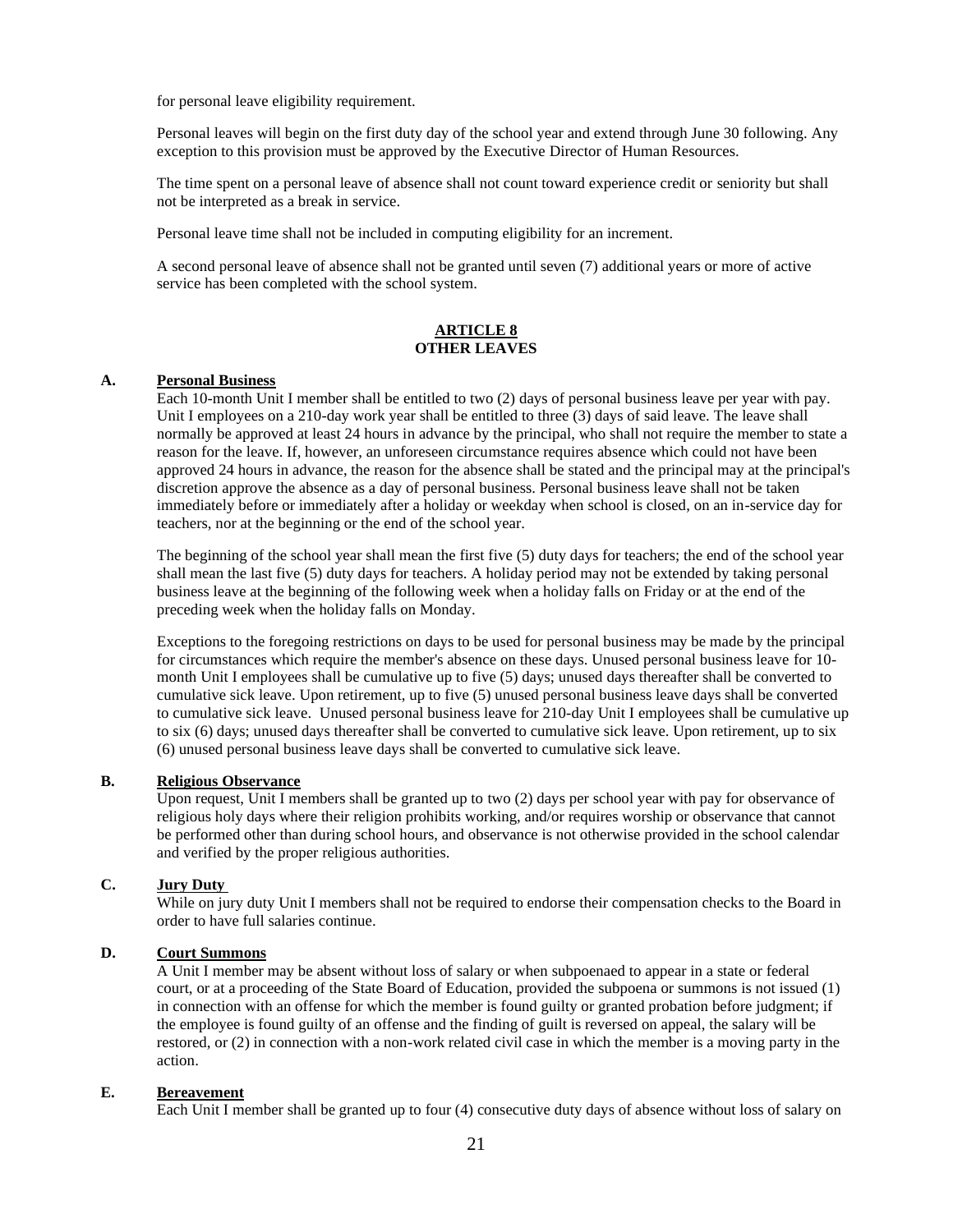the death of a child, stepchild, parent, stepparent, spouse, sibling, stepbrother, stepsister, aunt, uncle, parent- inlaw, son-in-law, daughter-in-law, sister-in-law, brother-in-law, niece, nephew, grandparent, grandchild, spouse's grandparent, or one who has lived regularly in the household of the member. One of the four (4) consecutive days must be taken on the day of the funeral or interment unless the funeral or interment occurs on a non-workday.. With approval from the Superintendent or designee, one or more of the allowed days may be used at a time that is not immediately proximate to the date of death for a burial or memorial service that occurs at a later date. Upon written request from the member, stating the circumstances which made additional time necessary, the Superintendent or designee may authorize an additional day.

#### **F. Early Leaving for Summer School**

When summer school attendance requires early departure, a teacher may be excused without loss of salary on the days on which teachers are required to remain for the completion of records, provided the teacher:

- 1. Makes a written request, and
- 2. Has been in attendance through the last day school was in session for pupils, and
- 3. Has completed end-of-the-year obligations to the satisfaction of the principal, and
- 4. By June 27 furnished the payroll department of the Board with verification of summer school enrollment (a receipted bill for tuition or a statement from an appropriate official of the college).

For each day of absence to attend summer school, except the days which are excused in accordance with the provisions of this item, the salary deduction shall be 1/191 of the annual salary for each day.

#### **G. Awarding of Degree**

When necessary, a Unit I member shall be granted up to one (1) day of leave with pay to be awarded a graduate degree during work hours on a school day.

## **H. Injury on the Job**

A Unit I member who is injured in line of duty and qualifies for disability under the Workers' Compensation Law shall be granted a special leave with full pay less salary payment by Workers' Compensation for a period not to exceed sixty (60) duty days, provided the member reports the injury to the principal on a Workers' Compensation form within three days. The limit of three (3) days may be extended by the Superintendent when inability to comply is demonstrated by the member.

The 60-day limit on leave shall not apply to a Unit I member who qualifies for paid leave under the Education Article of the Annotated Code of Maryland.

If the Unit I member is unable to return to work at the end of sixty (60) duty days, the member may elect to receive only Workers' Compensation or be placed on sick leave and/or annual leave (if applicable) and continue to receive full salary less Workers' Compensation for the period covered by these leaves. If he/she fails to make a leave election the Board will provide the Unit I member with his/her regular salary by using annual leave (if applicable) until he /she returns to work or until all available leave is exhausted. If the Unit I member elects to receive only Worker's Compensation the member may continue to receive the full benefits of hospital-medical insurance, major medical insurance and term life insurance provided the member pays the employee's share of these premiums.

## **I. Annual Leave**

Annual leave for 12-month Unit I members shall be accrued as follows:

- 1. Annual leave shall be earned at the rate of one (1) day per pay period of employment. Annual leave shall be accounted for in hours with the minimum increment for usage being one-half day. Anomalies in the weekly schedule of individual schools and worksites notwithstanding, one-half day equals 3.75 hours and a full day will equal 7.5 hours.
- 2. A Unit I member shall normally take annual leave during the summer following the year in which it is earned. The Unit I member may take annual leave at other times during the school year if the request has been approved by the member's immediate supervisor and if the leave does not interfere with the needs of the school system.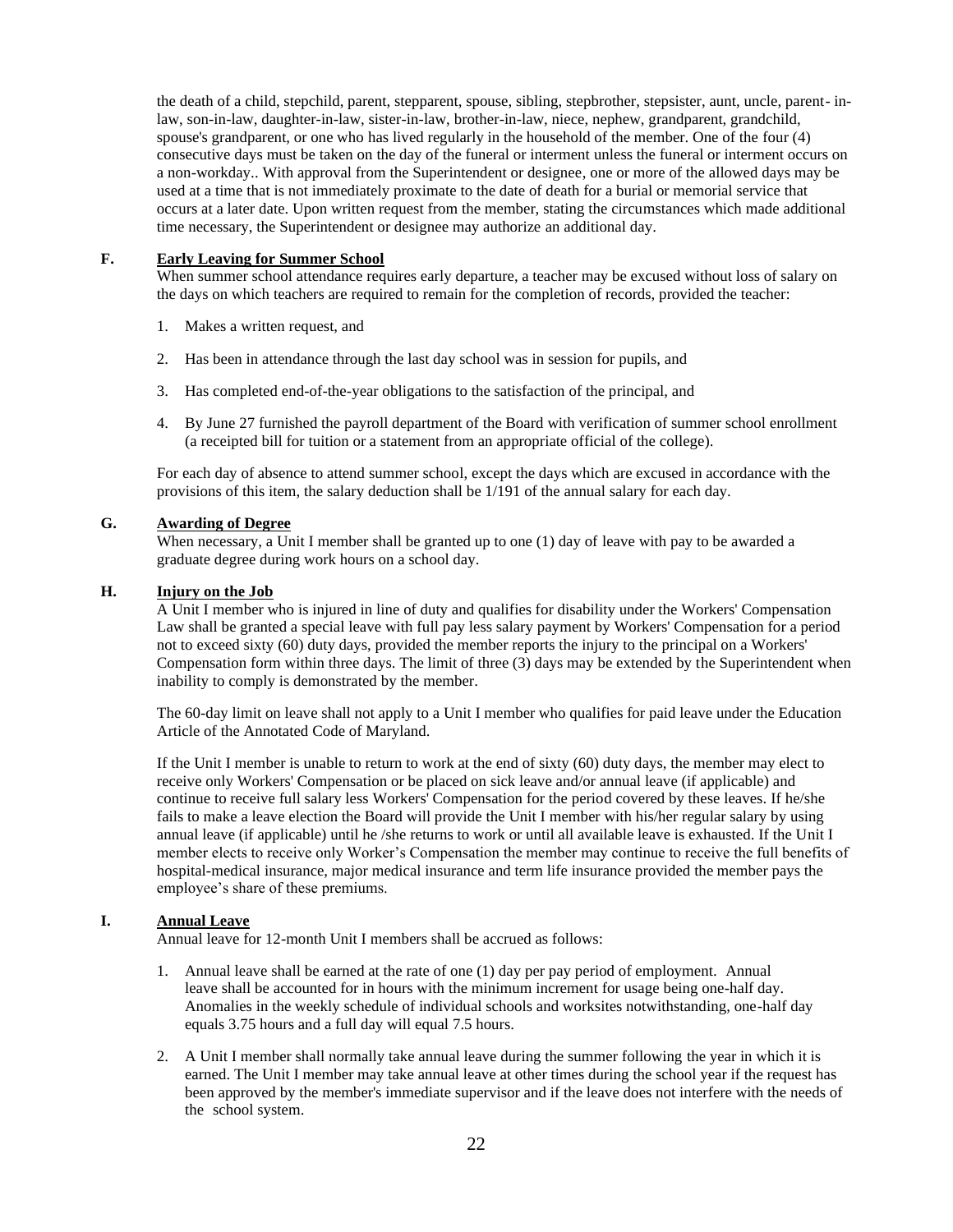- 3. A Unit I member may use annual leave to attend summer school with the approval of the member's immediate supervisor provided that authorization of the Superintendent shall also be required for summer school attendance for the second of two consecutive summers. Two-thirds of a day shall be charged against annual leave for each day in summer school, except that a member who attends a six (6) week summer school shall have no less than five (5) days of vacation with pay.
- 4. If, at the end of any fiscal year (June 30), a Unit I member has any unused annual leave from the previous fiscal year the member may carry over a maximum of thirteen (13) days of such unused leave to provide a maximum of thirty-nine (39) days of annual leave at the beginning of any fiscal year. Not more than thirty-nine (39) consecutive days of annual leave may be taken during any 12-month period. Unused annual leave which would be lost because of this limitation on carry-over shall be converted to accumulated sick leave.

Exception: In the last year of employment prior to retirement a Unit I member may carry over eighteen (18) days of unused annual leave to provide a maximum of forty-four (44) days at the end of the member's last full fiscal year of employment.

#### **J. Assault Leave**

A Unit I member who is absent due to physical disability/injury that results from an assault while in the scope of Board employment shall be kept on full pay status instead of sick leave during such period of absence. In this section, an assault is defined as an attempt by a person to cause or purposely, knowingly or recklessly cause bodily injury to a Unit I member.

#### **K. Adoption Leave**

Upon request to the Executive Director of Human Resources, Unit I members may take a temporary leave of absence without pay for up to twelve (12) weeks for the adoption of a child by requesting FMLA leave under the provisions of Article 8.L., the Family Medical Leave Act and related board policies and procedures. As soon as it has been determined that a Unit I member wishes to use adoption leave, the Unit I member must request this leave in writing to the Executive Director of Human Resources normally within thirty (30) days in advance and provide appropriate documentation. Unit I members may elect to have continued participation in health benefits by assuming full cost of the premium. If, however, the member uses FMLA leave, the Board will continue making its contribution to the appropriate health benefits for the duration of the FMLA leave.

#### **L. Family Medical Leave Act (FMLA) Leave**

The Family and Medical Leave Act is incorporated into the agreement by reference.

- 1. All employees must meet the eligibility criteria set forth in the FMLA statute. There is a rebuttable presumption that school-based instructional employees, who are assigned to a full-time, 1.0 FTE have worked 1,250 hours in that year.
- 2. Eligible employees who are approved for FMLA leave are entitled to use the leave within a twelve (12) month period. The method used to establish the twelve (12) month period shall be the "twelve-month period measured forward" from the first date an employee takes FMLA leave.
- 3. FMLA shall run concurrently with other paid leave types.
- 4. FMLA leave may be used for serious health conditions of those persons covered by "illness in immediate family" as defined by this agreement.
- 5. Continuation with employee healthcare benefits will be administered in accordance with the provisions of the FMLA. An employee can elect to pay their share of healthcare premiums during the period of leave or defer payments until FMLA has ended.
- 6. Leave taken intermittently or on a reduced leave schedule is not permitted for care of/bonding with a newborn or child.
- 7. An instructional employee who begins leave more than five (5) weeks before the end of an academic term (school semester), and whose leave will last for more than two calendar weeks, may be required to continue taking leave until the end of the term if said employee would return to work within two weeks of the end of the term.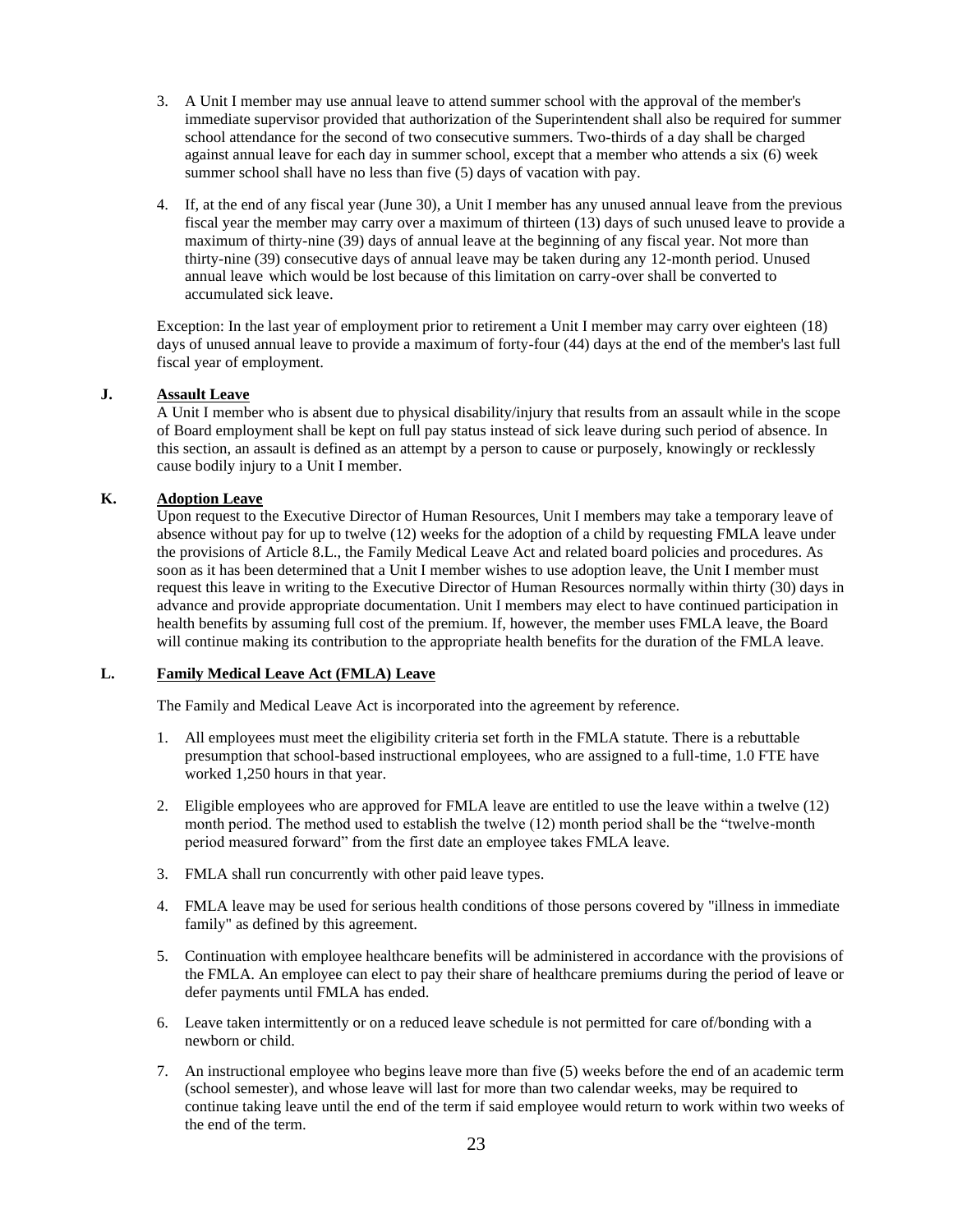- 8. An instructional employee who begins leave within three weeks of the end of an academic term (school semester) may be required to continue taking leave until the end of the term.
- 9. Except in unusual circumstances upon return from FMLA leave, a Unit I member whose period of absence does not exceed sixty (60) duty days, will return to his/her position. When an absence extends beyond sixty (60) duty days, the Unit I member may be placed in an equivalent position in accordance with the provisions of the Act.
- 10. Employees who have accrued paid leave remaining at the conclusion of FMLA will be permitted to use that leave in accordance the negotiated agreement and AACPS leave policies, and applicable federal, state, and local law.

#### **M. Job Protected Alternative Leave (JPAL)**

- 1. Unit I employees whose FTE does not permit them to meet the hours of service requirement under FMLA, may be eligible for alternative Job Protected Leave ("AJPL") if they work 87% of their total duty hours in the 12 months prior to the commencement of their leave.
- 2. Eligible employees who are approved for JPAL, are entitled to use 12 weeks of leave within a 12-month period. The method used to establish the twelve (12) month period shall be the "twelve-month period measured forward" from the first date an employee takes JPAL.
- 3. JPAL shall run concurrently with other paid leave types.
- 4. JPAL may be used for serious health conditions of those persons covered by "illness in immediate family" as defined by this agreement.
- 5. Continuation with employee healthcare benefits will be administered in accordance with the provision of FMLA. An employee can elect to pay their share of healthcare premiums during the period of leave or defer payments until JPAL has ended.
- 6. Intermittent leave can only be taken for a medically necessary scheduled treatment regimen (as documented via a Department of Labor certification form).
- 7. An instructional employee who begins leave more than five (5) weeks before the end of an academic term (school semester), and whose leave will last for more than two calendar weeks, may be required to continue taking leave until the end of the term if said employee would return to work within two weeks of the end of the term.
- 8. An instructional employee who begins leave within three weeks of the end of an academic term (school semester) may be required to continue taking leave until the end of the term.
- 9. Except in unusual circumstances, upon return from JPAL leave, a Unit I member whose period of absence does not exceed sixty (60) duty days, will return to his/her position. When an absence extends beyond sixty (60) duty days, the Unit I member may be placed in an equivalent position.
- 10. Employees who have accrued paid leave remaining at the conclusion of JPAL will be permitted to use that leave in accordance the negotiated agreement and AACPS leave policies, and applicable federal, state, and local law.

#### **ARTICLE 9 PROFESSIONAL IMPROVEMENT**

#### **A. Responsibility of Unit I Members**

It shall be the responsibility of every Unit I member to continue professional improvement and to keep abreast of new developments and trends in the member's teaching field.

#### **B. Report of Professional Growth Activities**

Unit I members who wish to do so may submit annually a list of professional growth activities in which they have engaged during the year. A report form to be supplied by the Board shall provide for reporting such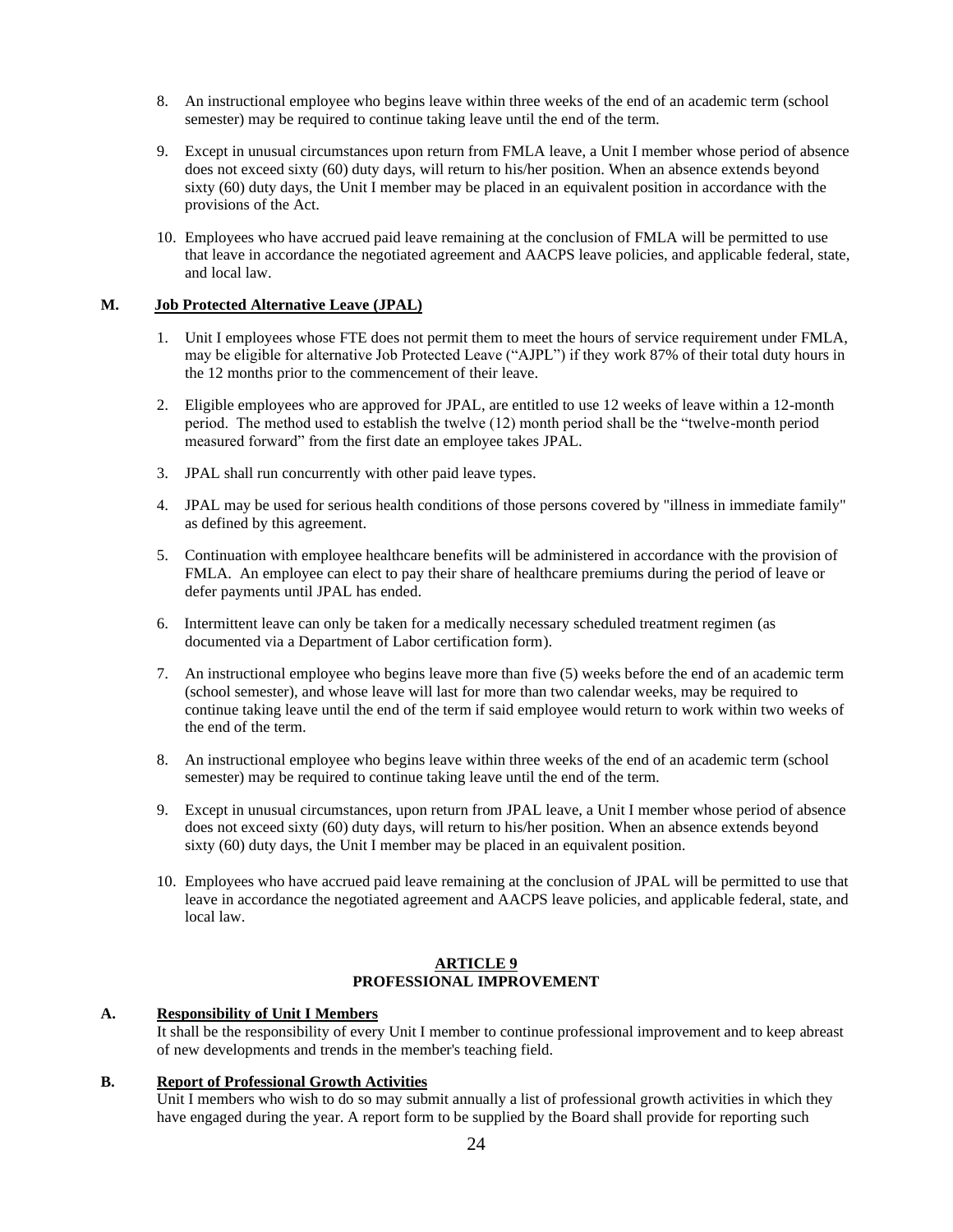activities as college courses and workshops completed, writing for books or periodicals, educational travel, conferences attended, and the like. The report shall be placed in the member's Personnel File as a reference resource.

## **C. Reimbursement for College Credit**

The Board shall reimburse a Unit I member for coursework taken to meet certification requirements or for professional improvement related to the Unit I member's current assignment or anticipated assignment in the school system. Upon submission of an appropriate application to the Division of Human Resources, a Unit I member shall be reimbursed for a maximum of six (6) semester hours of college credit per teaching year (September through August). Courses must be completed while the Unit I member is an employee on active service with the Board.

## 1. Approval of Credits

Unit I members seeking reimbursement for courses taken toward completion of the APC with Master's shall be reimbursed only for courses included in a planned program signed by the member's college advisor. Reimbursement for other courses taken for certification or renewal or as a part of a planned program shall be subject to advance approval by the Executive Director of Human Resources.

2. Grade Requirements

The Unit I member must earn a grade of B or better.

## 3. Schedule of Payments

The Unit I member shall be reimbursed no later than the 15th of the month according to the schedule: October, December, March and June. Courses completed during the previous semester and for which appropriate grade slips have been received by the Division of Human Resources prior to the 15th of the month preceding the schedule will be eligible for reimbursement. Reimbursement for courses for which grade slips are submitted after the deadline will be received by the next college credit payment date. A Unit I member who has resigned prior to the reimbursement will not be eligible for payment. However, if such Unit I member is reemployed within five (5) years, the member becomes eligible for the full amount that would have been received for uninterrupted service.

## 4. Duplication of Payment

Payment shall not be reduced because of funds the Unit I member may receive from another source, except that payment by the Board shall not duplicate tuition payment from other tax sources.

## 5. Rate of Payment

The rate of payment to Unit I members for courses completed shall be up to \$250 per semester hour based upon actual tuition fees.

## **D. Institutes and Conferences**

Unit I members sent to special institutes or conferences outside of the county by the Board shall have expenses paid in accordance 'with the established rate and shall suffer no loss of pay for time missed.

## **E. Professional Study Plans**

TAAAC shall encourage Unit I members to plan professional study programs that do not interfere with their normal school duties.

## **F. Assistance in Planning**

Unit I members who have questions concerning certification requirements or who need advice regarding courses they wish to take may get assistance from the Division of Human Resources by writing to the Human Resource Specialist in Certification or by making an appointment for a conference before or after their regular assigned hours.

## **G. Supervisory Assistance**

Unit I members shall seek and accept supervisory assistance when needed.

## **H. In-Service**

When more than two (2) in-service days are held during the regular duty days of teachers at least one (1) of them will be school-based.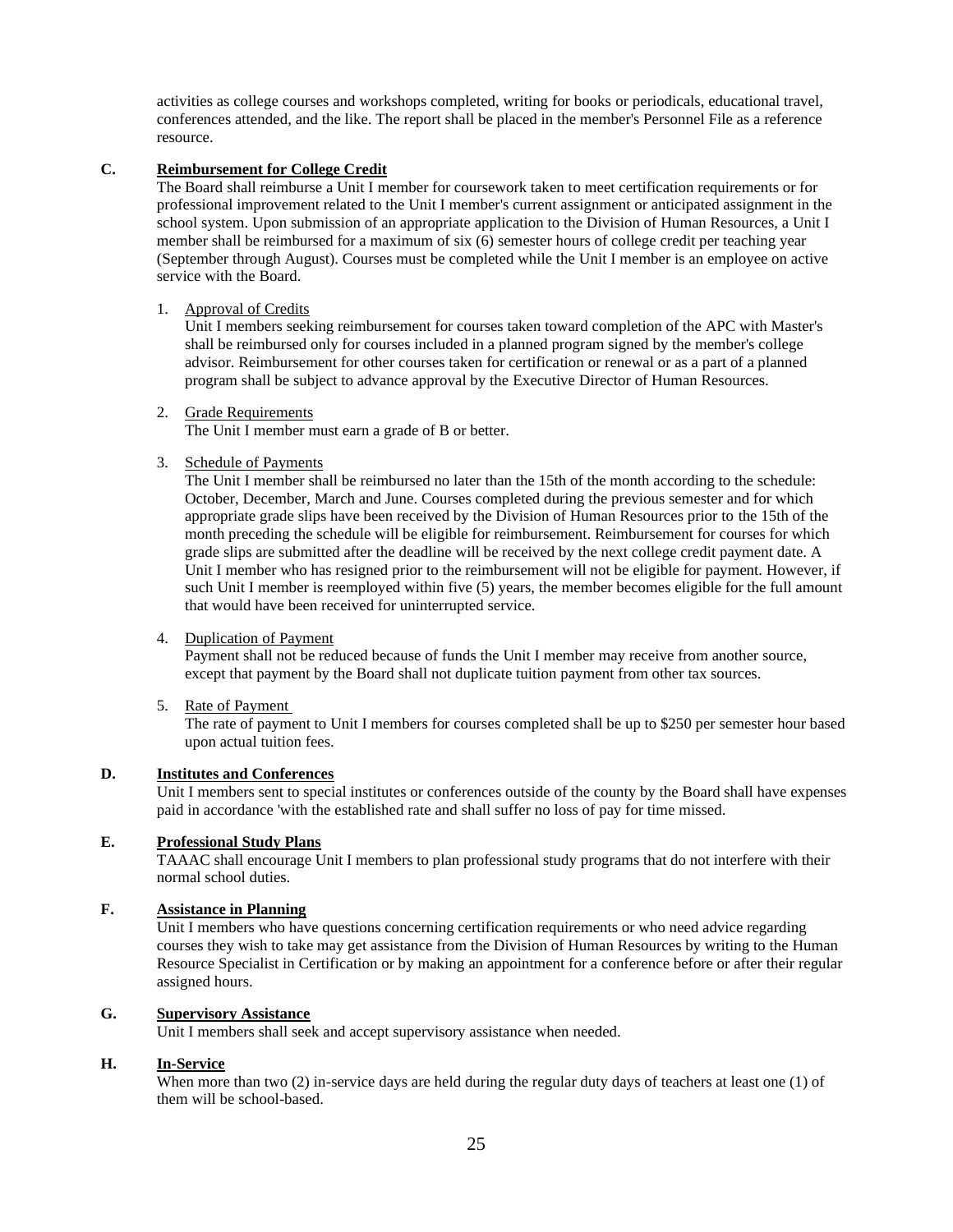## **I. Option for Shortage Areas**

Employees pursuing advanced degrees in designated shortage areas, as approved by the Executive Director of Human Resources, shall have the option to be reimbursed the full tuition amount up to the University of Maryland graduate rate. Employees choosing this option shall incur a four (4) year service requirement from the date of the completion of the program for which the tuition reimbursement is paid. This service requirement may be pro-rated or waived by the Executive Director of Human Resources based on extreme hardship or extenuating circumstances.

- 1. To qualify, the program must meet the accreditation criteria as established in COMAR 13A.12.01.02 and lead to a degree in the critical shortage area and add the new certification endorsement area to the Maryland teaching certificate.
- 2. Request reimbursement for up to six credits per semester, including summers, for a maximum of 18 credits per reimbursement year and meet the grade requirement in Article 9(C)(2).
- 3. The reimbursement rate will be equivalent to the current UMCP graduate per credit tuition rate for up to 18 credits per reimbursement year.
- 4. The Unit 1 member will provide a written explanation of how this program will enhance his/her expertise on the job.
- 5. The Unit I member will provide a copy of the master's program of study and an official letter of acceptance from the college/university.
- 6. The Unit I member must request reimbursement for the master's program of study approved by the Executive Director of Human Resources.
- 7. Upon the Division of Human Resources' receipt of the official college/university transcript detailing the degree conferral and date, the Unit 1 member will begin a four (4) year service agreement with AACPS in the critical shortage content area subject to an available position in that area.

In the event the Unit I member does not complete the program OR separates from AACPS prior to completing the 4-year service requirement OR separates from AACPS prior to the reimbursement date, the Unit I members will reimburse AACPS for the cost of the additional tuition benefits received as a result of participation in this program. The Unit I member shall notify the Division of Human Resources, if their enrollment status in the master's program changes at any time. Notification shall occur within the same semester of said change.

## **ARTICLE 10 STUDENT CONTROL AND DISCIPLINE**

## **A. Authority and Responsibility of Unit I Members**

Unit I members shall have the authority and shall exercise the responsibility for the control of pupils throughout the school while on regular duty and also during assigned supervision of school-sponsored activities in out-of-school hours. They shall take reasonable action to deter acts of vandalism, willful waste of materials and utilities, and physical abuse of persons. The Board agrees that the member will have support from the principal or appropriate administrator in the reasonable disciplining of a student.

## **B. Referral of Severe Cases**

TAAAC agrees that the motivation of students toward worthwhile learning activities helps significantly in preventing disciplinary problems. The teacher, therefore, shall exercise professional competence toward such motivation and thereby assume responsibility toward the establishment of effective discipline for the student and an atmosphere conducive to learning and disciplinary control in the classroom.

A student who refuses to obey a reasonable request of a teacher may be excluded from class and shall be retained in the office for the remainder of the instructional period. A serious disciplinary infraction or disruption by a student whom the teacher can no longer control shall be referred to the principal or to another staff member designated by the principal to deal with such a case. Both the teacher and the school administrator shall be involved in the final resolution of such problems.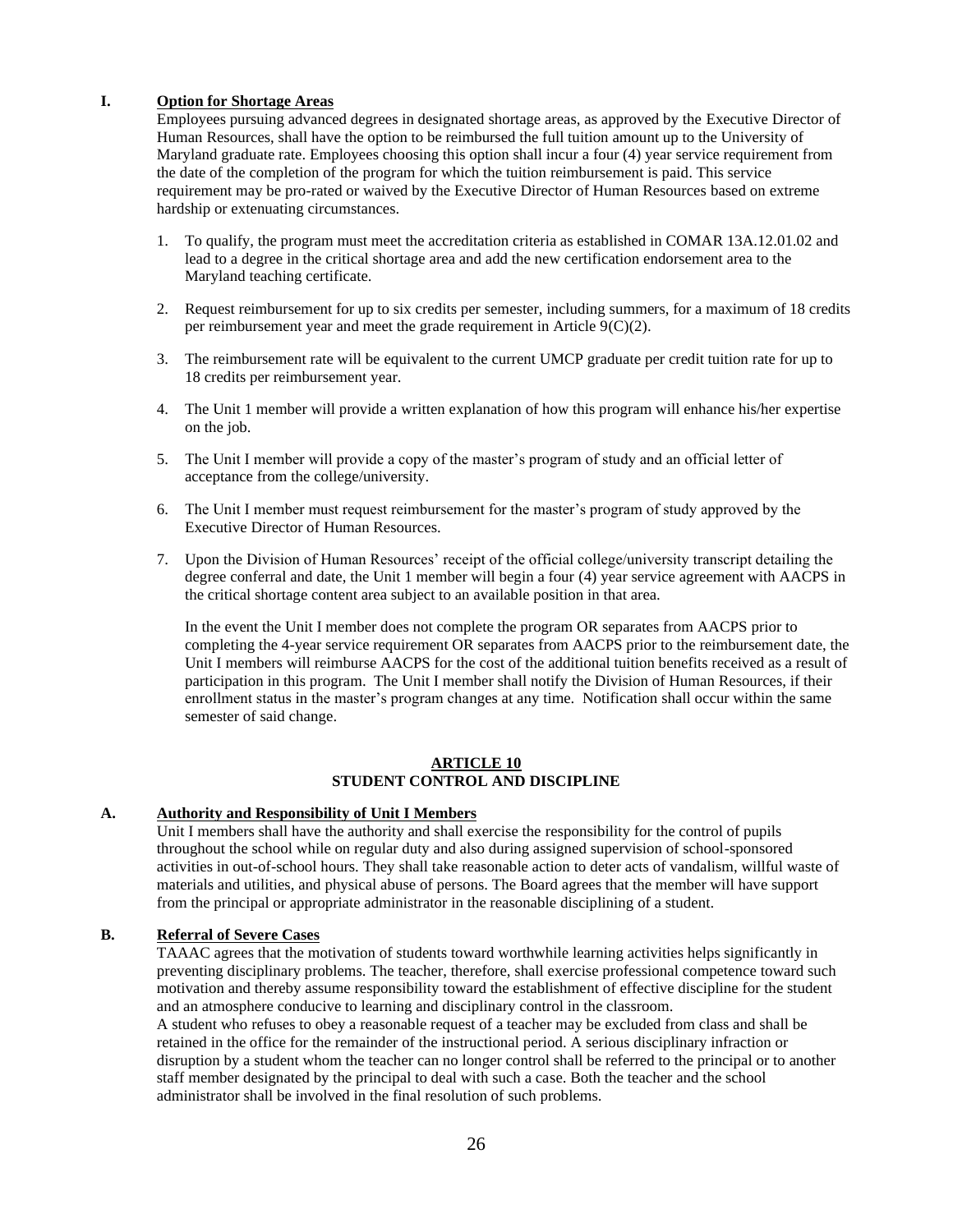A pupil whose needs cannot be met by the school shall be referred immediately to the Department of Pupil Personnel for prompt action.

The principal, with the advice of the Faculty Advisory Council, shall review periodically the handling of discipline in the school to assure that this policy is being effectively implemented by teachers and administrators.

## **C. Use of Force**

Unit I members may use reasonable force in self-defense or in the restraint of a student to prevent harm to that student or to others. In cases of legal claim brought by a student and/or the student's parents related to the action above, the Board shall provide legal counsel to the member.

#### **D. Personal Property Damage**

Subject to a recommendation of the principal and approval by the Superintendent, the Board shall pay an amount not to exceed \$500 for damage to a Unit I member's personal property which may be incurred by the member as a result of personal assault while the member is on duty. Payment by the Board shall not be construed as an admission of responsibility or liability by the Board, its agents, servants, or employees.

#### **E. Joint Committee on Safe and Orderly Learning Environment**

TAAAC and the Board will form a joint committee on safe and orderly learning environments. The joint committee will be co-chaired by the Superintendent and the TAAAC President or their respective designees. The joint committee will meet quarterly and shall submit an annual report with recommendations. The Board and TAAAC shall have an equal number of appointed members unless either waives equal representation.

## **F. Student Information**

Unit I members shall be informed on a need-to-know basis concerning pupils with disabilities or a history of serious overt behavior that would endanger the safety of themselves and others in the classroom.

#### **ARTICLE 11 WORK TIME AND WORK LOAD**

## **A. Required Work Hours**

The Board recognizes that additional time for individual planning for the delivery of instruction may be necessary outside of the required workweek. Classroom teachers shall be required to work 37½ hours a week at their assigned work location, exclusive of time for lunch.

In addition to regular classroom instruction, related professional duties to be performed during these hours shall include, but not be limited to, parent and student conferences, additional help to students, consultation with supervisors and administrators, studying and maintaining required records, preparation for instructional activities, and attending professional meetings.

The normal working day shall be 7.0-hours exclusive of duty-free lunch time, with the remaining 2½ hours per week reserved for meetings and/or other activities not included in the normal working day schedule. If these meetings and/or activities should require more than 2 ½ hours in any week, any teacher affected shall have the 7.0-hour schedule(s) for one or more days reduced to compensate for this additional time.

The times at which teachers must normally arrive in the morning and may normally leave in the afternoon shall be scheduled in each school by the principal working with the Faculty Advisory Council and considering the 7.0-hour limits stated above. However, individual exceptions may be worked out between the principal and the teacher.

On days when inclement weather causes a delayed opening, the required workday of school-based Unit I employees will begin thirty (30) minutes before the revised starting time. On days when inclement weather or excessive heat causes an early dismissal, the workday of school-based Unit I employees will end as soon as the teacher's responsibilities for student supervision are completed. On days when inclement weather or excessive heat causes an early dismissal, the workday of non-school-based Unit I employees will end as soon as required responsibilities are competed.

If inclement weather occurs on a day when students have a scheduled early dismissal (as set forth in the school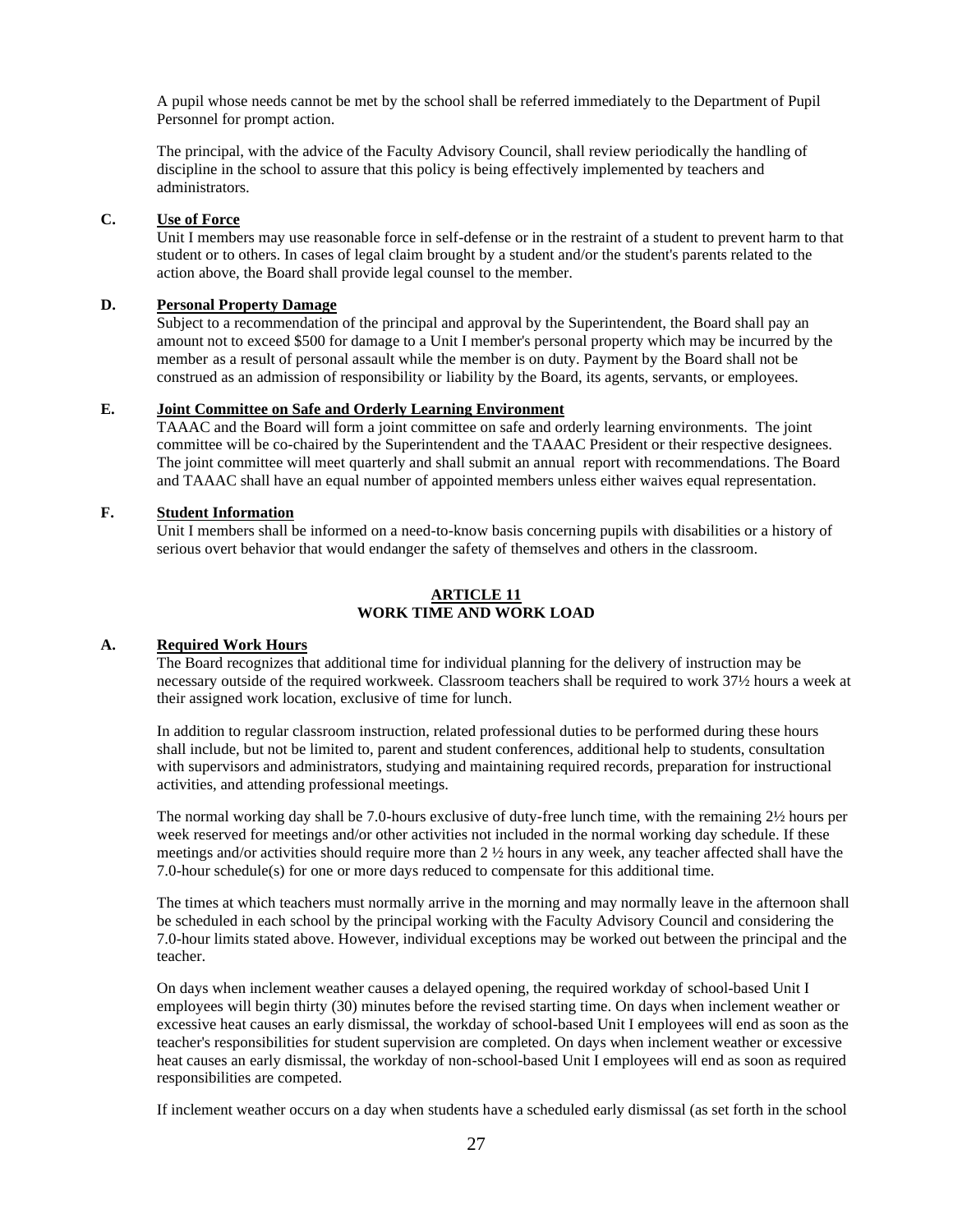calendar) the workday for Unit I employees will continue until an early release is authorized by the Superintendent, unless the inclement weather causes the student to be released earlier than the prescheduled time.

Unit I employees who work the regular scheduled duty hours shall sign the payroll register by initials only. The specific times of reporting and leaving shall be indicated on the register only when a Unit I employee:

- 1. Arrives late or leaves early, or
- 2. Reports or leaves according to an exceptional schedule worked out between the principal and the teacher. Unit I employee not assigned full time to one site shall also be required to work 37  $\frac{1}{2}$  hours per week, inclusive of required travel time between schools, but exclusive of time for lunch.

Regular daily work hours totaling 37 ½ hours per week, exclusive of time for lunch, shall be established for student services personnel and teachers in non-classroom positions working a 12-month work year. It is recognized, however, that the job requirements of these professionals are of such a nature that they often cannot be adequately met within a structured time frame. A normal workload for these persons may include such activities as late afternoon and evening meetings, home visitations, independent and group planning, and emergencies.

Unit I employees shall flex two (2) workdays for scheduled parent teacher conferences. A flex schedule will adjust the start and ending time of the employee's duty day. The adjusted duty day will be determined in consultation with the Faculty Advisory Council. Employee hardships will be addressed on a case by case basis.

## **B. Duty-Free Lunch**

Scheduling in each school shall provide for a duty-free lunch period for each Unit I member of no less than twenty-five (25) minutes.

#### **C. Planning Time**

The Board and TAAAC mutually agree on the importance of the teachers planning collaboratively in our schools. We know that nothing is as important as the classroom teacher in making a difference in student performance. When teachers are collegial, sharing their knowledge and wisdom and problem solving, planning, implementing, and evaluating as a team, great gains for students can be realized.

Except where not administratively possible, each classroom teacher shall have at least 410 minutes of individual and group planning time within the required work week when not responsible for the supervision of students.

Collaborative planning includes a group, team or partnership working together during the teacher workday as they complete tasks which include:

- Differentiation of instruction/accommodations
- Developing units, lessons and classroom-based assessments
- Examining evaluating student work
- Evaluating materials
- Planning the use and evaluation of instructional practices
- Making instructional decisions based upon data
- Sharing best practices
- Developing methodology and documentation to satisfy needs of both teacher and principal

Collaborative planning is part of group planning and will be made available at a minimum of sixty minutes per week in increments of no less than thirty minutes. Collaborative planning does not include meetings such as IEP team, Section 504, School Improvement Team, Faculty Advisory Council, in-service, training and similar school committees.

• Administrators will limit the number of meetings where administratively possible to afford elementary teachers optimal time for planning.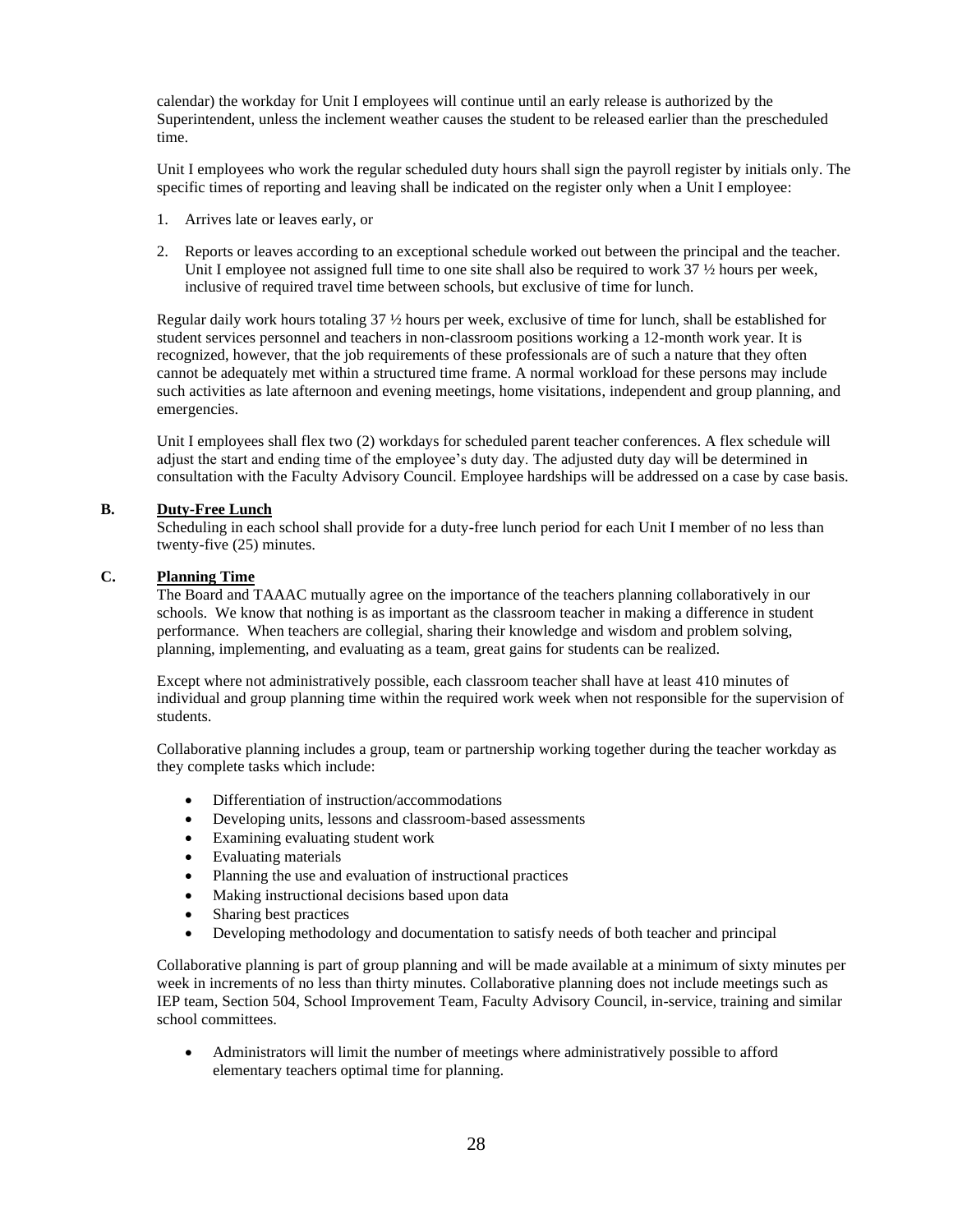- Principals and FAC's will collaboratively consider departmentalizing to assist in managing elementary teacher workload. If a collaborative determination cannot be made, assistance may be sought from the appropriate supervisor or designee.
- AACPS with TAAAC involvement shall examine and implement best practices to improve the utilization of elementary school planning time.

The above bulleted items are not subject to the grievance process.

Elementary school teachers in non-Enhancing Elementary Excellence ("Triple E") Schools shall have a minimum of 410 minutes of weekly planning time including 225 minutes of individual planning time for delivery of instruction, *2*10 minutes of which must be scheduled during the student day. For elementary school teachers working in Triple E Schools, a minimum of 470 minutes of weekly planning time is provided, including 225 minutes of individual planning time for delivery of instruction, 210 minutes of which must be scheduled during the student day."

Individual planning time during the student day for elementary school teachers will be scheduled in blocks of no less than 30 consecutive minutes. Nothing contained herein would preclude an elementary school from using a model which provides double blocks (1 full hour) on some days of the week and none on others in meeting the above 210 minutes minimum.

For secondary school teachers, a minimum of 210 of these 410 minutes of planning time will be scheduled during the student day and set aside for the individual planning time for the delivery of instruction. Planning time during the student day for secondary school teachers will be scheduled in blocks of no less than 40 consecutive minutes.

For all teachers, if individual planning time is used for required group planning, an equal amount of time during the teacher workday will be set aside for individual planning time.

In addition to the non-student time referenced above, teachers assigned to the special education centers will receive sixty (60) minutes per week of non-student time for case management, billing and other paperwork demands.

#### **D. Equitable Assignments**

All Unit I members in a school shall be assigned total work loads of classes and other duties in as equitable a manner as reasonably possible consistent with a good program for pupils in the schools.

#### **E. Demonstration Teaching**

A teacher who does not wish to do demonstration teaching or in-service presentations shall not be required to do so.

#### **F. PTA Attendance**

Because of the close cooperation necessary between parents and teachers, Unit I members shall be encouraged to attend meetings of Parent-Teacher Associations. Attendance at Back-to-School Night or one such similar evening activity as directed by the principal shall be required each year. This meeting shall not be considered part of the required workweek.

#### **G. Duty Days**

There shall be 191 duty days for 10-month teachers in the school calendar for the 2019-2020 school year. No less than the equivalent of one and one-half (1½) work days prior to the arrival of students in the fall shall be reserved for individual preparation by teachers in their work area. There will be 195 duty days in the school year for resource teachers.

#### **H. Work Year**

Except as further noted in this item all teachers except for teachers in non-classroom positions working a 12-month work year shall be employed for the number of negotiated duty days, although the incidence of salary payment may be scheduled otherwise.

1. All non-teaching department chairpersons and department chairpersons who conduct observations shall work a 195-day work year with their annual salary adjusted commensurately and shall be provided the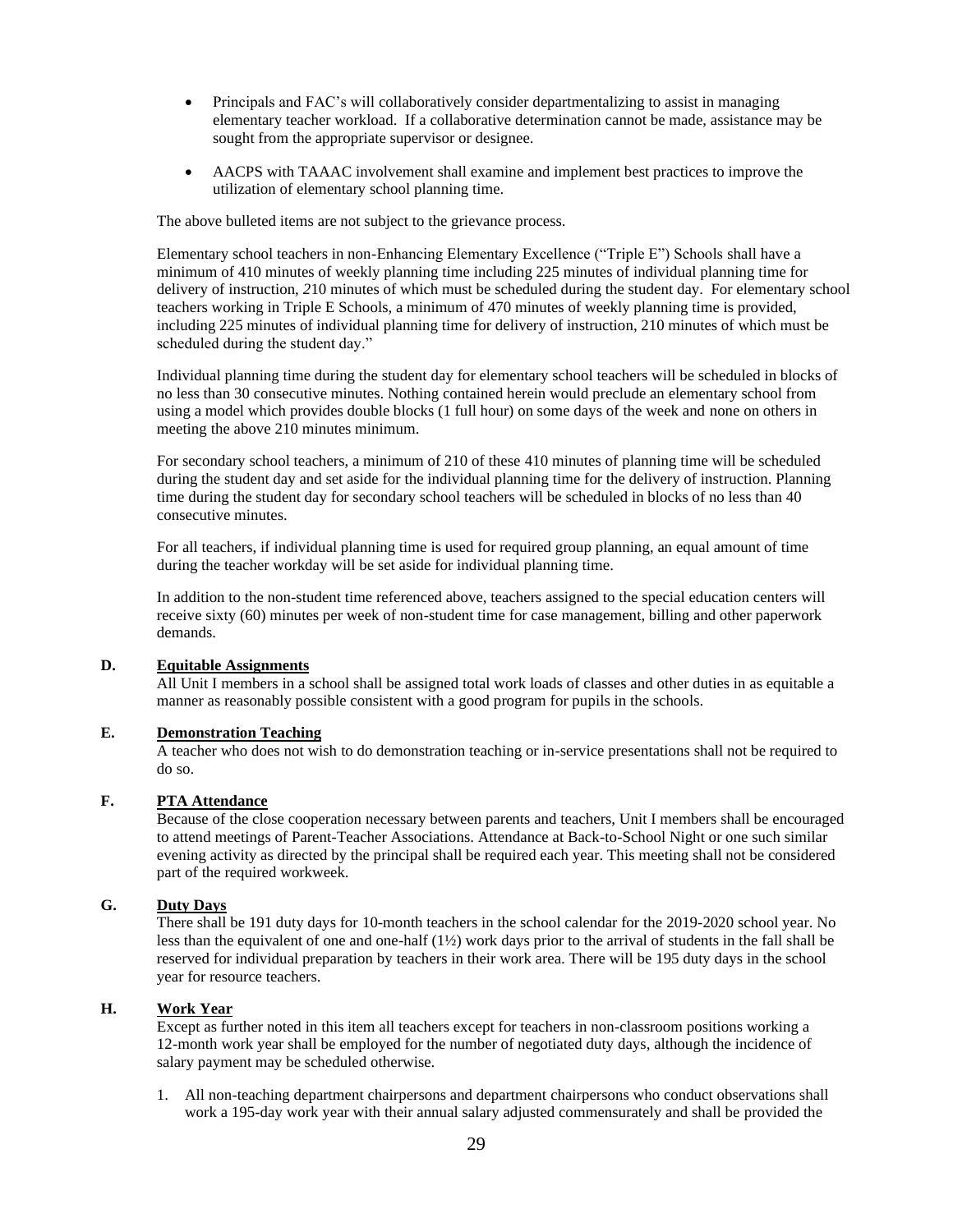option of working one (1) additional workday before or after the 195-day work year. The use of the day beyond the 195-day work year shall be based on school need as determined and approved by the principal. Pay for the additional day shall be at the per diem rate.

- 2. All other department chairpersons unless otherwise noted and media specialists shall work a 193-day work year with their annual salary adjusted commensurately and shall be provided the option of working up to three (3) work days before or after the 193-day work year. The use of these days beyond the 193-day work year shall be based on school need as determined and approved by the principal. Pay for the three (3) days shall be at the per diem rate.
- 3. School based elementary reading/language arts resource teachers shall work 195-day work year with their annual salary adjusted commensurately and at the request of the principal may work from one (1) up to four (4) days before or after the 195-day work year. The use of these days beyond the normal teacher work year shall be based on school need as determined and approved by the principal. Pay for the four (4) days shall be at the per diem rate.
- 4. Except for teachers new to Anne Arundel County who may be requested to attend voluntarily a pre-service orientation, teachers whose normal duties require their full-time services on an extended basis before and/or after the regular school year shall be paid for the additional time at a the per diem rate for the fiscal year during which the work is performed.
- 5. Psychology Specialists shall have a 200-day work year. Central office media services personnel who are currently employed, and other such personnel as may later be determined by the Superintendent shall also be on 12-month duty.
- 6. Pupil personnel workers and professional school psychologists will work a 12-month schedule.
- 7. Central Office-based social workers will work a 12-month schedule. All others who begin employment on or after July 1, 2011, will work a 200-day schedule. Social Workers hired prior to July 1, 2011, are grandfathered and will retain 12-month status until/unless they accept a voluntary transfer to another position in accordance with the provisions of Article 12.A or voluntarily accept a 200-day schedule at their current position. Those preferring a 200-day schedule in their current position must give notice by May 1 of each year.
- 8. Guidance department chairpersons and all high school guidance counselors will work a 12-month schedule. All other counselors in secondary schools shall begin working a 12-month schedule effective on the Counselors' first duty day in August 2018. Elementary school counselors who begin employment on or after July 1, 2011, will work a 200-day schedule. School Counselors "grandfathered" into their 12-month positions in 2012 and unable to transfer without loss of the 12-month status, will be allowed to transfer into any secondary school and maintain 12-month status. Those preferring a 200-day schedule in their current position must

give notice by May 1 of each year.

- 9. School test coordinators shall work the equivalent of a 200-day duty year. The additional time beyond the standard 191-day duty year shall not be standardized across the school system but shall be scheduled in increments or hours as mutually agreed upon by the STC and the school principal with the priority being to fulfill the stated duties and responsibilities of the STC.
- 10. Athletic Directors shall work a 210-day schedule.
- 11. All weekdays when the central office is open shall be duty days for 12-month Unit I members except for annual leave.
- 12. Except in case of emergency, 12-month Unit I members will not be required to work on the following days when the central office will be closed: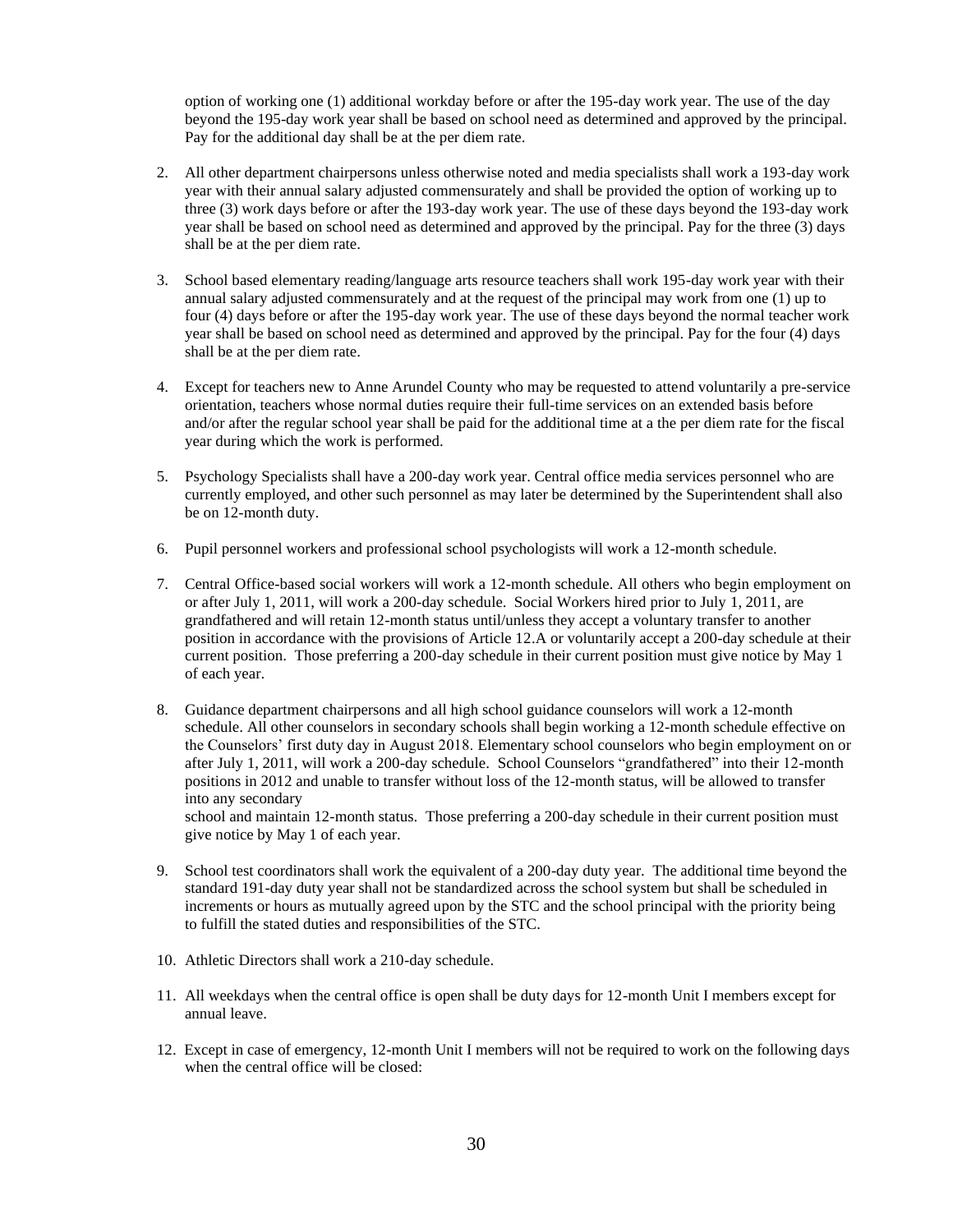Independence Day Labor Day Primary Election Day General Election Day Thanksgiving Day Friday after Thanksgiving Christmas Eve Others as determined by the Board Christmas Day New Year's Eve New Year's Day Martin Luther King, Jr., Day Good Friday Easter Monday Memorial Day

When Independence Day falls on Saturday, 12-month Unit I members shall not be required to work on the preceding Friday; when the holiday falls on Sunday, 12-month Unit I members shall not be required to work on the following Monday.

When Christmas Day or New Year's Day falls on Sunday, 12-month Unit I members shall not be required to work on the following Monday.

#### **I. MSEA Convention Attendance**

Unit I members may attend the annual Maryland State Educators Association Convention without loss of pay or annual leave if they are elected delegates or MSEA committee members required to be in attendance.

Unit I members may attend the professional workshops sponsored by MSEA affiliated departments and scheduled on the MSEA Convention day without loss of pay or annual leave if they are presenters or registered participants.

Attendance without loss of pay as referenced above shall require evidence of such attendance. Acceptable evidence shall be provided to the supervisor or designee and shall include any of the following:

- delegate attendance list
- delegate credentials
- embossed workshop attendance certificate workshop presenter badge

The MSEA Convention day shall be considered a regular duty day for all other Unit I members.

## **J. Released Time for Teachers of Cable TV**

Unit I members who are teachers of cable TV classes may be assigned only one of the following:

Home room duties; or Non- professional duties.

#### **K. Report Cards**

## Grades 1 through 12 Report Cards

For the first three grading periods each year, completed report cards will be turned in by teachers no sooner than four (4) work days following the end of the marking period. For the final marking period, teachers will be provided at least four (4) work days to complete the report cards prior to the submission date which will be no sooner than four (4) before the last duty day for teachers.

#### Pre-K and Kindergarten Progress Reports

For the fall progress report each year, teachers shall have at least four (4) work days following the last day of the first marking period before submitting the reports to the administrator for review. For the spring progress reports, teachers will be provided at least four (4) work days to complete spring reports prior to the submission date which will be no sooner than four (4) before the last duty day for teachers

#### **L. Interim Reports and/or Comment Sheets**

Unit I members working in Pre-K through Kindergarten will be required to complete interim reports or comment sheets at mid-marking period only for those students making unsatisfactory progress.

Unit 1 members working in grades  $1 - 12$ , will generate interims reports using an electronic grade book and distribute to students at the mid-point of the marking period. Comments on the interims are only required where students are in danger of earning a letter grade of "D" or "E" or are in danger of their grade dropping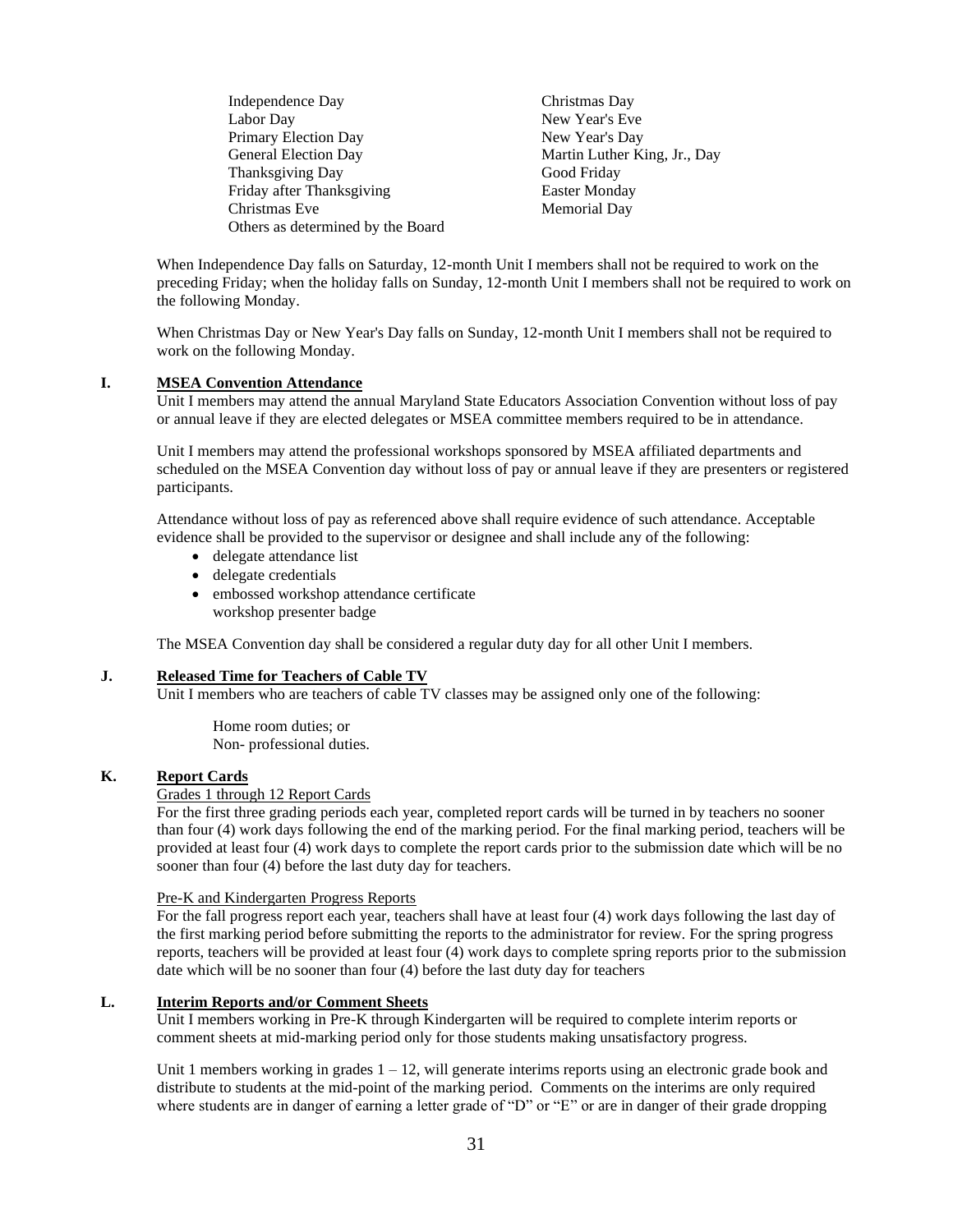two letter grades. The interim report input shall include a drop-down menu to automate the insertion of comments.

## **M. Automated Reporting**

The Board and TAAAC agree that automating interim reports, comment sheets, and report cards at the elementary level is a mutually shared goal.

## **N. Early Release Days**

The two days of early release time for students, scheduled immediately prior to the end of each marking period will be utilized to provide self-directed work time for teachers at all levels.

## **O. Time for Alt-MSA Administration**

Teachers responsible for the administration of the Alternate Maryland School Assessments to special needs students shall be provided with one-half (1/2) day of substitute coverage for each student on their respective caseloads.

## **P Joint Committee on Workload**

A three-way joint committee comprised of representatives from TAAAC, AEL, and the Board shall be formed to study workload issues, including but not limited to the use of technology and non-professional duties.

## **ARTICLE 12 ASSIGNMENT AND TRANSFER**

## **A. Voluntary Transfer**

Requests for voluntary transfers shall be processed in the following manner:

1. Posting of Vacancies

All vacancies will be entered by the Division of Human Resources onto a system-wide computer listing (bulletin board), designated website, or a job bank telephone listing that will be updated twice a week or more often, if necessary.

## 2. Expressing Interest in Vacancies

Candidates for transfer will, under their own initiative, access vacancy information on the system-wide computer listing, designated website, or job bank telephone listing. The candidate will then send the appropriate request for interview to the principal of the school in which the vacancy exists. The candidate may follow-up as needed to make certain the request for interview was received.

## 3. Interviews for Vacancies that Occur by July 15.

For any position that becomes vacant by July 15, the principal must interview at least three (3) candidates (provided there are three) for transfer prior to offering the position to a new hire.

4. Explanation of Denial

If the candidate is interviewed but not selected for a vacant position, the candidate shall, upon request, be told the explicit reason(s) for the denial. The reason(s) shall be stated in writing if further requested by the candidate.

## 5. Vacancies During the School Year

Vacancies that occur after the first day of the school year up to January 1 shall be filled with a new hire. Vacancies that occur after January 1 through the end of the school year shall be filled with either a new hire or a long-term substitute as circumstances warrant. Any position declared vacant January 1 and thereafter will again be declared vacant at the end of that school year. The newly-hired teacher who filled that position will be guaranteed a position in the county, assuming ratings warrant such placement, but will not be guaranteed the same position. The newly-hired teacher may apply for the position along with all other teachers requesting transfer. The principal must interview three (3) candidates (provided there are three) for transfer before offering the position to the newly-hired teacher.

6. Acceptance of Transfer

The candidate must accept or reject an offered position within two (2) business days of being notified of selection.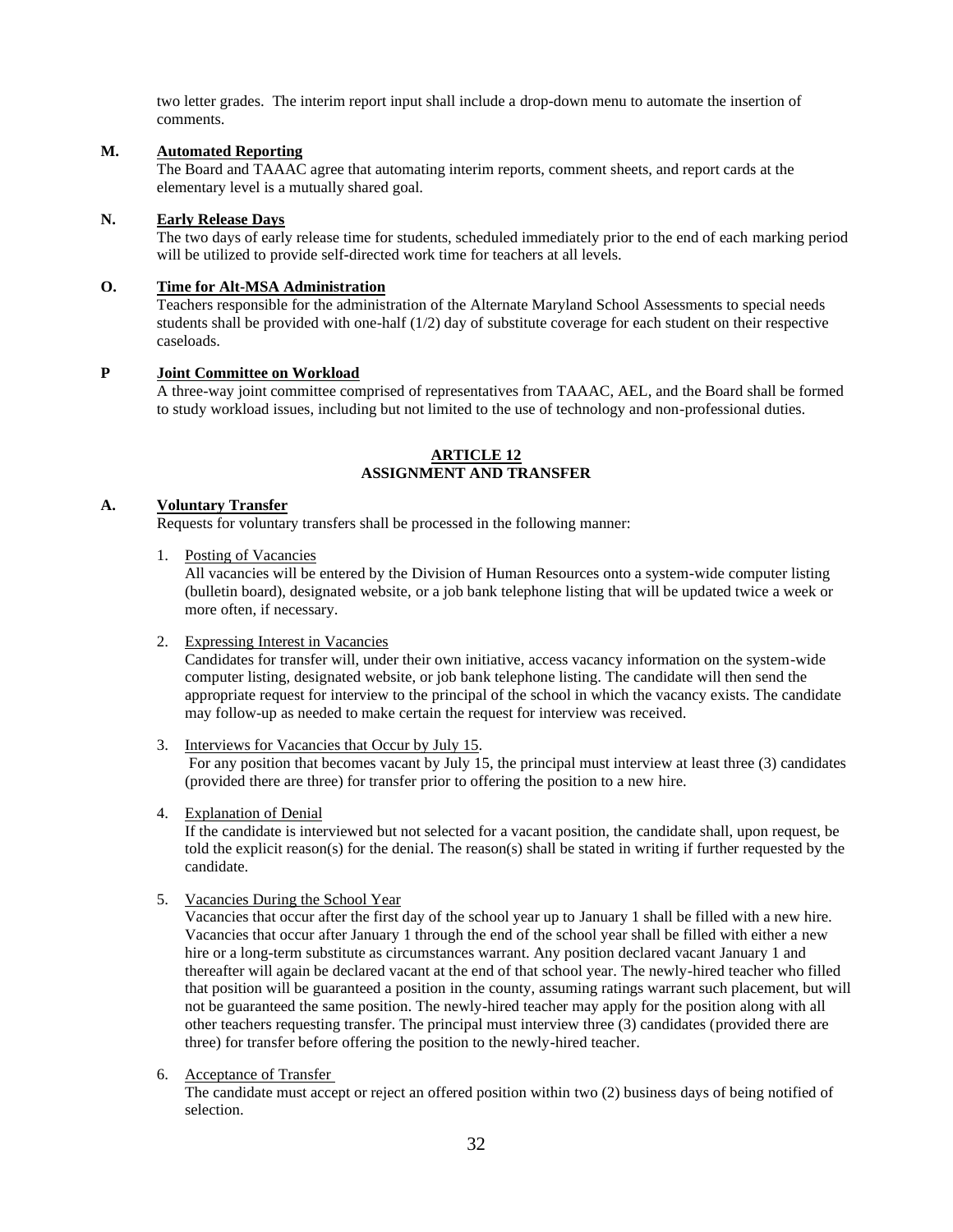7. Removal of Position from Posting

When a vacancy is filled, the Division of Human Resources must be notified on the official form for that purpose. The Division of Human Resources will then remove the vacancy from the current vacancy listing after the vacancy closing date.

8. Notification to Current Principal

Upon acceptance of a transfer, the Unit I member must immediately notify his or her current principal so that the former position may be posted as a vacancy.

9. Mutual Consent Transfers

Teachers may be transferred, except after the beginning of the school year, by the mutual consent of the teachers and principals involved.

#### 10. Teachers on a Collaborative Achievement Plan

 No teacher on a collaborative achievement plan will be allowed to transfer more than once without the approval of the Assistant Superintendent for Instructional Services.

11. Non-Tenured Teachers

 Except as provided immediately below non-tenured teachers may not participate in the voluntary transfer process until their final year of non-tenured status without the approval of the Executive Director of Human Resources.

12. New Hires with "Portable" Tenure

Newly hired Unit I employees who obtain tenure with other public-school employees and need only one year of probation may not participate in the voluntary transfer process until they have obtained tenure with the AACPS.

## **B. Involuntary Transfer**

Except in emergencies, Unit I members involuntarily transferred shall be notified in advance of the intended transfer and afforded the opportunity to discuss such transfer. Reasons for selection shall be provided, in writing, to the Unit I member by the Executive Director of Human Resources.

Whenever involuntary transfers occur as the result of declining or shifting school populations, Unit I members shall be selected for involuntary transfer (excessed) according to the following selection procedure:

- 1. Teacher(s) to be Excessed:
	- a. teacher(s) volunteering to be excessed
	- b. rehired retired teacher(s)
	- c. teacher(s) with provisional certificate
	- d. teacher(s) selected by the principal using the following procedure and criteria:

All teachers in the school who are teaching in the subject area(s) or certificated in the grade level(s) designated by the principal to be reduced in that school shall constitute the excess teacher pool.

If additional teachers must be involuntarily transferred after steps a., b., and c. have been effectuated, the principal will list all teachers in the excess pool in accordance with their total years of service calculated from their latest date of employment as certificated employees in the AACPS, excluding lost time. Ties will be broken by the date on which the contract was signed. Remaining ties will be broken by total AACPS teaching experience. Subsequent remaining ties will be broken by total teaching experience.

The teacher(s) with the least service will be the excess teacher(s) unless the principal determines that instructional program needs (as defined) require the retention of that teacher, in which case the next least senior teacher will be excessed.

#### 2. Definitions Teachers

All Unit I members Subject area

Senior high or grades 9-12; the subject areas listed in the AACPS course description and on school staffing lists. (With the exception that reading is separated from the English department.)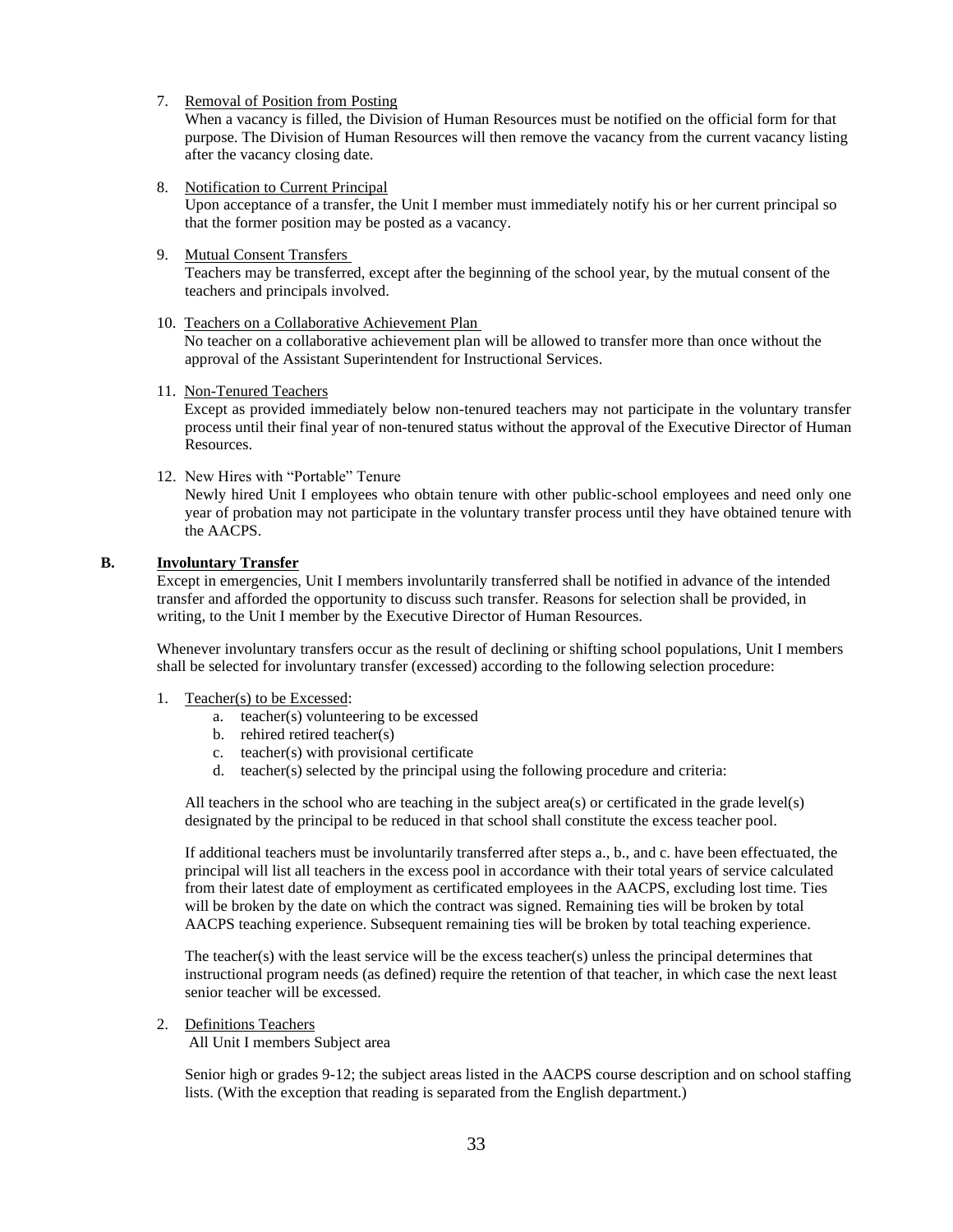Middle schools or grades 6-8; same as senior high but applied to course offerings in the various subject areas of the middle school level.

Elementary - art, music, physical education, special education, media, reading grade levels - K, 1, 2, 3, 4, 5 and combinations thereof or designated as early childhood, primary and intermediate.

Latest date of employment - employment date on which a teacher starts work initially or date on which a teacher is reemployed after a previous resignation. Employment in capacity other than a certificated position is not included.

3. Criteria

Instructional program - all aspects of the academic offerings and extracurricular activities within a school. The instructional program includes the formal course offerings and the extracurricular activities recognized in Article 3.I of the Unit I Master Agreement.

Certification - subject area and/or grade level stated on the teacher's certificate issued by the Maryland State Department of Education.

Longevity - total years of satisfactory service completed from the teacher's latest date of employment as a certificated employee in the AACPS, excluding lost time. Longevity does not include service as a substitute teacher, night high school, or summer teacher, or other employment outside the regular school day or school year. Certain military experience covered by Section 9 of the Military Selective Service Act of 1967 is not considered lost time.

## **C. Timeline for Filling Vacancies**

As vacancies occur, applicants, teachers requesting voluntary transfer, teachers who are being involuntarily transferred, and teachers returning from leave of absence will all be considered at the same time with no group having priority except that:

If excessed teachers have not received a new assignment by the last duty day for teachers, they will have priority over applicants and teachers requesting voluntary transfers;

If teachers returning from leave of absence have not received a new assignment by August 1, they will have priority over applicants and teachers requesting voluntary transfers; voluntary transfers will be allowed until August 15; however, no voluntary transfer will be allowed after August 1 if there are no acceptable candidates for the position being vacated.

#### **D. Posting of New Schools**

The names of new schools to which teachers and counselors may request transfer for the following school year shall be posted in each school as soon as that information is available. Additionally, as soon as the name of the principal(s) is known, the information shall be posted in each school.

#### **E. Notification of Assignment**

Principals shall make available to school-based Unit I members a copy of the school's proposed roster of the tentative assignments and tentative schedules for the next school year by June 1 annually.

Non-school-based Unit I members shall be notified of their tentative assignment for the next school year by their appropriate department administrator by June 1 annually.

The reporting date for 10-month Unit I members shall be included with the above information.

#### **F. Reduction in Unit I Staff**

When there is to be a reduction in the Unit I staff in any field for which a certificate is issued, the members in that field shall be laid-off in the following order:

- rehired retired teachers
- provisionally certificated members probationary members
- tenured members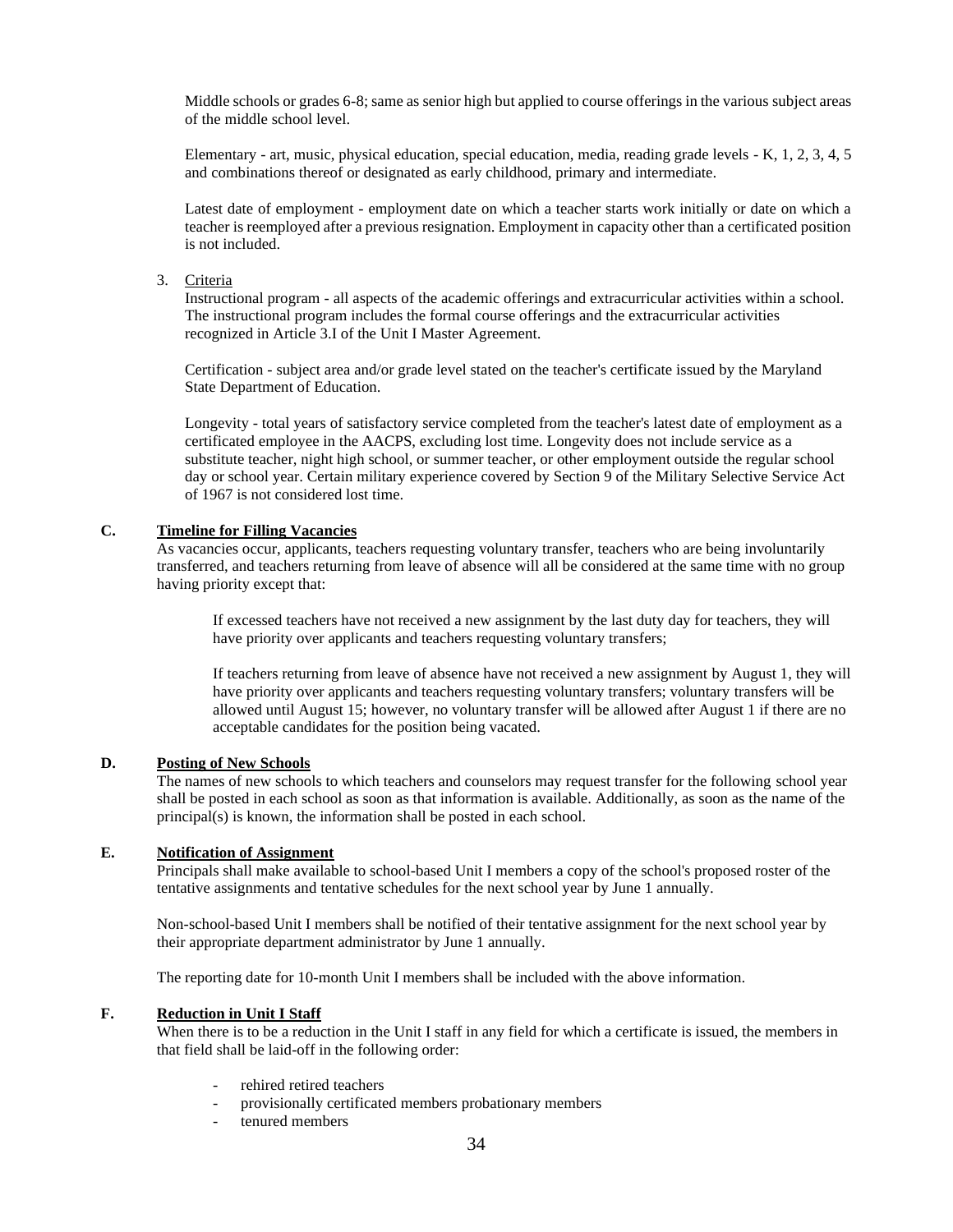No tenured members shall be laid-off until all probationary members in their field of certification have been laid off; no probationary members shall be laid-off until all provisional members in their field of certification have been laid off.

Tenured Unit I members shall be laid-off in each field of certification in inverse order of their total years of satisfactory service computed from their latest date of employment as certificated employees in AACPS, excluding leaves of absence.

A tenured Unit I member, selected for layoff in accordance with the above procedure, who holds a teaching certificate in other subject areas and who has held any teaching assignment in that (those) area(s) in AACPS or has taken course work in said teaching area(s) within five (5) immediately preceding years, will be assigned to another field of certification identified in the following order:

- 1. To an identified vacancy if any exists
- 2. To a position held by a provisionally certificated teacher in the field
- 3. To the position of the least senior professionally certificated Unit I member in that field, if any less senior than the affected employee

The member failing to indicate acceptance of such assignment within 48 hours upon its offer by a staff member from the Division of Human Resources will be given formal notification of layoff.

Any field affected by considerations two (2) and three (3) above becomes a field in which there is to be a reduction in staff.

A member teaching out of field, in a field in which there is to be a reduction in the Unit I staff, will be reassigned to the member's area of certification before layoffs are identified.

A member holding a certificate, in a field in which there is to be a reduction of Unit I staff but is teaching out of field or in another field of certification will not be subject to layoff. However, such member cannot be transferred into reduction of staff field as long as there are members entitled to recall in that field.

When positions in their fields of certification become vacant, tenured members who have been laid-off shall be recalled in order of their total years of satisfactory service computed from their latest date of employment as certificated employees in AACPS excluding leaves of absence. They shall be notified of recall by certified mail. Within ten (10) days of an offer to return to employment, the member shall accept the position in writing or it shall be determined that the member has declined the offer. It shall be the responsibility of each laid-off member to keep the Executive Director of Human Resources informed in writing of any change in address. A member shall remain on the recall list for two (2) years.

If a Unit I member laid-off in the spring is recalled before the beginning of the subsequent school year, the layoff will be rescinded with no loss of experience credit, tenure or seniority. If a Unit I member is recalled after the beginning of the subsequent school year but before the end of the two (2) years on the recall list, the layoff will be rescinded. Days lost while awaiting recall will be regarded as lost time, however, time lost will not be considered a break in service.

If a Unit I member who was laid-off from a full-time position and is on recall is offered a part-time position for purpose of recall, the Unit I member may reject the part-time position without prejudice and shall be eligible to be recalled to a full-time position in accordance with the Unit I member's seniority when a full-time position becomes available.

If a Unit I member who was laid-off from a full-time position and is on recall voluntarily accepts a part-time position for purpose of recall, the Board will have met its obligation under Article 12.E.

If a tenured Unit I member who was laid-off rejects a recall to a full-time position in the field from which the member was laid-off, the Board will have met its obligation under Article 12.E. The laid-off tenured Unit I member will be offered recall to other fields of the member's certification in order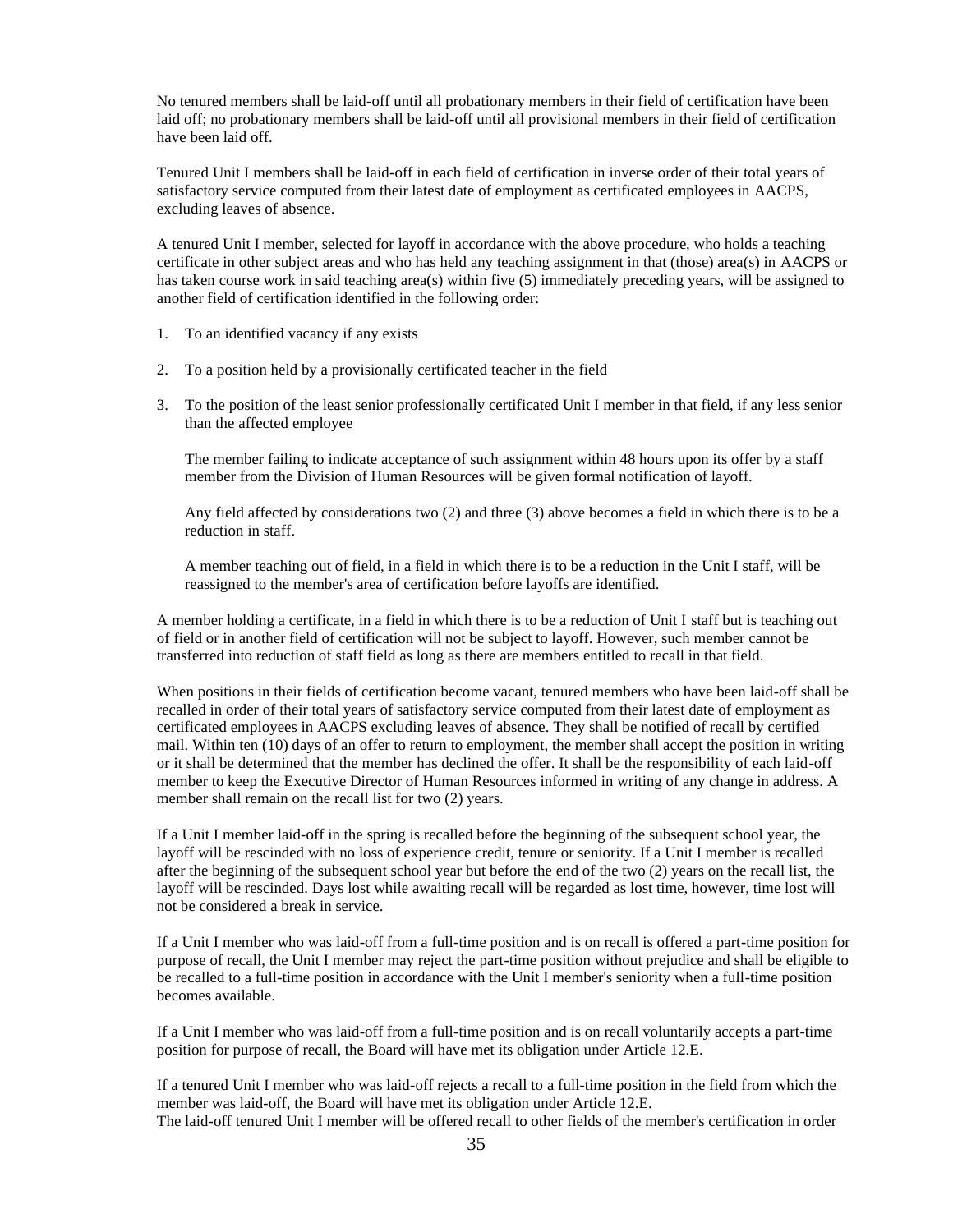of seniority and after other laid-off members in that field have been recalled. The member who rejects such recall will be entitled to remaining recall rights for the field from which the member was laid-off. However, upon such rejection, the Board will have met its obligation of recall to the member's other field(s) of certification.

The Unit I member reassigned to a vacancy in a second field of certification is entitled to assignment to a vacancy in the field from which the member was reassigned provided:

There are no laid-off tenured Unit I members entitled to recall in that field, and

There is not a more senior Unit I member reassigned from that field but who has not rejected an offer of reassignment to the field, and

The vacancy occurs within two (2) years of the time of reassignment from the field.

Nothing in the above provisions is to interfere with the member's rights of transfer or the Board's rights of assignment as covered in other provisions of this Agreement, Board policies, state by-law, state law, or federal law. However, if the member rejects an offer of reassignment as outlined above, the Board will have met its obligation under Article 12.E.

If a Unit I member awaiting recall is employed as a long-term substitute, the Unit I member will earn experience credit for that service.

If a tenured Unit I member who was laid-off accepts a position requiring professional certification with another public-school system, during the life of that contract, the contract with the employing school system shall supersede the contract with the AACPS No recall shall be subsequently issued by the Board during the life of that contract. The member so employed with another school system must notify the Board if the contract with the other school system is terminated in compliance with the regular teacher contract and said member's recall rights will resume for the remainder of the two (2) years.

Tenured members on the recall list shall have the option of continuing membership in the Board's group hospital-medical plan by paying the full premium cost to the Board each month.

A Unit I member heretofore or hereafter promoted out of the Unit I bargaining unit shall retain such seniority as may have been earned while employed in a position which is included in the Unit I bargaining unit and may invoke such past seniority upon return to a Unit I position.

It is understood by the parties that the staffing requirements of EEOC shall take precedence over the provisions of this Agreement if they are in conflict.

An alleged misapplication of the layoff policy to tenured members shall be subject to grievance.

#### **ARTICLE 13 EVENING AND SUMMER PROGRAMS**

## **A. Evening and Summer Schools**

Teacher opportunities available in adult education classes and summer school programs shall be advertised in each school.

Preference in the selection of teachers for evening and summer school shall be given to teachers who hold Standard Professional or Advanced Professional Certificates and have demonstrated teaching proficiency.

## **B. Summer Workshops**

Summer workshops in curriculum and other areas of school activity shall be advertised to all Unit I members. Selection of personnel for these workshops shall be consistent with the objectives of the activity. Participation shall be voluntary.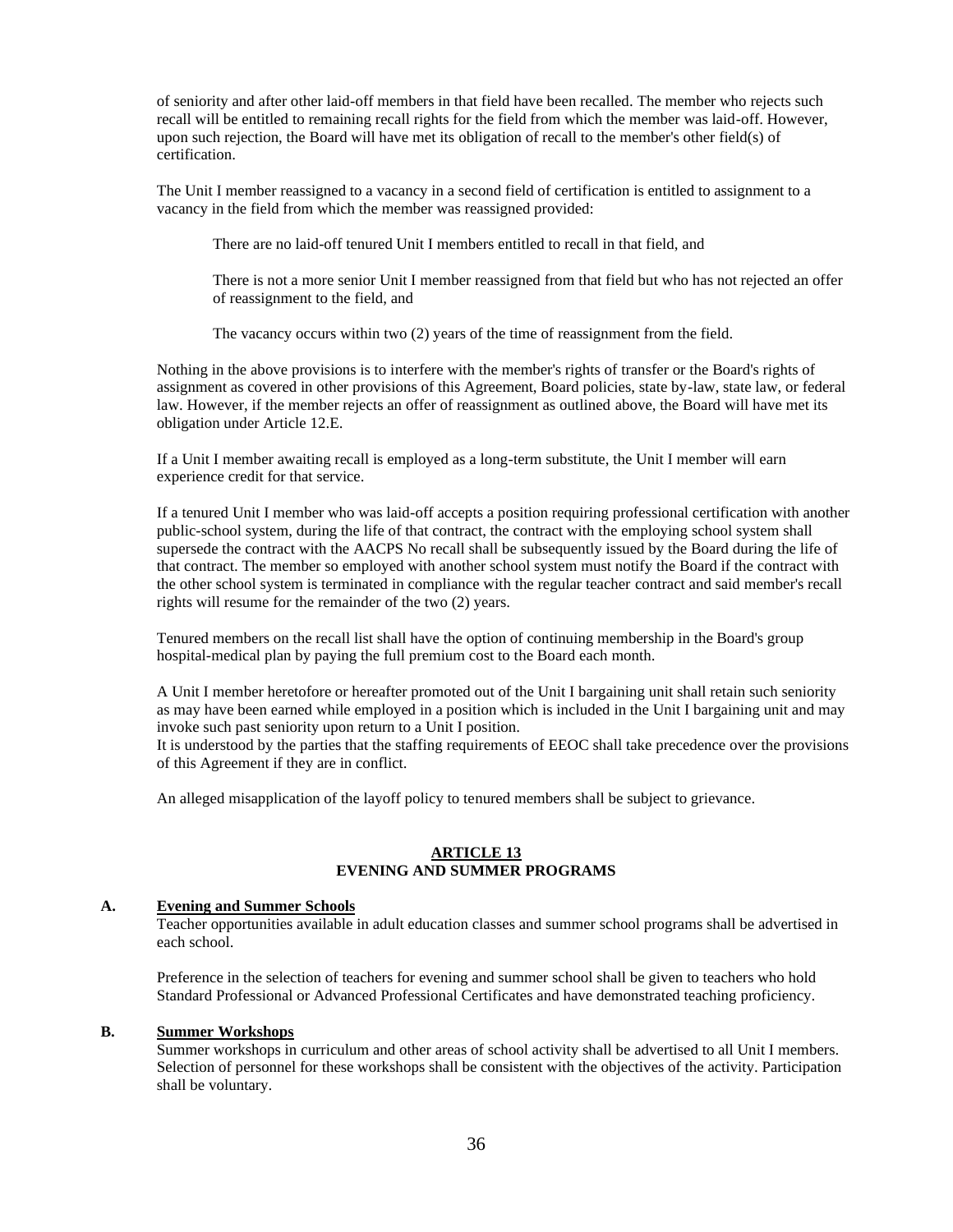#### **ARTICLE 14 NON-PROFESSIONAL DUTIES**

#### **A. Duties Not Contributing to Teaching**

The Board and TAAAC recognize that the function of the teacher is to teach and perform related professional duties; therefore, the parties agree that effort will be made to eliminate duties which do not contribute directly to the primary learning function.

Except in emergencies, individually assigned non-professional duties will not exceed twenty (20) minutes per day during the student day. For the purpose of this article, supervision of students during arrival, departure and transitions between classes will not be considered non-professional duties. Nothing in this article shall preclude a different arrangement or schedule of duties if agreed to by the Principal and Faculty Advisory Council.

#### **B. Collection of Money**

A teacher shall not be required to collect money for milk, lunch items, or other items not directly related to the instructional program or student welfare.

#### **C. Use of Teacher Assistants**

Where teacher assistants are used to assist in the instructional process teachers shall supervise their services and shall maintain responsibility for the instructional program.

#### **D. Transporting Students**

Unit I members shall not be required to transport students in their private automobiles.

#### **E. Custodial Responsibility**

Teachers shall not be required to perform custodial functions; they shall, however, give instruction and reasonable supervision to students in the care and cleanliness of school facilities.

## **ARTICLE 15 SUBSTITUTE TEACHERS**

#### **A. Calling**

No absent teacher shall be required to call substitutes.

## **B. When Provided**

Substitutes shall normally be provided for all teachers absent from their regular teaching assignment including art, music, media specialists and physical education. Only after reasonable but unsuccessful efforts to obtain substitutes shall the principal assign teachers to other teachers' classes during their non-teaching periods.

When an uncovered vacancy causes a class of students to be divided among other teachers for the entire school day, the receiving teachers will each receive one (1) hour of compensatory time in which the incidence occurs. Utilization of that leave will be arranged between the teachers and principal or supervisor.

Except in an emergency which occurs during the school day, no teacher shall be required to take a class for another teacher unless the teacher requested to take the class is given a reduced schedule or work load within the next five (5) work days.

Substitutes shall be provided for teachers involved in field trips, athletic events or professional meetings approved by the appropriate administrator, provided the event is scheduled for a half day or more and funds are appropriated for this purpose.

## **C. Teacher Planning**

Although the substitute shall assume the regular duties of the teacher, any teacher who uses leave shall assume responsibility for instructional planning that will provide students with a continuing educational program. A teacher's repeated failure to leave adequate plans for the class shall be reflected in the teacher's formal rating by the principal.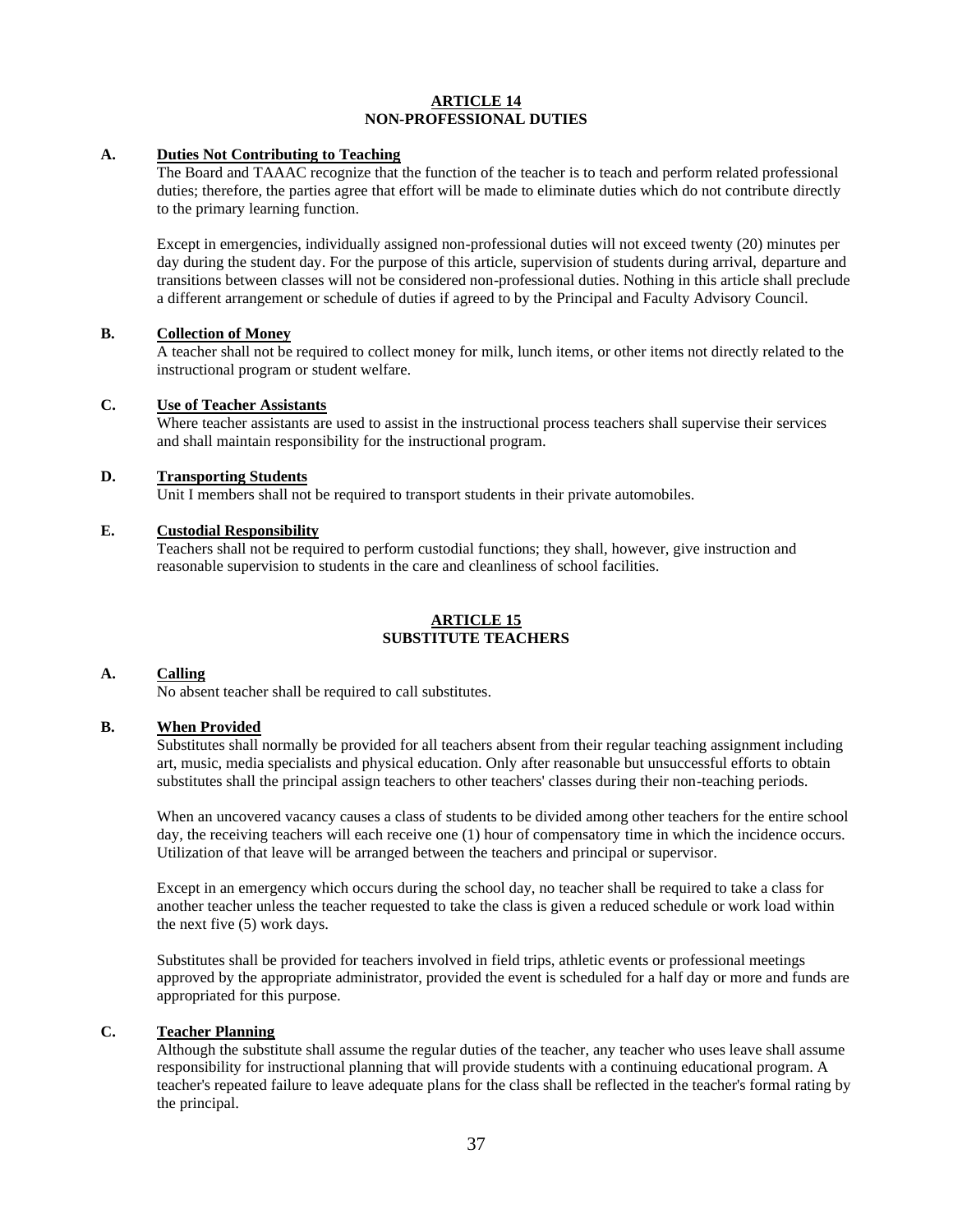## **ARTICLE 16 EVALUATION AND RATING OF PROFESSIONAL STAFF**

#### **For 2020-2021 school year the Board of Education and TAAAC entered into a Memorandum of Understanding [\(MOU\)](file:///C:/Users/mkennedy-auth/AppData/Local/Microsoft/Windows/INetCache/Content.Outlook/WL5MVDJE/MOUs%20Art.16-Evals%20and%20Rating.pdf) regarding changes related to the evaluation and rating of professional staff. [\(Appendix F\)](file:///C:/Users/mkennedy-auth/AppData/Local/Microsoft/Windows/INetCache/Content.Outlook/WL5MVDJE/MOUs%20Art.16-Evals%20and%20Rating.pdf)**

#### **A. Definition of Terms**

Assessment of performance consists of two major components, professional practice and student growth.

"Evaluation" is that phase of the process by which a Unit I member's professional practice and student growth is formally or informally appraised by Administrative or supervisory personnel or instructional leaders for the purpose of providing direction and bringing about improvement.

"Professional Practice" is that half of the rating process that appraises the Unit I employee's performance in the six domains of quality learning environment, planning for learning, instructional delivery, student learning behaviors, assessment for learning, and professional behaviors.

"Student Growth" is student progress assessed by multiple measures from a clearly articulated baseline to one or more points in time. This includes progress along student learning objectives, to measure the learning growth of students that the Unit I employee directly or indirectly impacts and MSDE approved performance measures.

"Student Learning Objectives" are specific, rigorous, long-term goals for groups of students that educators create to guide their instructional and administrative efforts.

"Rating" is that phase of the process by which administrative or supervisory personnel formally assess, according to a predetermined schedule and instrument, the Unit I employee's performance and progress in the two major components of educator assessment.

"Instructional Leaders" are Unit I Employees including Department Chairpersons, Lead Teachers, Team Leaders, Reading Teachers, and others designated by the Board.

"Instrument" is the rating form approved by the Board. This instrument shall be developed based upon mutually agreed upon performance evaluation criteria and standards between the Board and TAAAC or imposed by law or regulation.

#### **B. The Evaluation Process for Unit I Members**

For the purposes of [Article 16A.2] a "day" shall be defined as a duty day when both parties are on site.

1. Observations

Both formal and informal observations have value. The observer or designee must give notice of at least five (5) duty days prior to conducting a formal observation when administratively possible.

All observations shall be conducted with the full knowledge of the individual. Observations should be made at different times of the day so that varied types of activities may be seen.

#### 2. Conferences and Written Reports

Within five (5) duty days of a formal observation, a private evaluation conference shall be held.

A written evaluation shall follow all formal observations. A written evaluation shall follow within ten (10) duty days. It shall be in simple, precise language with specific recommendations for improvement where deficiencies are noted.

#### 3. Collaborative Achievement Plan

Whenever a supervisor or administrator articulates a performance related concern, a Collaborative Achievement Plan may be mutually developed and implemented with the employee.

Constructive suggestions for improvement should include consideration of professional preparation needed for the assignment, conditions under which the Unit I member works, physical facilities, pupil load, and the number of pupils with special needs or adjustment problems.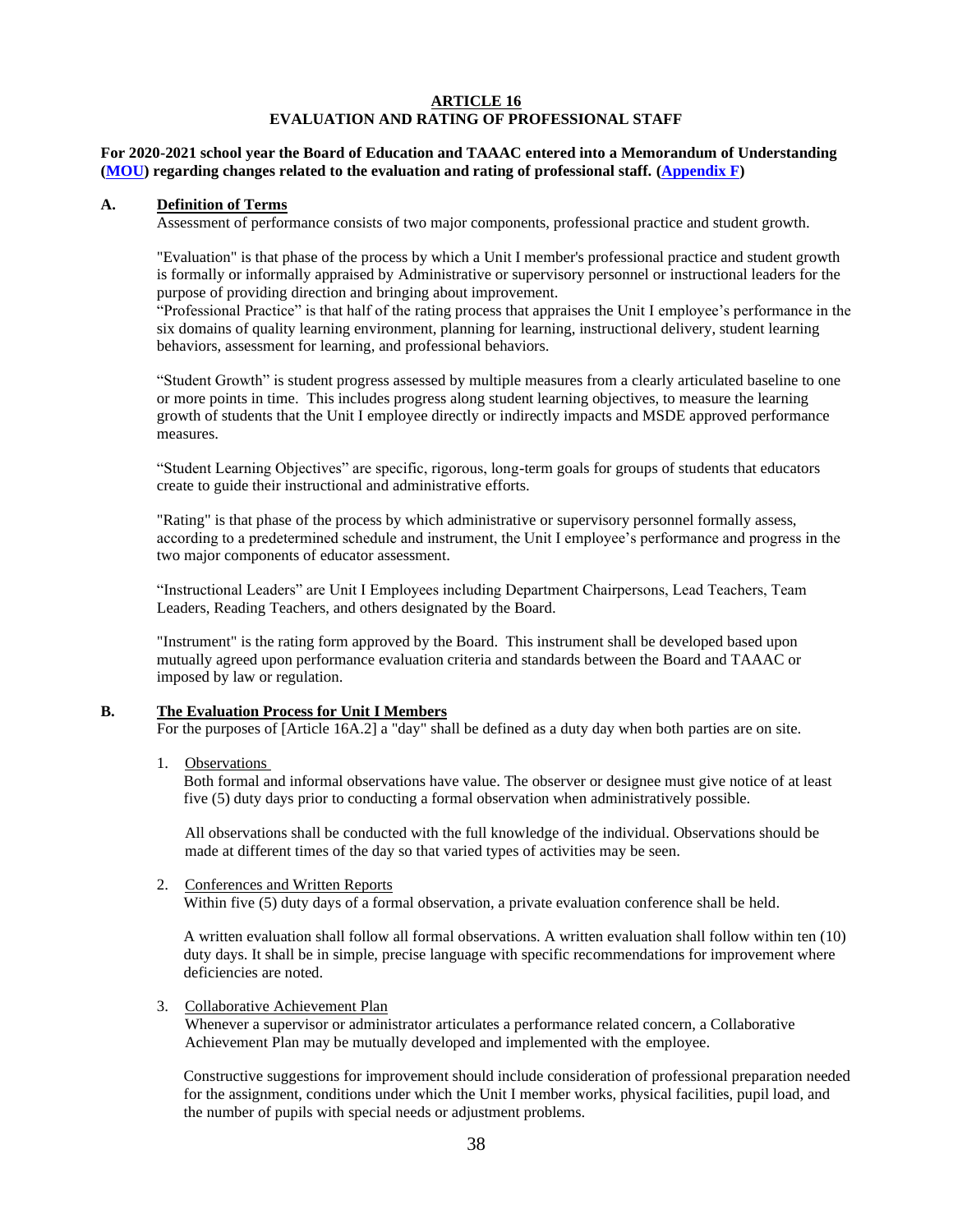## 4. Department Chairperson

All non-teaching department chairpersons shall conduct observations of teachers and participate in the evaluation process within the department. Other department chairpersons may conduct observations of teachers and participate in the evaluation process within the department in accordance with the following guidelines:

- The chairperson must be trained in classroom observation.
- The involvement of the chairperson in the observation process must be by mutual agreement of the department chairperson and the principal.
- The involvement of the chairperson must be voluntary and supported by two-thirds (2/3rds) affirmative vote of the impacted department members. Voting shall occur by a secret ballot to be conducted by the principal and the chair of the Faculty Advisory Council.
- The chairperson is eligible to vote in the department election.
- 5. Additional Conference for Student Services Personnel

An informal, private evaluation conference will be held before the end of November in a year of evaluation. Mutually agreed upon goals and objectives may be developed. Selected student services resource staff may be utilized for observations of student service staff in their respective domains.

## 6. Advanced Studies & Programs

Selected Advanced Studies and Programs resource staff (Triple E, AVID, and Signature Programs) may be utilized for observations of Unit I employees in their respective domains.

## **C. The Rating Process for Unit I Members**

At the time of the formal rating a conference shall be held and Unit I members shall be shown copies of their rating.

An evaluation report that evaluates a teacher as ineffective shall include at least one observation by an individual other than the immediate supervisor.

The rating shall include consideration of the Unit I members' levels of experience and the conditions under which they work, including physical facilities, workload, and other factors that might limit effectiveness in attaining personal or program goals and objectives.

The rating shall be received prior to the last day for teachers. Non-tenured Unit 1 employees whose contracts are being recommended for non-renewal shall receive written warning from the school/worksite administration by April 15.

## 1. Rating Requirements

- a. Included in the factors considered in each formal rating of teachers shall be a minimum of two (2) classroom observations, one of which must be scheduled, of no less than 30 consecutive minutes each, during the year in which the rating is presented. These observations shall be made at least one month apart, where reasonably possible.
- b. Included in the factors considered in each formal rating of student services personnel shall be a minimum of two (2) observations, one of which must be scheduled, during the year in which the rating is presented. These observations shall be made at least one month apart, where reasonably possible.
- 2. Frequency of Rating
	- a. Non-Tenured Unit I Members and Members Rated as Ineffective All non-tenured teachers and all teachers rated as ineffective shall be evaluated annually on student growth and professional practice.
	- b. Tenured Unit I Members

On a 3-year evaluation cycle, tenured teachers shall be evaluated at least once annually in the following ways:

1) In the first year of the evaluation cycle conducted under these regulations, tenured teachers shall be evaluated on both professional practice and student growth;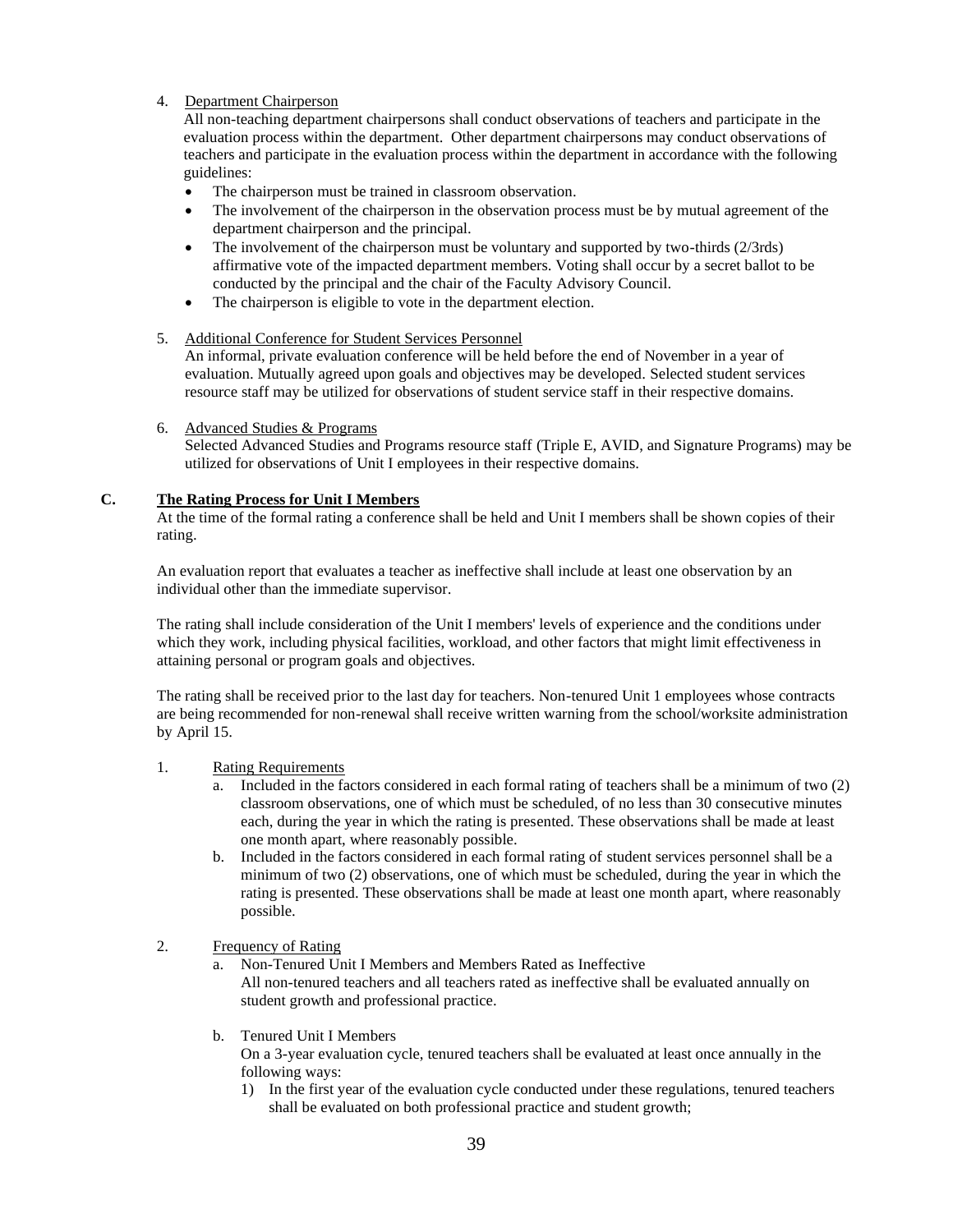- 2) If in the first year of the evaluation cycle a tenured teacher is determined to be highly effective or effective then in the second year of the evaluation cycle, the tenured teacher shall be evaluated using the professional practice rating from the previous year and student growth based on the most recent available data;
- 3) If in the second year of the evaluation cycle a tenured teacher is determined to be highly effective or effective, then in the third year of the evaluation cycle, the tenured teacher shall be evaluated using the professional practice rating from the previous year and student growth based on the most recent available data;
- 4) At the beginning of the fourth year, the evaluation cycle shall begin again as described in §b  $(1) - (3)$  above; and
- 5) In any year, a principal may determine, or a tenured teacher may request that the evaluation be based on a new review of professional practice along with student growth.
- 3. Person Responsible for Rating
	- a. Primary responsibility for the rating of Unit I members based in a single school shall be assumed by the school principal.
	- b. School-based itinerant Unit I members shall be rated by the principal of their base school who shall receive input from the principal(s) of the other school(s) they serve.
	- c. Central office-based itinerant teachers, resource teachers and teacher specialists shall be rated by the appropriate supervisor.
	- d. Primary responsibility for the evaluation and rating of pupil personnel workers and psychologists shall be assumed by the administrator or coordinator within the discipline to whom they report.
- 4. Signing of Reports

All rating reports shall clearly indicate an assessment of the Unit I member's performance. Written comments may be made by the member as well as the rater. Provisions shall be made for the Unit I member's signature to indicate that the member has seen the rating. Rating reports shall be signed by the Unit I member and by the person responsible for presenting the rating. If a Unit I member refuses to sign a rating, the originator shall attach a statement signed by a witness that the member was shown the rating but refused to sign. If a Unit I member has left and is unavailable to sign an entry, a copy shall be sent to the Unit I member by certified mail or shall be hand delivered and the receipt shall be attached to the file copy.

#### 5 Electronic Signatures

When administratively practicable, electronic signatures will be used for ratings. Rating reports may be signed by the originator and the Unit I employee. Provisions similar to those referenced above for Unit 1 employees to comment or refuse to sign shall be maintained.

#### **D. Instructional Leaders**

In addition to administrative and supervisory staff, an instructional leader who is trained to do so may participate in the evaluation and rating process for Unit I colleagues for the limited purpose of writing, monitoring, and scoring Student Learning Objectives (SLO's). Evidence of completion of that training shall be maintained by the building administrator and may be reviewed by Unit I members upon request.

## **E. Subject of Grievance**

Items 16 A & B shall be subject to the grievance procedure only on failure to follow procedures.

#### **ARTICLE 17 RESIGNATION AND CONTRACT RENEWAL**

#### **A. Provision for Resigning**

Tenured Unit I Members and Unit I Members and Non-tenured Members shall resign in accordance with COMAR: 13A/07.02.01.

Healthcare coverage will expire at the end of the month in which employment ends. Continued coverage will be offered through August 31 for 10-month employees who provided early notice of resignation by April 15 and continue employment to the end of the work year.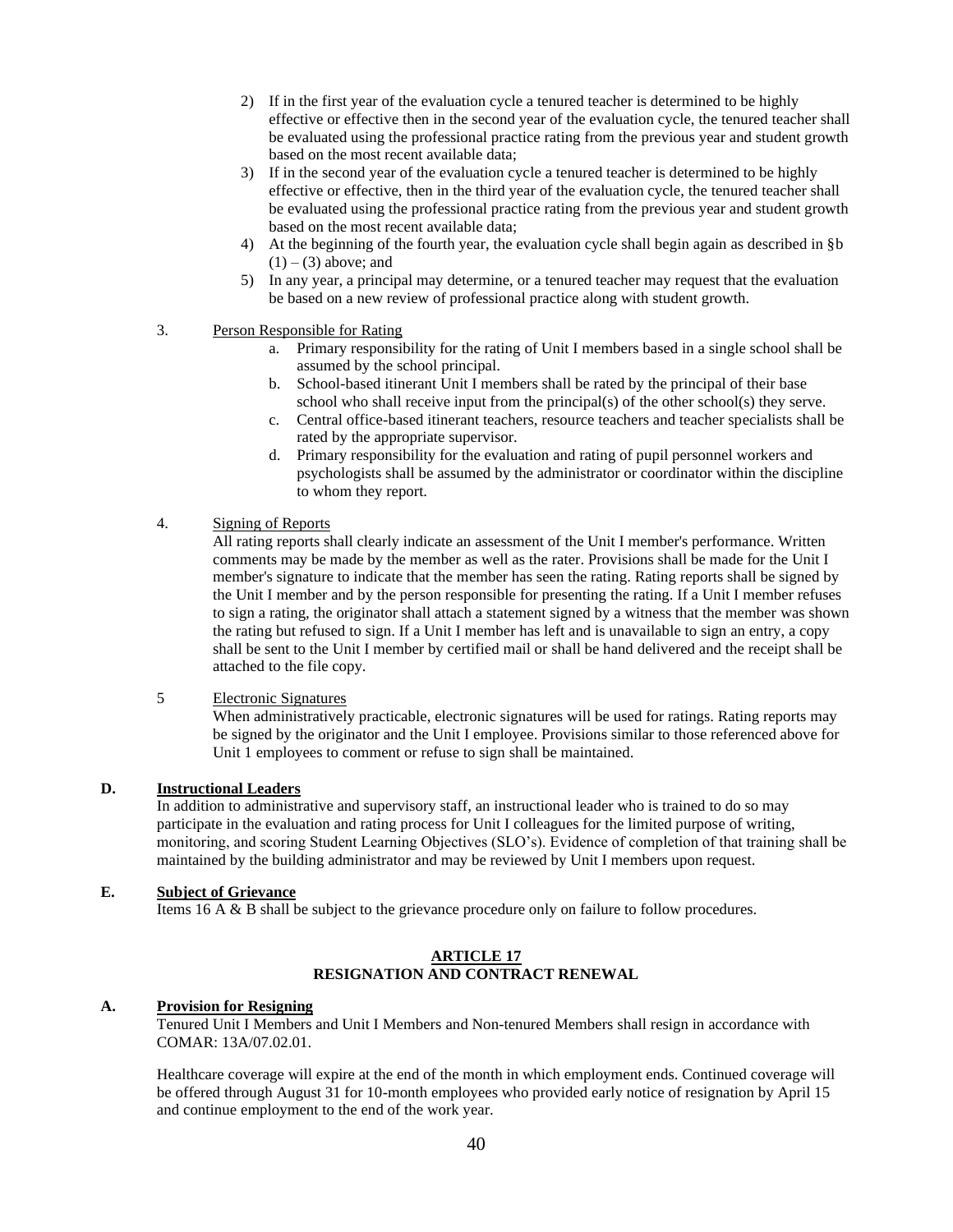Unit I employees who are non-renewed are not required to provide an early notice of resignation to continue healthcare coverage. However, a non-tenured Unit I employee may opt to provide and early notice of resignation prior to a non-renewal action.

#### **B. Failure to Give Advance Notice**

Failure to resign in accordance with COMAR: 13A.07.02.01, with the exceptions listed below, shall result in the following:

- 1. References will not be provided to prospective employers. However, verification of employment experience shall be given, upon request.
- 2. A request may be made to the Maryland State Department of Education for a suspension of the Unit I member's professional certificate.

The above penalties shall not be invoked in the event of:

- a. Personal illness verified by a physician.
- b. Transfer of a spouse not known in time to provide the required notice and verified by military orders or by a statement from an employer.
- c. Military service of a Unit I member verified by orders that is not known in time to have allowed resignation in compliance with COMAR: 13A.07.02.01.
- d. An emergency or other compelling reasons that would render the imposition of these penalties severely inequitable. The question of whether and emergency or other compelling reasons has been shown would be determined by the Executive Director of Human Resources, which judgement will be exercised on a reasonable basis in light of the facts of the specific situation..

#### **ARTICLE 18 OTHER PERSONNEL POLICIES**

## **A. Screening for Tuberculosis**

The Board shall cooperate with the Health Department and other agencies in assisting Unit I members in complying with the state requirement to show freedom from active tuberculosis.

#### **B. Communications**

Every reasonable effort shall be made not to disturb classes with communications from the school office or similar interruptions.

#### **C. Public Address System**

Except for instructional purposes the public-address system in each school shall be used in accordance with the following regulations:

- 1. Announcements shall be made at one specified time during the school day, which should be outside of instructional periods.
- 2. Exceptions shall be made only in emergency situations.
- 3. At no time shall the system be used to monitor any room without the knowledge of the Unit I member(s) present.

## **D. Mileage Allowance**

A Unit I member who is required to travel from school to school or who is required to travel on school business shall be reimbursed for such travel. A member who is based in one school or in an area office shall be paid for required travel in excess of commuting mileage between residence and base. No member shall be paid for travel between residence and place of base assignment. The mileage allowance for reimbursable travel shall be based on the prevailing U.S. Government (IRS) standard rate in effect at the time of travel.

#### **E. Health and Safety Hazards**

Conditions on school premises which are considered by the Faculty Advisory Council to endanger the health and safety of pupils or Unit I members shall be reported to the principal, who shall immediately request an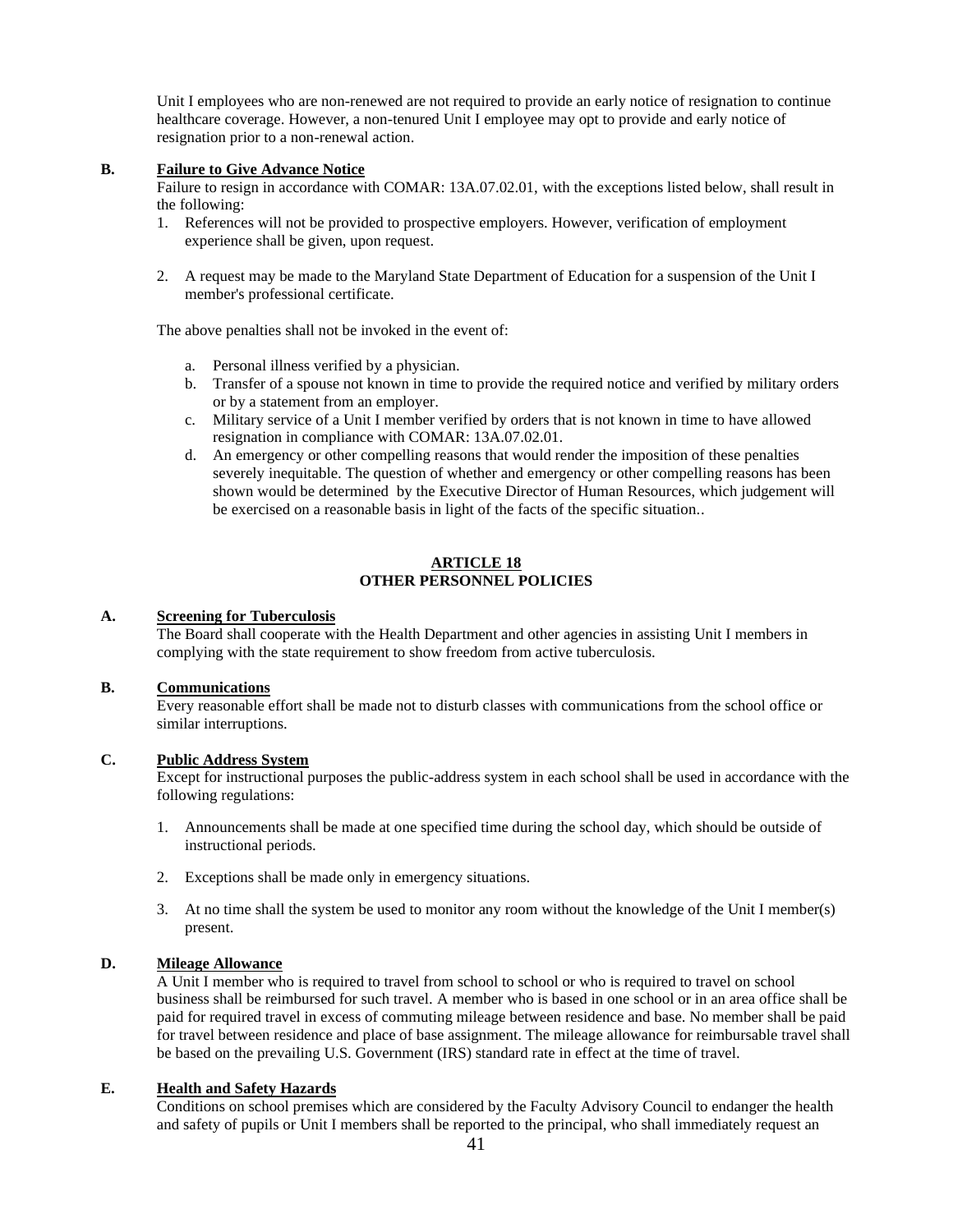inspection by persons qualified to determine the existence or the extent of the alleged hazard. Upon receipt of recommendations from the qualified persons appropriate remedial action shall be taken at once.

Unit I members will not be asked to search for bombs or handle any objects suspected of being bombs, explosives or similar devices.

The closing of schools as a result of adverse environmental conditions will be considered on an individual school basis by the Superintendent of Schools or designee. Decisions concerning the length of the working day and place of duty for Unit I members will be made simultaneously.

The Board will ensure that each school principal, after consultation with the Faculty Advisory Council, develops a plan to enable teachers to notify the main office staff of emergency health or safety problems in their classrooms.

The Board will determine the existence/condition of equipment in each school which enables the teachers to notify the main office staff of emergency, safety, or health problems in their classrooms.

Where emergency notification equipment is in place, the principal will ensure that the system is monitored during the student day. Where the equipment does not exist, the Board will identify additional and/or future requirements.

### **F. Design and Renovation of Buildings**

In the design of new school plants, and to the extent possible in the renovations of existing ones, the Board's plans for construction shall include:

- 1. At least one furnished teacher's lounge, space for preparation by those teachers temporarily without the use of a classroom and separate rest rooms for teachers,
- 2. A classroom or other adequate teaching space for each class, whether regular or special, and
- 3. Space and facilities for specialists working with students. A teacher's desk, and nearby individual storage space for materials in each teaching area, shall be provided for each teacher who is full-time and for those visiting specialists who work directly with students.

## **G. Curriculum Committees**

Committees appointed to develop or revise various portions of the curriculum shall include classroom teachers.

#### **H. Coaches' Sports Clinics, Handbooks**

Coaches shall be permitted time to attend sports clinics with the approval of the principal provided that substitute time has been made available by the Coordinator of Physical Education.

#### **I. Sales Presentations**

Sales presentations shall not be given in meetings which Unit I members are required to attend unless they are for instructional matters.

#### **ARTICLE 19 GRIEVANCE PROCEDURE**

## **A. Definitions**

The Board and TAAAC agree to the following definitions:

- 1. A "grievance" is a dispute concerning the meaning, interpretation or application of provisions of this negotiated Agreement concerning the salaries, hours, or working conditions of Unit I members.
- 2. "Grievant" shall be the Unit I member or members making the claim.
- 3. A "party in interest" is the person or persons making the claim and any person or persons who may be required to take action or against whom action may be taken in order to resolve the grievance
- 4. A "time limit" is the requirement that action be taken within a specific number of school days.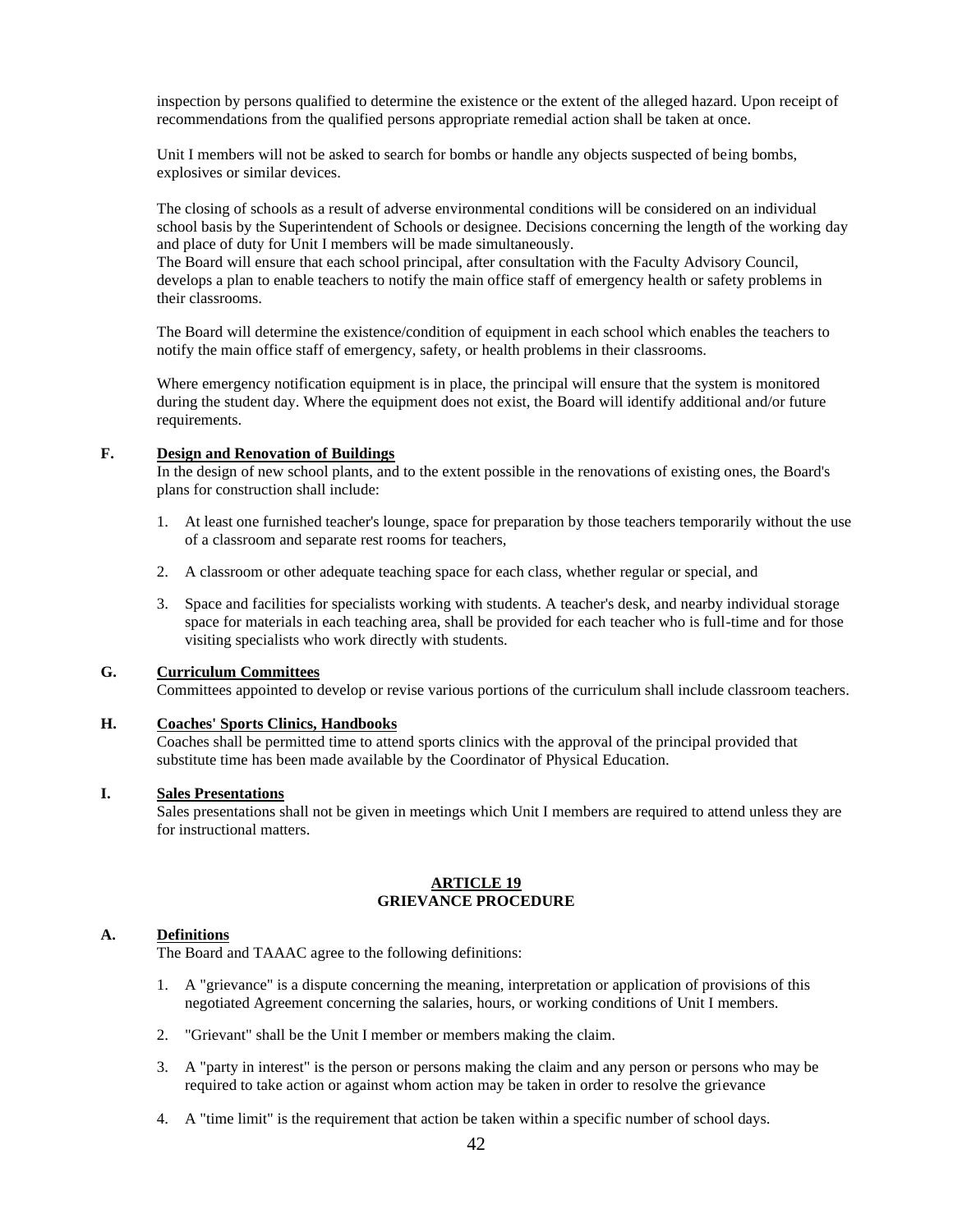## **B. Purpose**

The purpose of this procedure is to secure, at the lowest possible administrative level, equitable solutions to the problems which may from time to time arise regarding this Agreement. Both parties agree that these proceedings will be kept as informal and confidential as may be appropriate at any level of the procedure.

Nothing contained herein will be construed as limiting the right of any Unit I member having a grievance to discuss the matter informally with any appropriate member of the administration, and having the grievance adjusted without the assistance of TAAAC.

## **C. Informal Discussion**

A Unit I member with a potential grievance shall first discuss the problem with the administrator who made the decision or the interpretation which is alleged to be in error. If the administrator involved is not school-based, an informal discussion shall be held, however, an association representative may be present.

## **D. Procedure**

The following procedures shall be used in processing grievances:

#### Level One

A Unit I member with a grievance shall file the grievance in writing, using the Board of Education approved grievance form, with the administrator who made the decision or interpretation which is alleged to be in error. Such forms may be obtained at the work location or from the TAAAC office. The administrator shall render a written decision within five (5) school days.

#### Level Two

If the grievant is not satisfied with the decision rendered at Level One, or if no decision has been rendered within the allotted time, the grievant may within ten (10) school days file the grievance with TAAAC. If TAAAC believes that the grievance is valid, TAAAC shall within ten (10) additional school days request a hearing before the Superintendent.

The hearing date shall be scheduled within five (5) school days and held within fifteen (15) school days with the Superintendent or designee. A decision will be rendered within fifteen (15) school days following the hearing.

## Level Three

If TAAAC finds the Level Two decision not acceptable, it shall within fifteen (15) school days notify the Board whether or not the grievance is to be submitted to arbitration. If the representatives of the parties cannot agree upon and acquire the services of an Impartial Hearing Officer, both parties shall promptly request the American Arbitration Association to submit to each party a list of persons skilled in arbitration of educational matters. Within seven (7) days each party shall cross off any names to which it objects, number the remaining names in order of preference and return the list to the American Arbitration Association. If a party does not return the list within the time specified, all persons named therein shall be deemed acceptable.

From among the persons who have been approved on both lists, and in accordance with the designated order of mutual preference, the American Arbitration Association shall invite the acceptance of an arbitrator. If either of the parties fails to accept any of the persons named, or if those named decline or are unable to act, or if for any other reason an appointment cannot be made from such a list of names, a second list of seven (7) names shall be requested.

The parties shall strike names alternately until only one name remains. That person shall be designated the arbitrator.

The arbitrator shall meet with the Superintendent or designee and the grievant and the grievant's representative(s) either separately or together. The format, dates and times of such meetings will be arranged by the arbitrator and will be conducted in closed sessions.

The jurisdiction and authority of the arbitrator shall be confined to the express provision or provisions of this Agreement at issue between the Teachers Association of Anne Arundel County and the Board of Education of Anne Arundel County. The arbitrator shall have no authority to add to, alter, detract from, amend or modify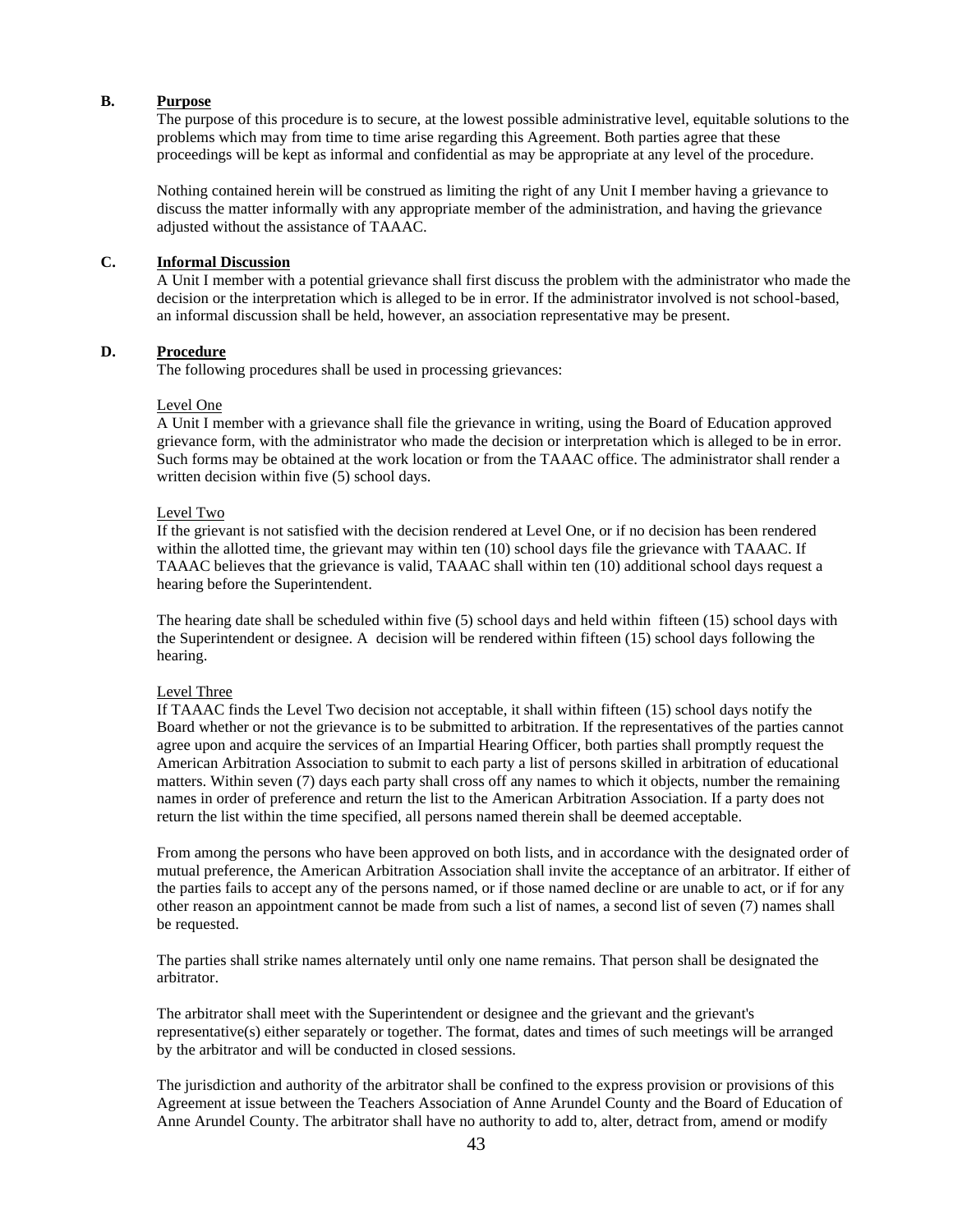any provisions of this Agreement or to make any award which will in any way deprive the Board or the Superintendent of any of the powers delegated to them by law or State Board Bylaw, and not encompassed in this Agreement.

The provisions of the Agreement are arbitrable, while the powers of the Superintendent and the Board beyond this Agreement are not. The arbitrator shall not have the authority to consolidate separate grievances for a single hearing without mutual consent of the Board and TAAAC. The award, in writing, of the arbitrator within the jurisdiction and authority as specified in this Agreement shall be final and binding on the aggrieved Unit I member(s), the Association and the Board.

Any award of an arbitrator may be set aside by a ruling from a court of competent jurisdiction. Any dispute arising in renegotiations following budget reductions by the fiscal authorities shall not be subject to this arbitration provision, but shall be resolved in accordance with Section 6-408, of the Education Article of the Annotated Code of Maryland.

The costs for the services of the arbitrator, including per diem expenses, if any, and actual and necessary travel expenses, shall paid by the non-prevailing party.

#### **E. Separate Filing of Grievance Records**

All written and printed matter dealing with the processing of a grievance will be filed separately from the central office Official Personnel File of the participant.

#### **F. Availability of Board Information**

The Board agrees to make available to the grievant and the grievant's representative(s) information in its possession or control which is relevant to the issues raised by the grievance and which is not privileged.

#### **G. Released Time for Hearing**

When it is necessary for any employee of the Board to attend a meeting or a hearing called by the Superintendent or designee during the school day, the Superintendent's office shall so notify the principal of such employee and the employee shall be released without loss of pay for such time as the employee's attendance is required at such meeting or hearing.

## **H. Time Limit for Initiating Grievance**

No grievance shall be recognized by the Board or TAAAC unless it shall have been presented at the appropriate level within fifteen (15) school days after the aggrieved person knew or should have known, of the act or condition on which the grievance is based, and if not so presented, the grievance will be considered as waived.

#### **I. Time Limit for Processing Grievances**

The time limit for either party's responding in writing shall have been met if the reply was hand-delivered or postmarked by the last day of the period indicated.

The number of days indicated at each level should be considered as a maximum and every effort should be made to expedite the process. The time limits specified may, however be extended by mutual agreement.

In the event a grievance is filed at such time that it cannot be processed through all the steps in this grievance procedure by the end of the school year, an attempt will be made to reduce the time limits set forth herein so that the grievance procedure may be concluded prior to the end of the school year or as soon thereafter as is practicable.

## **J. TAAAC Advice**

Nothing herein shall deny any grievant the right to seek advice of TAAAC representatives at any level of these procedures.

## **K. Representation**

Grievants may be represented above level one only by TAAAC or agents of TAAAC. The grievant must, however, be present at all hearings. In case the grievant is prevented from attending a hearing because of an emergency, the hearing shall be rescheduled.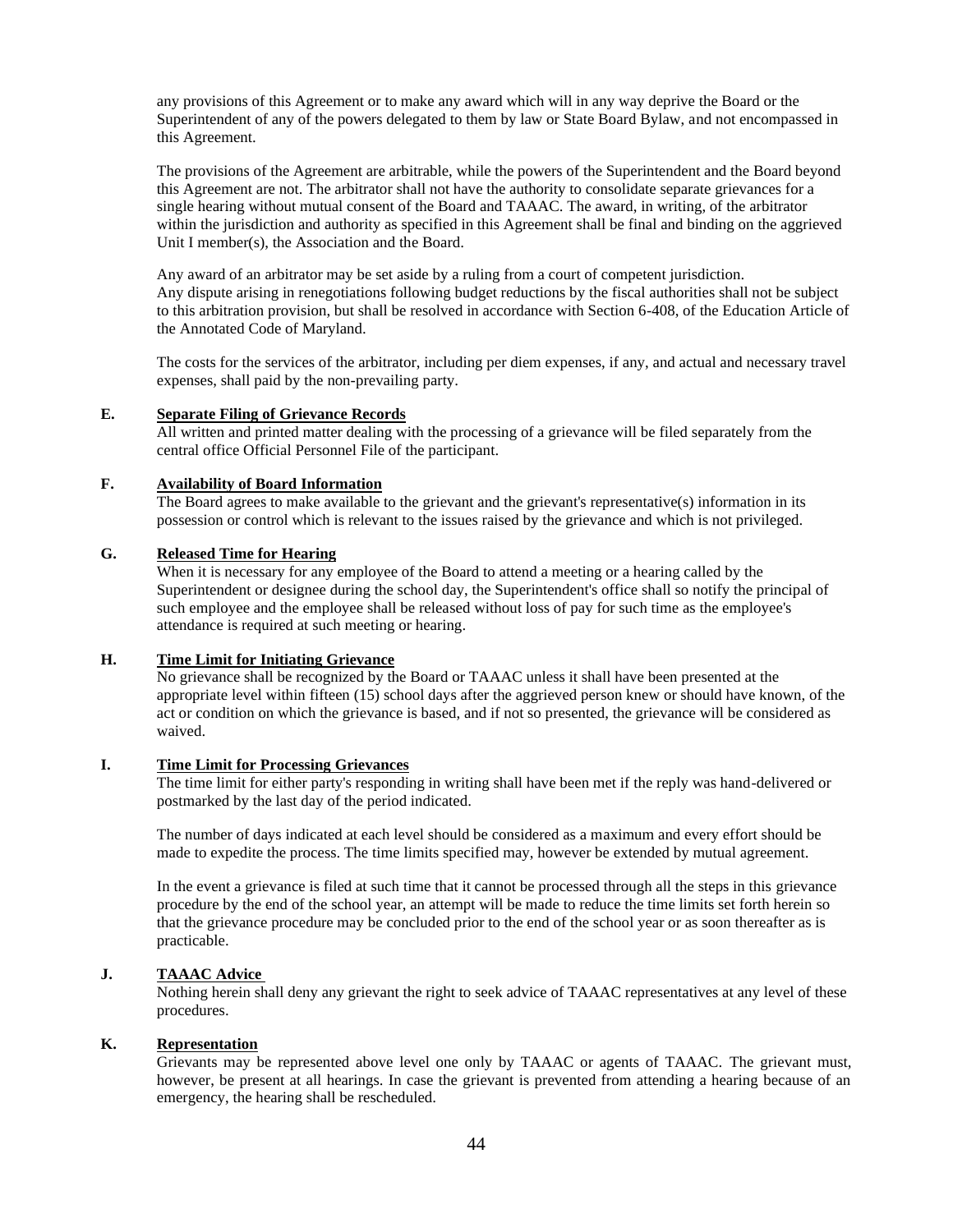## **L. No Reprisals**

Neither the Board nor any member of the administration shall take reprisals affecting any party in interest by reason of participation in the grievance procedure.

#### **ARTICLE 20 FACULTY ADVISORY COUNCILS**

#### **A. Purpose**

There shall be a Faculty Advisory Council in each school for the purpose of providing Unit I employees an opportunity to advise the principal in the development of procedures for the operation of that school.

## **B. Composition**

The size of the Council shall be determined by the principal. The chairperson of the TAAAC Faculty Representatives shall be a voting ex officio member of the Council. A majority of the remaining members shall be elected by secret ballot of all Unit I employees in an election conducted by the Faculty Representative(s) and the remainder shall be appointed by the principal. Nothing in these provisions shall preclude a decision of the faculty by secret ballot election to have the entire Unit I staff act as the Council.

The principal and/or designee(s) who are not members of the Council may attend meetings of the Council but shall have no vote.

#### **C. Chairperson and Meeting Rules**

Members of the Faculty Advisory Council shall elect their chairperson and shall establish rules for the conduct of meetings.

#### **D. TAAAC Involvement**

Officers or staff of TAAAC may be invited at the Council's request.

## **E. Call of Meetings**

Either the principal or the chairperson, with the knowledge of the other, may call meetings of the Council, which shall be held at least monthly during the school year.

#### **F. Agenda and Minutes**

The agenda for each meeting shall be printed and distributed in advance to all Council members. A report of the action taken by the Council on each item shall be printed and distributed to all teachers promptly after each meeting.

#### **G. Restriction on Procedures**

No other Faculty Advisory Council procedure may be adopted in any individual school that is in conflict with this Agreement.

#### **H. Term of Members**

Members of the Faculty Advisory Council shall be chosen in each school during the month of June and shall serve from July 1 to June 30 of the following year. In case of resignation or transfer of an elected member, a special election shall be called to choose a successor.

#### **I. FAC Handbook**

TAAAC will maintain the Faculty Advisory Council Handbook and post an updated version on its website annually.

#### **ARTICLE 21 TAAAC RIGHTS, PRIVILEGES AND RESPONSIBILITIES**

## **A. Bulletin Boards**

While serving as the exclusive negotiating agent for all Unit I members employed by the Board, TAAAC shall have exclusive use of at least one bulletin board between nine (9) and twelve (12) square feet in area in each school. TAAAC agrees to confine all its postings to this bulletin board.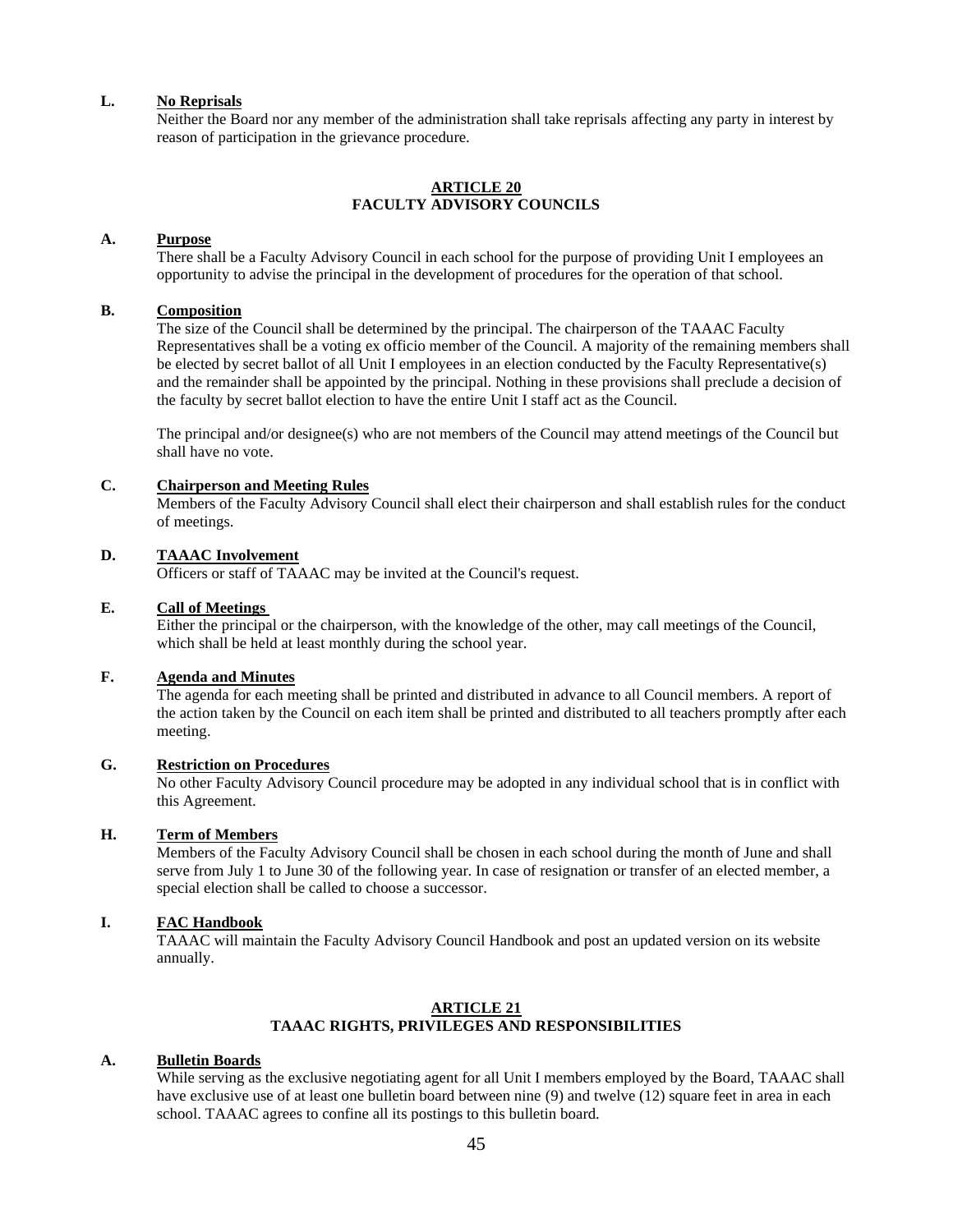## **B. Leave for President**

The President of TAAAC shall upon request be granted leave for the term office without pay, but with full experience credit for full time service to TAAAC. TAAAC shall reimburse the Board for the total salary and continuing benefits to the President during such leave.

Upon expiration of term of office, the President shall be guaranteed a position similar to the one held prior to assuming the Presidency.

## **C. Exchange of Communications**

The Board shall provide TAAAC with copies of all communications concerning salaries, wages, hours and other working conditions of Unit I members which are given general distribution to the schools. TAAAC shall supply the Board with ten copies of each flyer, newsletter or other communication which is given general distribution to its members. To the extent that it is feasible, distribution to the Board and TAAAC shall be made concurrently.

## **D. Materials to New Unit I Members**

TAAAC may provide one (1) promotional folder and one letter advertising TAAAC's housing service to be placed in any packet of materials distributed by the school system to newly employed Unit I members.

## **E. Presentation During Orientation of New Unit I Members**

Unit I employees hired to begin employment on or after July 1, 2006, will be presented with a jointly approved form at new employee orientation sessions. The form will identify the cost and benefits of membership and provide an opportunity for employees to choose whether to authorize dues deduction or to opt out of membership and waive the benefits thereof. All new employees will be required to submit a completed form. Copies of the completed forms will be provided to TAAAC. TAAAC will be provided a schedule of the new employee orientation sessions in advance, will be apprised of any changes to that schedule, and will be notified in advance of any additional ad hoc new employee orientation sessions. A duly authorized TAAAC representative will be allowed to participate in the new employee orientation sessions by making a brief presentation and answering TAAAC-related questions.

During preschool orientation in each school or in area meetings of new Unit I members, TAAAC shall be provided with a twenty-minute period wherein it can explain its purposes and activities. The request shall be made in writing to the principal or the appropriate director by August 1.

## **F. Use of Mailboxes**

TAAAC shall have the privilege of placing in Unit I members' mailboxes its official publications and those of MSEAand NEA, and other materials bearing the signature of the executive director or the president of one of these associations.

## **G. Payroll Deduction Dues**

The Board shall make payroll deduction of membership dues to TAAAC/MSEA/NEA from those Unit I members completing a membership contract. The Board shall transmit all such dues to TAAAC.

## **H. Payroll Deduction - TAAAC Insurance Programs**

The Board shall provide one voluntary payroll deduction from each biweekly pay to the currently designated TAAAC Insurance Programs. TAAAC shall have two additional voluntary payroll deductions for other voluntary TAAAC benefits for TAAAC members. TAAAC agrees that it will not use the two referenced payroll deductions to duplicate those offered by the Board in the FY05 negotiated agreement.

## **I. Board Data for Negotiations Proposals**

The Board shall provide TAAAC with information in the public domain necessary to the formulation of its negotiations proposals, except that no confidential information shall be released.

## **J. Use of School Delivery Service**

TAAAC may have the privilege of using the school delivery system and electronic mail to distribute TAAAC, MSEA, and NEA materials as described in Item F above, as long as such distribution does not interfere with the distribution of AACPS materials. TAAAC shall submit materials to the Superintendent's designee for approval prior to distribution via electronic mail. The designee's determination will be based solely on whether the content complies with this provision and shall be made within five (5) business days from receipt of the request.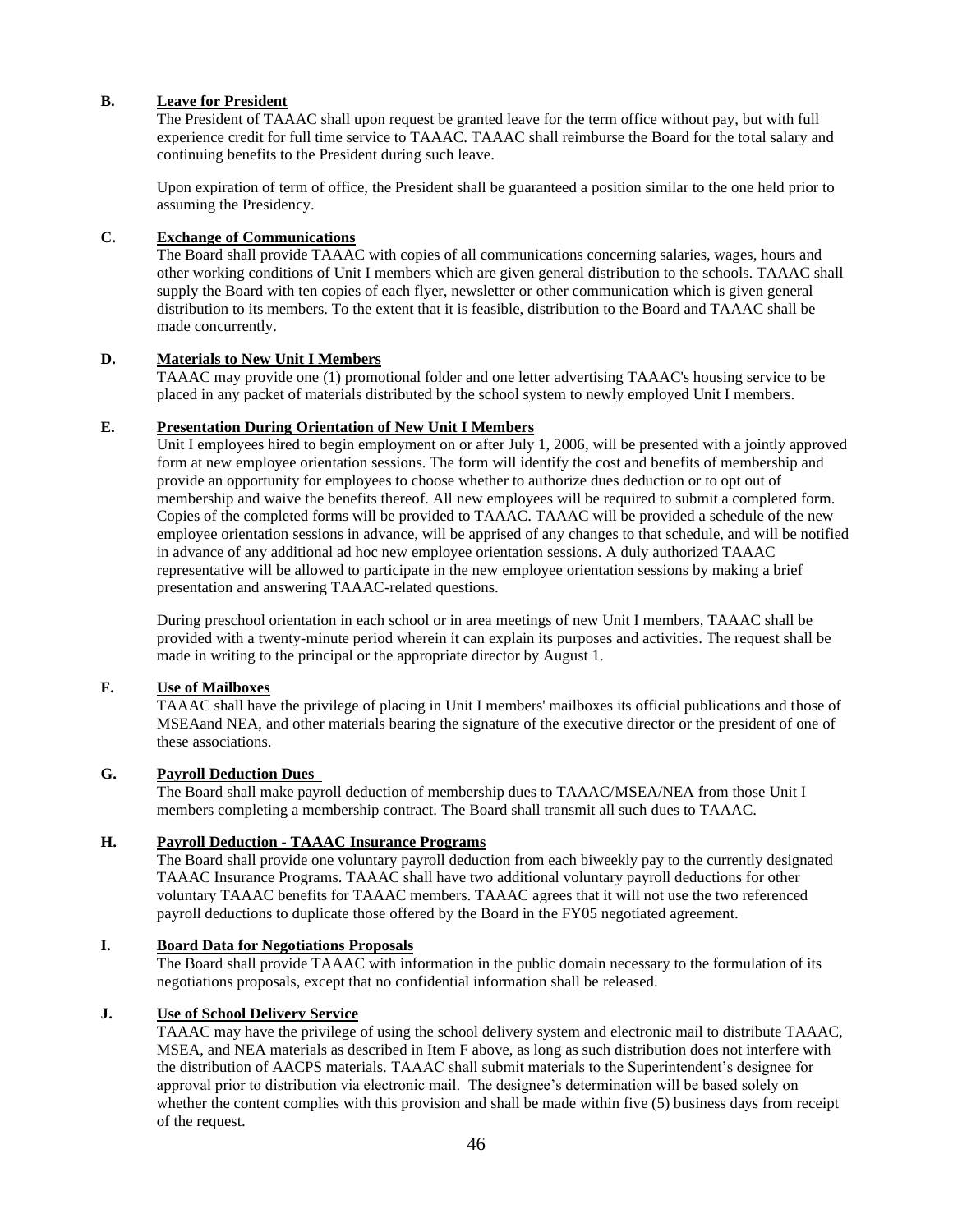TAAAC agrees to distribute the following by other means:

- 1. Opinions of officials or other representatives of TAAAC, MSEA, or NEA concerning any matter on which TAAAC and the Board have taken opposing positions.
- 2. Advocacy of action on the part of Unit I members which is contrary to policies, regulations or directives of the Board or its staff.
- 3. Materials advocating the election or defeat of candidates for public office or furthering partisan political activities.
- 4. Materials advertising brand name products or business establishments.

#### **K. Exclusive Rights**

For the duration of this Agreement the rights and privileges enumerated in Articles A through K, M, N, P, and R of this article shall not be accorded to any other organizations seeking to represent Unit I members under the provisions of Section 6-405 of the Education Article of the Annotated Code of Maryland.

## **L. Use of School Facilities**

School buildings, equipment and other facilities shall be available to TAAAC in accordance with Board policy, except that should overtime payment to the custodian be made necessary by the meeting TAAAC shall bear the expense. All TAAAC expenses shall be borne by TAAAC. Officers of TAAAC and Unit I members shall not use school materials or time in the transaction of TAAAC business.

#### **M. Unit I Listing**

By October 20, the Board shall provide TAAAC with the names and schools of all Unit I members in the system.

## **N. Agenda and Minutes**

The Board shall provide TAAAC with a copy of the agenda and the minutes of all public meetings of the Board. TAAAC shall provide the Board with a copy of the agenda and minutes of all Representative Council meetings.

#### **O. Calendar Committee**

TAAAC shall name two (2) members to the Board's annual calendar committee from its Unit I membership. The representatives shall participate in the deliberations of the committee, present the position of TAAAC on calendar items, and assist in drafting the proposed calendar to be presented to the Board.

## **P. Recognition During Board Meetings**

The Board recognizes the importance of Unit I members' viewpoint in educational decisions. In order to present a proposal to the Board, TAAAC shall make a request to the Superintendent that this presentation be included on the agenda of a Board meeting. An official representative of TAAAC shall be recognized during Board meetings to offer comments germane to matters under discussion which would affect Unit I members.

#### **Q. School Visits by TAAAC Representatives**

Duly authorized representatives of TAAAC, after showing the proper credentials to the principal, shall be permitted to meet with Unit I members and transact TAAAC business on school property, during the 37½ hour work week and duty-free lunch, except that this business shall not interrupt the professional duties of the members.

## **R. Agreement Compliance While Grieving**

TAAAC accepts the principle of the Unit I member's compliance with Board interpretation or application of this Agreement while any grievance under this Agreement may be pending or may be timely filed. TAAAC agrees not to dissuade the grievant from compliance with the Agreement as interpreted or applied by the Board while the grievance procedure is being or may be utilized, unless compliance would jeopardize the personal health or safety of the member.

#### **S. Non-Restraint of Unit I Member's Rights**

TAAAC agrees not to restrain or coerce any Unit I member in the individual's exercise of any rights recognized in or granted by this Agreement.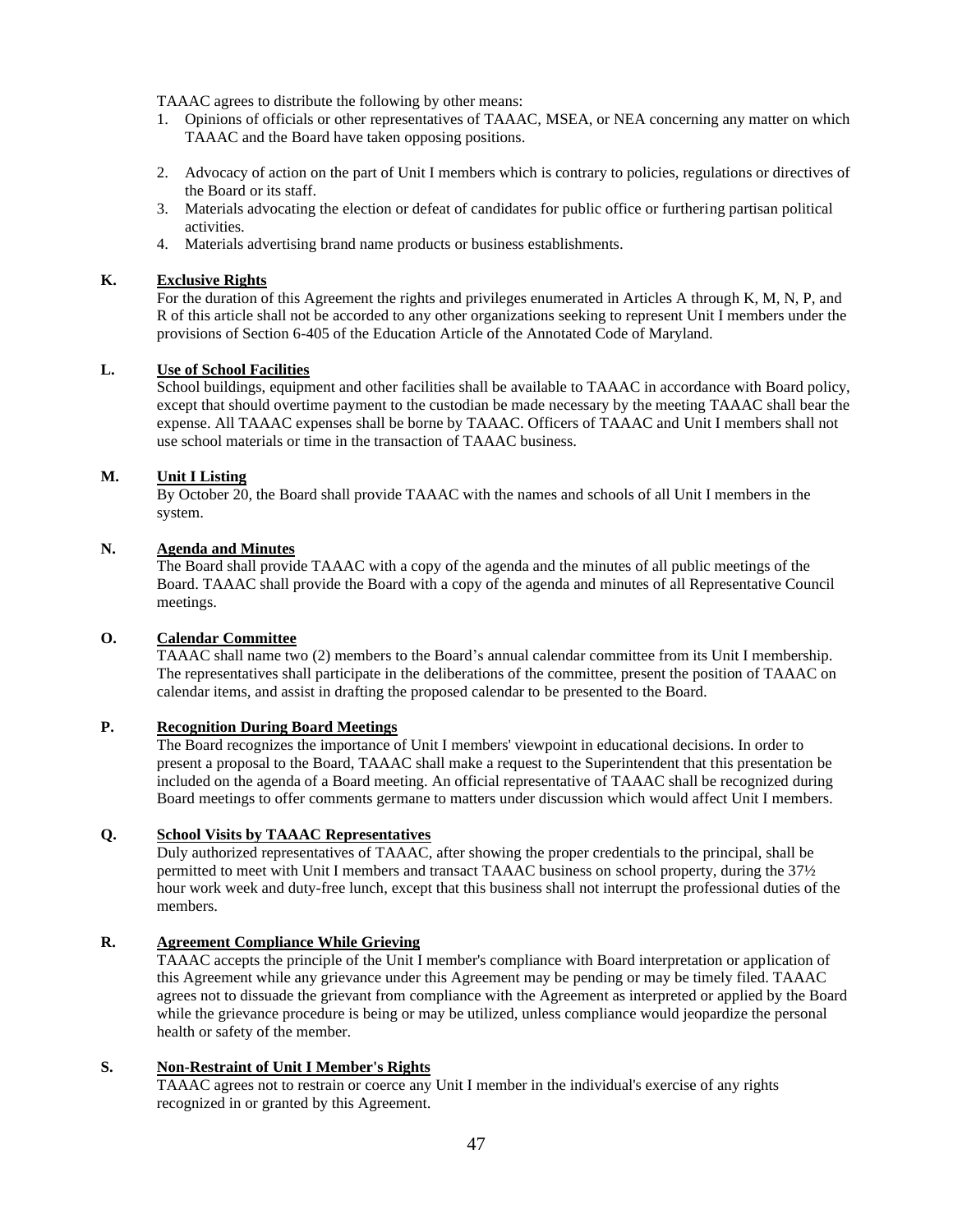## **T. TAAAC Support for Hiring Qualified Unit I Members**

TAAAC supports the principle of hiring fully qualified Unit I members whenever possible, as outlined in the Code of Maryland Regulations, Title 13A.

## **U. Presentation of Negotiated Agreement to Unit I Members**

Opportunity for TAAAC Representatives to present a negotiated master agreement or negotiated amendments thereto to all interested Unit I members to a ratification vote by TAAAC shall be provided in each school within the regular work week, as defined in Article 11, Item A, at a time which does not disrupt the instructional program.

## **V. Membership Dues from Other Units**

The board shall make payroll deduction of membership dues to TAAAC/MSEA/NEA from AACPS employees eligible for such membership that complete a membership contract.

The Board shall transmit all such dues to TAAAC.

## **W. Access and E-mail Account**

TAAAC will be provided with one organizational e-mail account to be used for the sole purpose of its professional staff to access Brass Ring or any substitute program that posts vacancy announcements available to Unit I employees. TAAAC affiliated staff must sign and abide by the user agreement, Board Policy, and regulations that other AACPS employees sign and agree to when using these programs.

## **X. Employee Identification Number**

In conjunction with the requirements set forth in Md. Code Ann., Ed.Art. §6-407.2(a)-(b), *Information required to be provided by public school employer to exclusive representative,* the board will provide deidentifier employee identification numbers in monthly reports.

## Y. **Electronic Sharing of Documents**

The Board will maintain an electronic sharing platform (i.e. OneDrive) to make available AACPS official documents related to the administration of the Negotiated Agreement to TAAAC representative(s).

#### **ARTICLE 22 PROCEDURES FOR NEGOTIATIONS**

## **A. Designation of Negotiators**

A negotiating team of no more than eight (8) persons shall represent each party in negotiations. By no later than the fourth Wednesday of September, TAAAC and the Board shall each designate to the other in writing the names of the chairperson, permanent representatives and alternates who will serve on their respective negotiating teams. These negotiating teams shall have full power to negotiate for their respective parties.

## **B. Consultants**

Though both teams may utilize from time to time the services of consultants for information and advice, no more than a total of six negotiators and consultants for a team may be present at any negotiating session unless prior approval has been given by the other team.

## **C. Presentation of Proposals**

All proposals from TAAAC and the Board shall be presented prior to the close of the second negotiating session, except that, by mutual agreement, the teams may later make additional proposals based on unforeseen situations which have arisen since the opening of negotiations.

## **D. Time Limits of Meetings**

Normally, at least one day each week shall be scheduled for negotiations with released time on such days for permanent members of the TAAAC team. Negotiating sessions shall be scheduled from 9:00 a.m. to 3:00 p.m. Additional sessions after school hours, may also be called by mutual consent.

## **E. Confidentiality of Discussions**

The content of negotiations discussions shall be regarded as confidential. There shall be no public announcement or press releases on the content of negotiations discussions prior to the (1) successful conclusion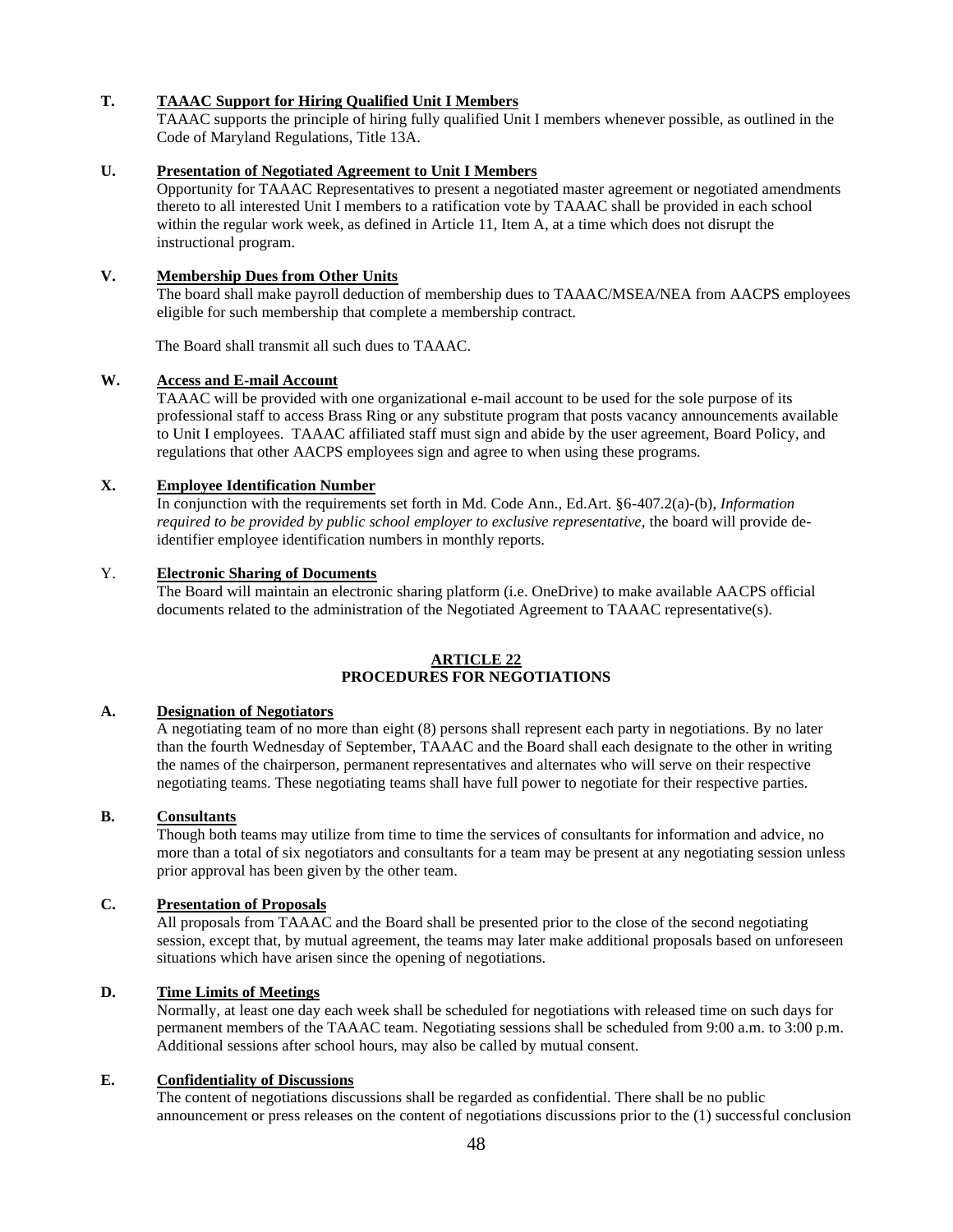of negotiations or (2) impasse being declared by the Maryland Public School Labor Relations Board, unless by mutual agreement.

The above provision shall not prevent the Board team from seeking guidance from the Board and staff or the TAAAC team from seeking guidance from its members.

#### **F. Inclusive Dates of Negotiations**

During years in which negotiations occur, negotiating sessions shall begin no later than the second Friday in October. Unless an impasse has been requested by one of the parties, the team members shall complete the non-compensation provisions of the Agreement by December 31, all other items by March 31, and affix their signatures to the tentative agreement and transmit it to TAAAC and the Board, who shall take action within fifteen (15) school days to ratify or reject the Agreement.

Nothing in this Agreement shall be construed as precluding a decision by the parties to utilize the service of a mediator prior to March 31.

The above time limits may be extended by mutual agreement.

#### **G. Signing the Agreement**

Following mutual ratification of the Agreement, the presidents of TAAAC and the Board shall sign the Agreement.

## **ARTICLE 23 REHIRED RETIRED TEACHER**

#### **A. Definition**

Definition of "Rehired Retired Teacher" (RRT) means a rehired retired certificated employee who is a member of the State Teachers' Retirement System or the State Teachers' Pension System and who is rehired by a local school system under the provisions of the State Personnel and Pension Article, §22-406 and §23-407, Annotated Code of Maryland.

## **B. Salary**

The salary for full-time 10-month RRT's shall be \$62,450. The annual salary shall be prorated for less than a full-time assignment or for terms of less than one year. Salary for 12-month RRT's will be prorated at 1.18 times that of 10-month RRT's

## **C. Annual Leave**

12-month RRT's will be provided with one-half day per pay period of annual leave per year. One-half of the total annual amount will be available at the beginning of their work year.

#### **D. Exclusions/Amendments to the Agreement**

All other provisions of this Agreement will apply to RRT's except those specifically excluded or amended below. These exclusions/amendments shall not impact any existing benefits RRT's received from the school district from which they retired.

#### **ARTICLE 2 UNIT I MEMBERS' RIGHTS, PRIVILEGES, AND RESPONSIBILITIES**

D. Procedures for suspension of Unit I member

#### **ARTICLE 3 SALARY AND OTHER COMPENSATION**

- A. Teacher scale
- B. Master's plus 30 hours/Master's plus 60 hours
- C. Doctorate degree
- D. Exception for provisional certificate
- E. Penalty lapsed certificate
- F. Experience credit

## **ARTICLE 4 EMPLOYEE BENEFITS**

A. Hospital-Medical Insurance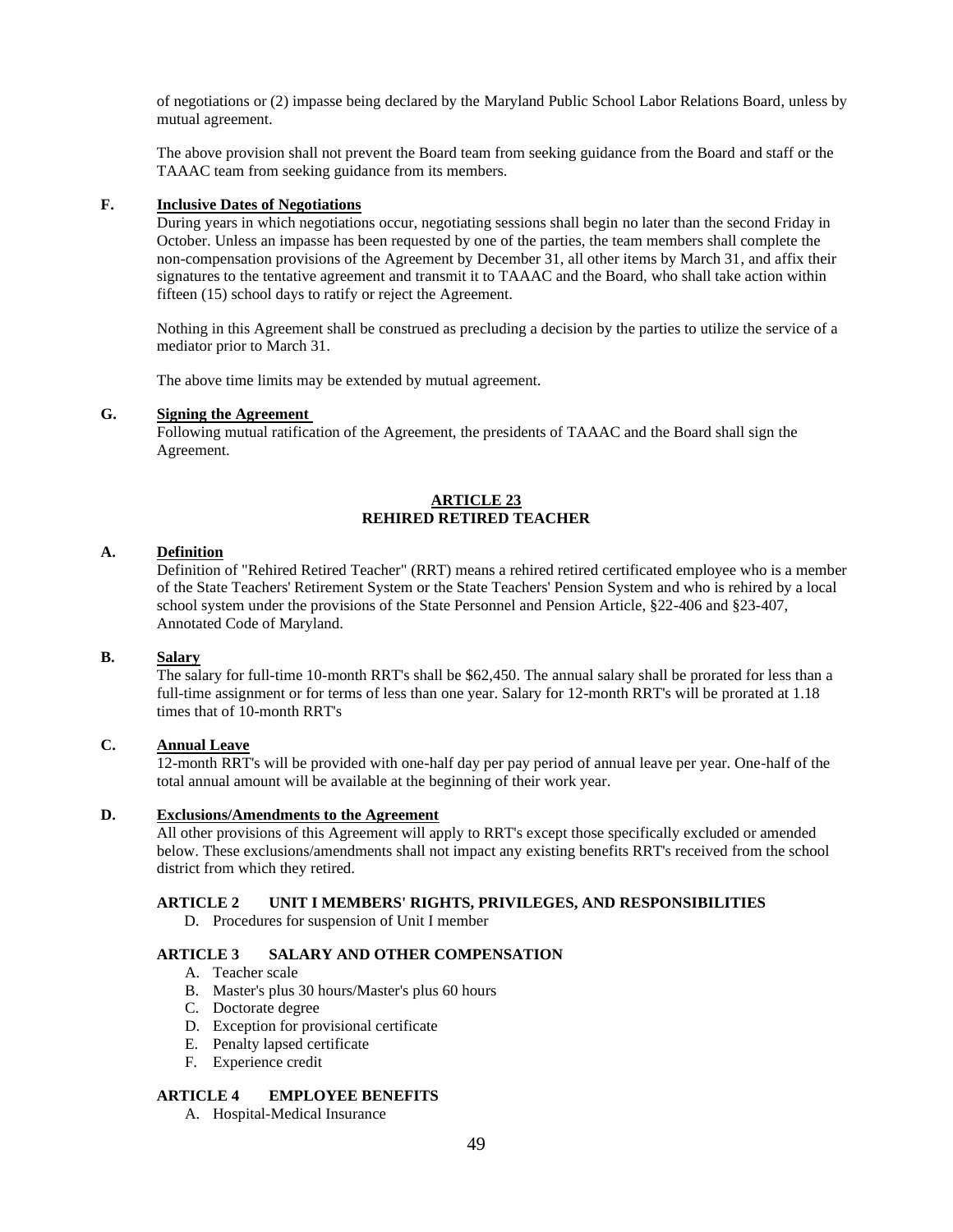- B. Health Maintenance Organization option
- C. Term Life Insurance
- D. Benefits for part-time Unit members
- E. Information to Unit I members
- F. Separation Pay
- G. Separation Pay Distribution Option

## **ARTICLE 5 SICK LEAVE**

- B. Sick Leave Bank
- C. Transfer of sick leave
- D. Unlimited accumulation
- E. Notification of accumulation
- F. Sick leave upon reemployment

#### **ARTICLE 6 SABBATICAL LEAVE (entire article)**

#### **ARTICLE 7 LEAVES OF ABSENCE (entire article**)

## **ARTICLE 8 OTHER LEAVES**

A. Personal Business (paragraph 4 only)

#### **ARTICLE 9 PROFESSIONAL IMPROVEMENT**

B. Reimbursement of college

#### **ARTICLE 12 ASSIGNMENT AND TRANSFER**

- A. Voluntary Transfer
- B. Involuntary Transfer
	- 1. A teacher(s) to be excessed:
		- a. A teacher(s) volunteering to be excessed
		- b. A rehired retired teacher(s)
		- c. A teacher(s) with provisional certificate
		- d. A teacher(s) selected by the principal using the following procedure and criteria
- C. Timeline for Filling Vacancies
- D. Posting of New Schools
- E. Notification of Assignment
- F. Reduction in Staff

When there is to be a reduction in the Unit I staff in any field for which a certificate is issued, the members in that field shall be laid-off in the following order:

Rehired retired teachers Provisionally certified members Probationary members Tenured members

No provisionally certified members shall be laid-off until all rehired retired teachers in their field have been laid-off.

#### **ARTICLE 16 EVALUATION AND RATING OF PROFESSIONAL STAFF**

Rehired Retired Teachers do not need to be rated except to meet certificate requirements, at which time the provisions in Article 16 shall apply.

#### **ARTICLE 17 RESIGNATION AND CONTRACT RENEWAL (entire article)**

## **ARTICLE 21 TAAAC RIGHTS, PRIVILEGES AND RESPONSIBILITIES**

B. Leave for President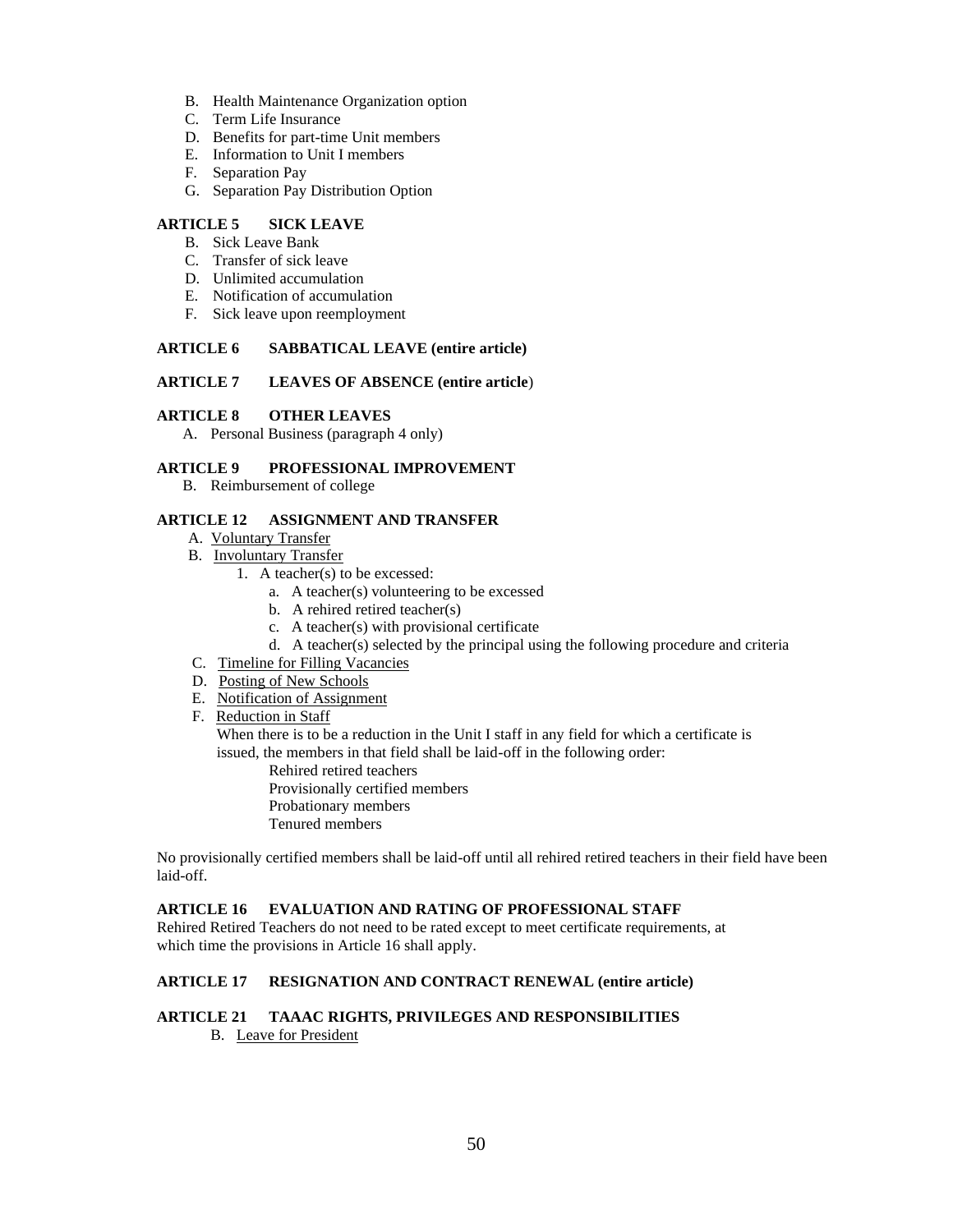#### **ARTICLE 24 DURATION OF THE AGREEMENT**

Unless as may be otherwise herein provided, the terms and conditions of this Agreement shall take effect July 1, 2020, and remain in effect through June 30, 2021.

The following Agreement was reached by the undersigned on October 29, 2020, and submitted for ratification to TAAAC and the Board.

\_\_\_\_\_\_\_\_\_\_\_\_\_\_\_\_\_\_\_\_\_\_\_\_\_\_\_\_\_\_\_\_ \_\_\_\_\_\_\_\_\_\_\_\_\_\_\_\_\_\_\_\_\_\_\_\_\_\_\_\_\_\_\_

\_\_\_\_\_\_\_\_\_\_\_\_\_\_\_\_\_\_\_\_\_\_\_\_\_\_\_\_\_\_\_\_ \_\_\_\_\_\_\_\_\_\_\_\_\_\_\_\_\_\_\_\_\_\_\_\_\_\_\_\_\_\_\_

\_\_\_\_\_\_\_\_\_\_\_\_\_\_\_\_\_\_\_\_\_\_\_\_\_\_\_\_\_\_\_\_ \_\_\_\_\_\_\_\_\_\_\_\_\_\_\_\_\_\_\_\_\_\_\_\_\_\_\_\_\_\_\_

\_\_\_\_\_\_\_\_\_\_\_\_\_\_\_\_\_\_\_\_\_\_\_\_\_\_\_\_\_\_\_\_ \_\_\_\_\_\_\_\_\_\_\_\_\_\_\_\_\_\_\_\_\_\_\_\_\_\_\_\_\_\_\_

\_\_\_\_\_\_\_\_\_\_\_\_\_\_\_\_\_\_\_\_\_\_\_\_\_\_\_\_\_\_\_\_ \_\_\_\_\_\_\_\_\_\_\_\_\_\_\_\_\_\_\_\_\_\_\_\_\_\_\_\_\_\_\_

\_\_\_\_\_\_\_\_\_\_\_\_\_\_\_\_\_\_\_\_\_\_\_\_\_\_\_\_\_\_\_\_ \_\_\_\_\_\_\_\_\_\_\_\_\_\_\_\_\_\_\_\_\_\_\_\_\_\_\_\_\_\_\_

\_\_\_\_\_\_\_\_\_\_\_\_\_\_\_\_\_\_\_\_\_\_\_\_\_\_\_\_\_\_\_\_ \_\_\_\_\_\_\_\_\_\_\_\_\_\_\_\_\_\_\_\_\_\_\_\_\_\_\_\_\_\_\_\_

For the Board: Formula and the Board: Formula and the Formula and Formula and Formula and Formula and Formula and Formula and Formula and Formula and Formula and Formula and Formula and Formula and Formula and Formula and

Melisa D. Rawles, Esq., Chief Negotiator Keith Wright, Chief Negotiator

Angie Kennedy-Auth, Negotiator Russell Leone, Negotiator

Michele Batten, Negotiator Jill Grimm, Negotiator

Arda Shahverdian, Negotiator Robin Murray, Negotiator

Sue Chittim, Negotiator Maureen Liakos, Negotiator

Janine Robinson, Negotiator Jacqueline W. Lubniewski, Negotiator

Mary Tillar, Negotiator Leona U. Puglia, Negotiator

Tamara Thumbtzen, Negotiator

\_\_\_\_\_\_\_\_\_\_\_\_\_\_\_\_\_\_\_\_\_\_\_\_\_\_\_\_\_\_\_\_

Following mutual ratification, the parties hereunto set their hands and seals this 18th day of November 2020.

BOARD OF EDUCATION OF ANNE ARUNDEL COUNTY

Dr. George Arlotto Michelle Corkadell Superintendent of Schools President

TEACHERS ASSOCIATION OF ANNE ARUNDEL COUNTY

Keith Wright Russell Leone Executive Director **President** 

\_\_\_\_\_\_\_\_\_\_\_\_\_\_\_\_\_\_\_\_\_\_\_\_\_\_\_\_\_\_\_\_\_\_\_ \_\_\_\_\_\_\_\_\_\_\_\_\_\_\_\_\_\_\_\_\_\_\_\_\_\_\_\_\_\_\_\_

\_\_\_\_\_\_\_\_\_\_\_\_\_\_\_\_\_\_\_\_\_\_\_\_\_\_\_\_\_\_\_\_\_\_\_ \_\_\_\_\_\_\_\_\_\_\_\_\_\_\_\_\_\_\_\_\_\_\_\_\_\_\_\_\_\_\_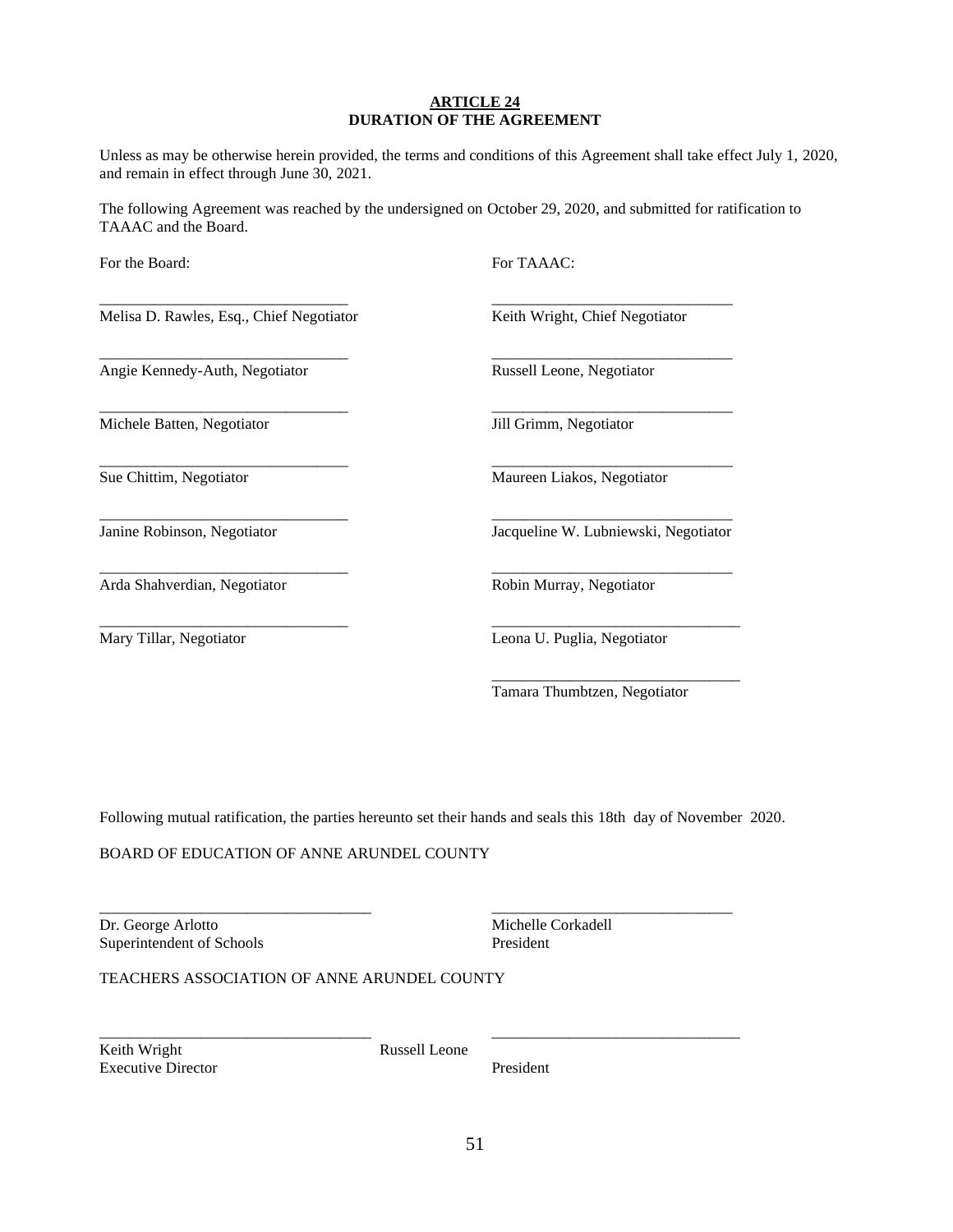#### **INDEX**

Academic Freedom, 6 Acceptance of Transfer, 32 Access to Telephone, 6 Account Adjustment Protection, 12 Adoption Leave, 23 Advance Notification of Absence for Eligibility, 18 Agenda and Minutes, 47 Agreement Compliance, Grievance, 47 Annual Leave, 22 Approval of Credits, 25 Assault Leave, 23 Assignment and Transfer, 32 Assistance in Planning, 25 Athletic Directors, 9 Athletic Directors' Salary Scale, 9 Authority and Responsibility of Members, 26 Authority of the Board, 2 Automated Reporting, 32 Availability for Parent Conferences, 6 Availability of Policies and Bylaws, 4 Awarding of Degree, 22 Benefits for Part-Time Unit I Members, 15 Bereavement, 21 Board Data for Negotiation Proposals, 46 Bulletin Boards, 45 Calendar Committee, 47 Coaches' Sports Clinics, Handbooks, 42 Collaborative Achievement Plan, 38 Collection of Money, 37 Communications, 41 Compensation, 7 Compensation for Cooperating Teachers, 11 Compensation for Summer Hearings/Court, 12 Compensation for Team Leaders, 11 Conferences and Written Reports, 38 Confidentiality of Discussions, 48 Consultants, 48 Contracts for Assistant Coaching, 10 Court Summons, 21 Curriculum Committees, 42 Custodial Responsibility, 37 Definition of "Items", 2 Definition of "Unit I Member", 2 Definitions of "Board" and "TAAAC", 2 Demonstration Teaching, 29 Design and Renovation of Buildings, 42 Designation of Negotiators, 49 Doctorate Degree, 8 Duplication of Payment, 25 Duration of Agreement, 51 Duties Not Contributing to Teaching, 37 Duty Days, 29 Duty-Free Lunch, 28 Early Leaving for Summer School, 22 Early Release Days, 32 Effect of Agreement on other policies, 3 Electronic Sharing of Documents, 48 E-mail Accounts, 48

Employee Benefits, 13 Employee Benefits While on Leave, 19 Employee Identification Number, 48 Employee Notification of Salary, 12 Employee Rights, 5 Equitable Assignments, 29 Evaluation Process, 38 Evaluation and Rating – Definitions, 38 Evaluation & Rating – Instructional Leaders, 40 Evaluation & Rating, Subject of Grievance, 40 Evening and Summer Schools, 36 Exception for Conditional Certificate, 8 Excess, 33 Exchange of Communications, 46 Exclusions/Amendments to Agreement, 50 Exclusive Rights, 47 Experience Credit, 8 Explanation of Denial, 32 Expressing Interest in Vacancies, 32 Extra-Curricular Assignment by Principal, 9, 10 Extra-Curricular Limitation of Assignment, 10 Extra-Curricular Pay Scale, 9, 10 Extra-Curricular Shared Assignment, 10 Extra-Instructional Programs, 11 Faculty Advisory Council, 45 Failure to Give Advance Notice, 41 Family Medical Leave Act, 23 Flexible Spending Accounts, 11 Grade Requirements, 25 Grievance – Definitions, 42 Grievance – Informal Discussion, 43 Grievance – Procedure, 43 Grievance – Purpose, 43 Grievance – Separate Filing, 44 Grievance – Time Limits, 44 Health and Safety Hazards, 41 Healthcare, 13 High School Graduation, 7 Illness in Immediate Family, 18 Inclusive Dates of Negotiations, 49 Individual Rights, 4 Informal Discussion, 43 Information to Unit I Members, 15 Injury on the Job, 22 In-Service, 25 Institutes and Conferences, 25 Insurance Coverage for Authorized Travel, 16 Interim Reports and/or Comment Sheets, 31 Interviews for Vacancies by July 15, 32 Involuntary Transfer, 33 Job Protected Alternative Leave, 24 Joint Committee Safe & Orderly Learning, 27 Joint Committee, Workload, 32 Jury Duty, 21 Leave for President, 46 Leave, Other, 21 Leave of Absence – Maternity, 20 Leaves of Absence – Obligation of Board, 19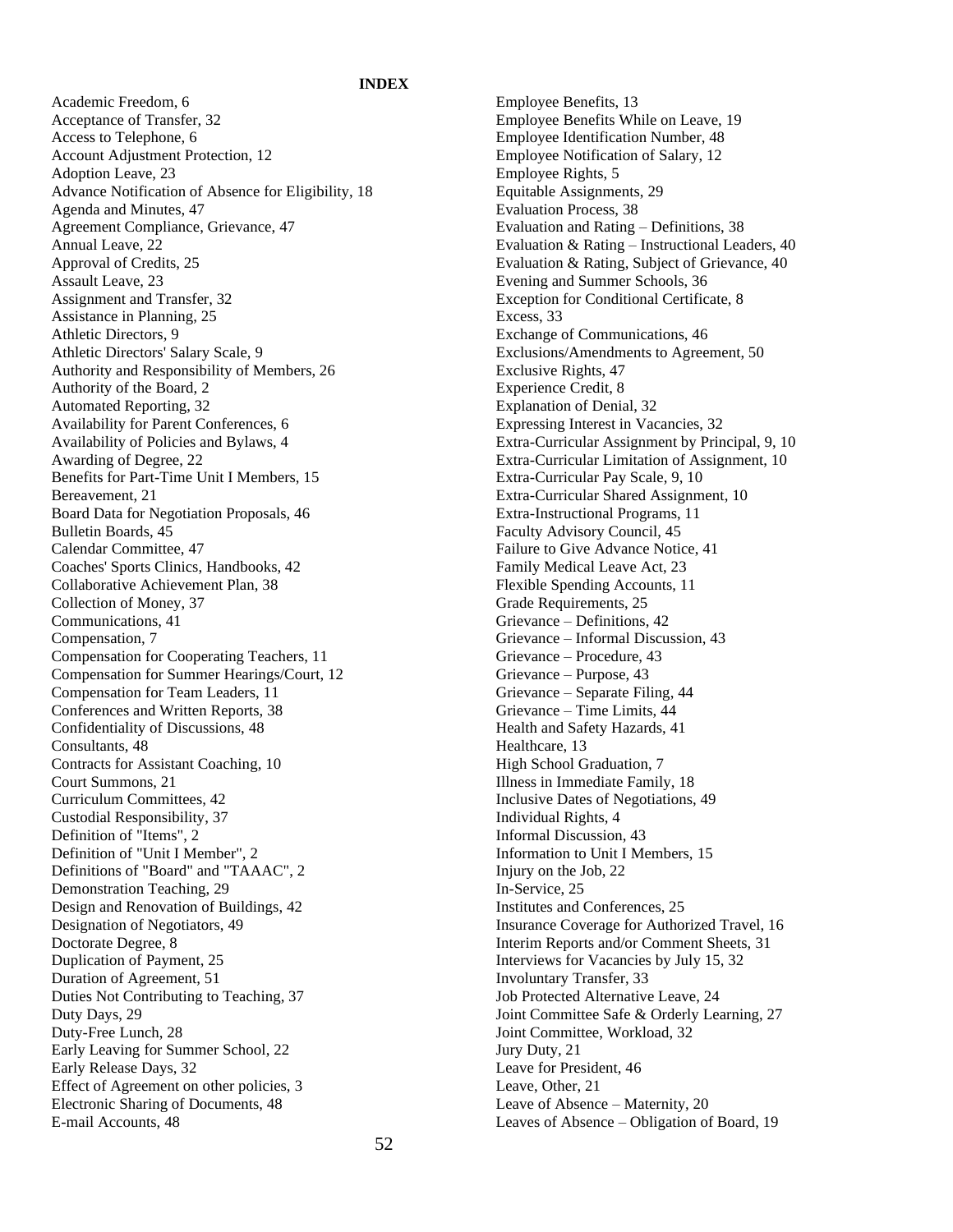Leaves of Absence – Obligation of Unit 1 Member, 19 Leaves of Absence – Period of Leave, 20 Leaves of Absence – Personal, 20 Leaves of Absence – Termination, 20 Leaves of Absence – Types, 19 Leaving School During Lunch Period, 6 Limitation of Assignment, 10 Longevity Scale, 10 Master's Plus 30 Hours, 7 Master's Plus 60 Hours, 8 Materials to New Unit I Members, 46 Membership Dues from Other Units, 48 Mileage Allowance, 41 MSA – Alt Times, 32 MSEA Convention Attendance, 31 Mutual Consent Transfers, 33 Negotiations – Board Data, 46 Negotiations – Procedures, 48 Negotiations – Time Limits, 48 Non-Discrimination by Board, 3 Non-Discrimination by TAAAC, 3 Non-Discrimination in this Agreement, 3 Non-Restraint Rights, 47 Notification of Accumulation, 18 Notification of Assignment, 34 Notification of Legal Rights, 4 Notification to Current Principal, 33 Observations, 38 Orientation of New Unit I Members, 46 Other personnel Policies, 41 Out-of-School Activities, 6 Outside Tutoring for Pay, 6 Participation in Curriculum Development, 6 Payroll Deduction – Union Dues, 46 Payroll Deduction - Credit Union, 11 Payroll Deduction - Savings Bonds, 11 Payroll Deduction – TAAAC Insurance, 46 Payroll Reduction for Tax-Deferred Investments, 11 Penalty Lapsed Certificate, 8 Period of Assignment, 10 Personal Business, 21 Personal Leave of Absence, 20 Personal Property Damage, 27 Personnel Files, 4 Physician's Statement, 18 Planning Time, 28 Political Leave, 5 Posting of New Schools, 34 Posting of Vacancies, 32 Pregnancy, 18 Premium Holiday, 16 Presentation of Proposals, 48 Presentation to New Unit I, 46 Printing and Distributing Agreement, 3 Procedures for Suspension, 4 Professional Development Summer Pay, 13 Professional Growth/Improvement, 24 Professional Study Plans, 25 Provision for Resigning, 40

PTA Attendance, 29 Public Address System, 41 Rate of Payment, 25 Rating Process, 39 Recognition During Board Meetings, 47 Recognition of TAAAC, 2 Reduction in Unit I Staff, 34 Referral of Severe Cases, 26 Rehired Retired Exclusions/Amendments, 50 Rehired Retired Teacher, 49 Rehired Retired Teacher Annual Leave, 49 Rehired Retired Teacher Definition, 49 Rehired Retired Teacher Salary, 49 Reimbursement for ASHA Dues, 13 Reimbursement for College Credit, 25 Released Time for Hearing, 44 Released Time for Teachers of Cable T.V., 31 Religious Observance, 21 Removal of Position from Posting, 33 Renegotiations, 3 Reopening Negotiations by Mutual Consent, 3 Report Cards, 31 Report of Professional Growth Activities, 24 Representation, 44 Reprisals, 45 Required Work Hours, 27 Resignation, 40 Resignation, Advance Notice, 41 Responsibility for Materials, Books and Money, 6 Responsibility for Total Program, 6 Retirement Information, 6 Right to Confidentiality, 7 Sabbatical Leave – Application and Notification, 19 Sabbatical Leave – Benefits, 19 Sabbatical Leave – Compensation, 19 Sabbatical Leave – Eligibility, 19 Sabbatical Leave – Experience Credit, 19 Sabbatical Leave – Number Available, 19 Salary Payment Plan, 12 Salary Scale for Counselors, Psychologists, Psychology Specialists, Speech Pathologists, Pupil Personnel Workers, Social Workers, 9 Salary and other Compensation, 7 Sales Presentations, 42 Schedule of Payments, 25 School Visits - TAAAC, 47 Screening for Tuberculosis, 41 Section 125 Plan, 12, 15 Separation Pay, 15 Separation Pay Distribution Option, 16 Severability, 3 Shortage areas, 26 Sick Leave Accumulation, 18 Sick Leave Advance Notice, 18 Sick Leave Rate of Earning, 16 Sick Leave Bank, 17 Sick Leave Bank Committee, 18 Sick Leave Transfer, 18 Sick Leave Upon Re-employment, 18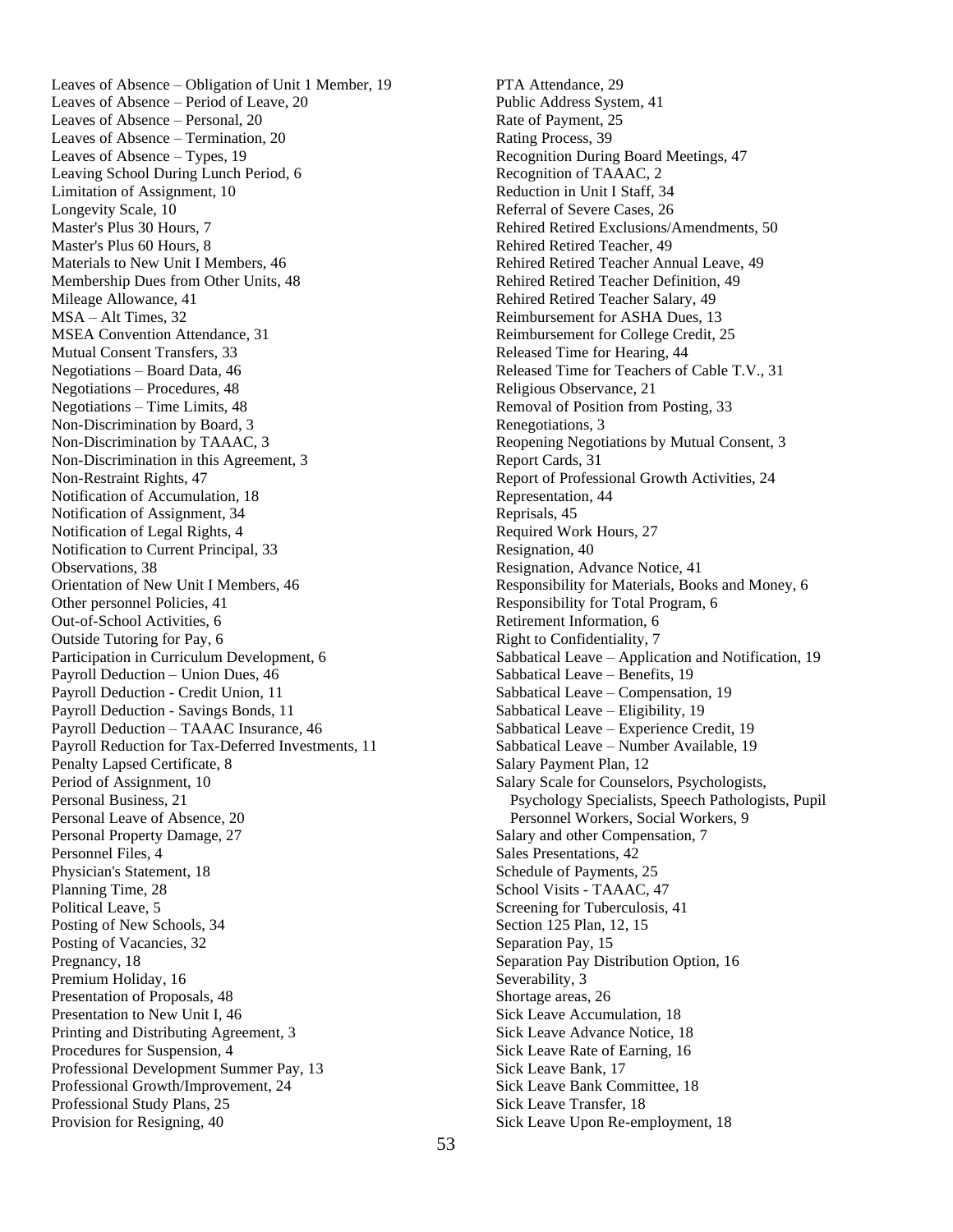Signing of Reports, 40 Signing the Agreement, 49 Stipend for NCSC, 13 Stipend for NCSP, 13 Student Control & Discipline, 26 Student Information, 27 Substitute Teachers – Calling, 37 Substitute Teachers – Planning, 37 Substitute Teachers – When Provided, 37 Summer Hearings/Court Cases, 12 Summer School, 22 Summer Workshops, 36 Superintendent-TAAAC Discussion, 3 Supervisory Assistance, 25 Suspension Procedures, 4 TAAAC Advice, 44 TAAAC Membership, 6 TAAAC Rights, Privileges, Responsibility, 45 TAAAC Support for Hiring Qualified, 48 Teacher Scale, 7

Term Life Insurance, 15 Timeline for Filling Vacancies, 34 Transfer of Sick Leave, 18 Transfers, 32, 33 Transporting Students, 37 Tuberculosis, 41 Unit I Listing, 47 Unit I Member's Rights, 4, 5 Unlimited Accumulation – Sick Leave, 18 Use of Force, 27 Use of Mailboxes, 46 Use of School Delivery Service, 46 Use of School Facilities, 47 Use of School Facilities Denied, 5 Use of Teacher Assistants, 37 Vacancies During School Year, 32 Voluntary Transfer, 32 Work Hours, 27 Work Year, 29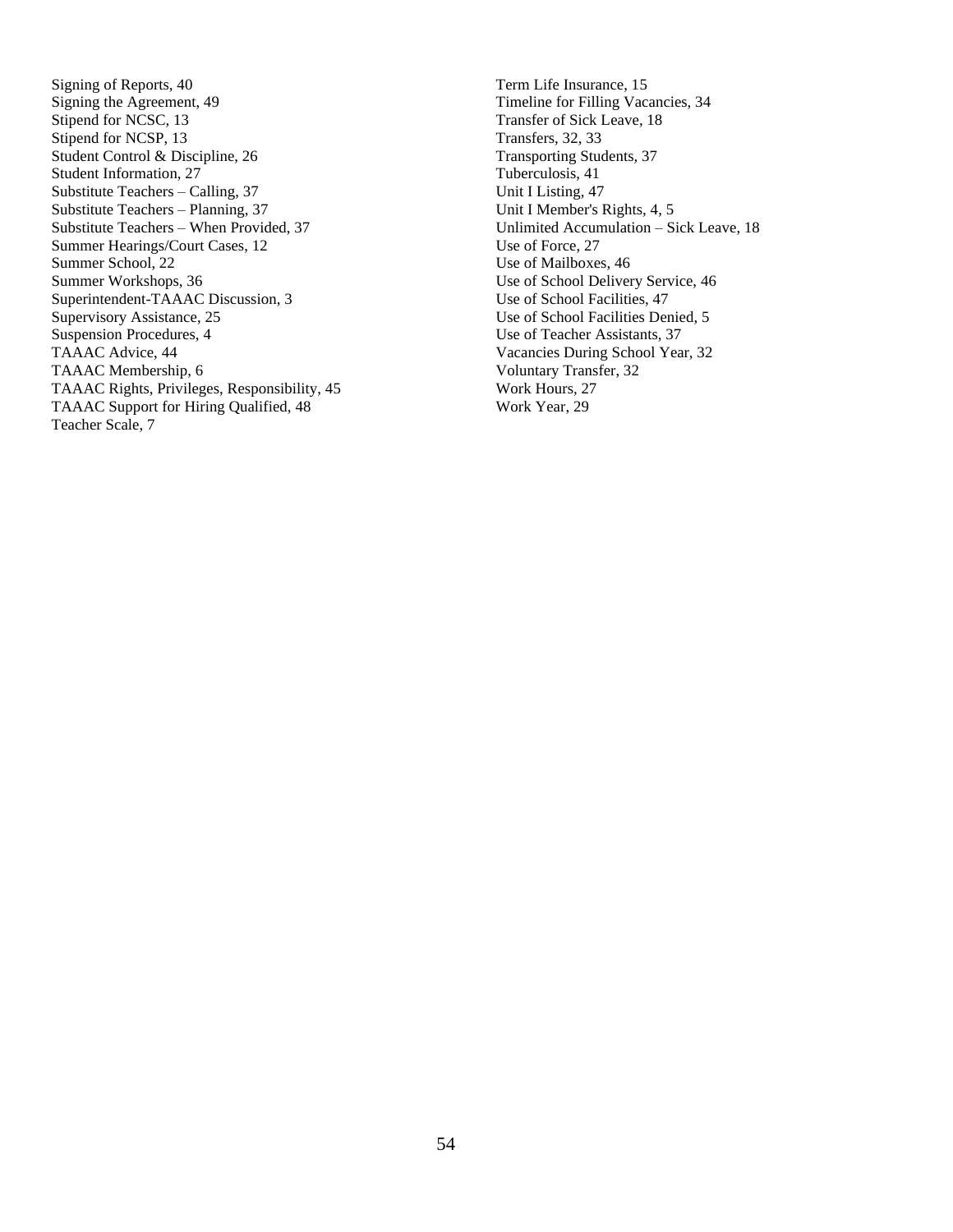# **APPENDIX B**

## **Unit I Extra-Curricular Class Scale**

| <b>Class</b> | <b>Title</b>                                      |
|--------------|---------------------------------------------------|
|              | High School Head Football Coach                   |
|              | High School Head Basketball Coach                 |
|              | <b>High School Head Marching Band Director</b>    |
|              | High School Athletic Academic Advisors            |
|              |                                                   |
| $\mathbf H$  | High School Baseball Coach                        |
|              | High School Field Hockey Coach                    |
|              | <b>High School Gymnastic Coach</b>                |
|              | <b>High School Lacrosse Coach</b>                 |
|              | <b>High School Soccer Coach</b>                   |
|              | High School Softball Coach                        |
|              | High School Track & Field Coach                   |
|              | High School Volleyball Coach                      |
|              | <b>High School Wrestling Coach</b>                |
|              | <b>High School Concert Band Director</b>          |
|              | <b>High School Chorus Director</b>                |
|              | <b>High School Orchestra Director</b>             |
|              | <b>High School Dramatics Director</b>             |
|              | <b>High School Dance Company Director</b>         |
|              | <b>Middle School Concert Band Director</b>        |
|              | Middle School Orchestra Band Director             |
|              | Middle/High School Jazz Band Director             |
|              | Middle School Chorus Director                     |
|              | Middle School Dance Company Director              |
| Ш            | <b>High School Head Cross Country Coach</b>       |
|              | High School Head Golf Coach                       |
|              | High School Head Tennis Coach                     |
|              | <b>High School Yearbook Advisor</b>               |
|              | Fall High School Cheerleader Coach                |
|              | Winter High School Cheerleader Coach              |
|              |                                                   |
| IV           | <b>Intramural Director</b>                        |
|              | Middle School Yearbook Advisor                    |
|              | <b>Musical Production Director</b>                |
|              | <b>Senior Class Advisor</b>                       |
|              | Unified/Allied Sports Advisor                     |
|              | Student Government Advisor (all secondary levels) |
|              | <b>High School Band Front Advisor</b>             |